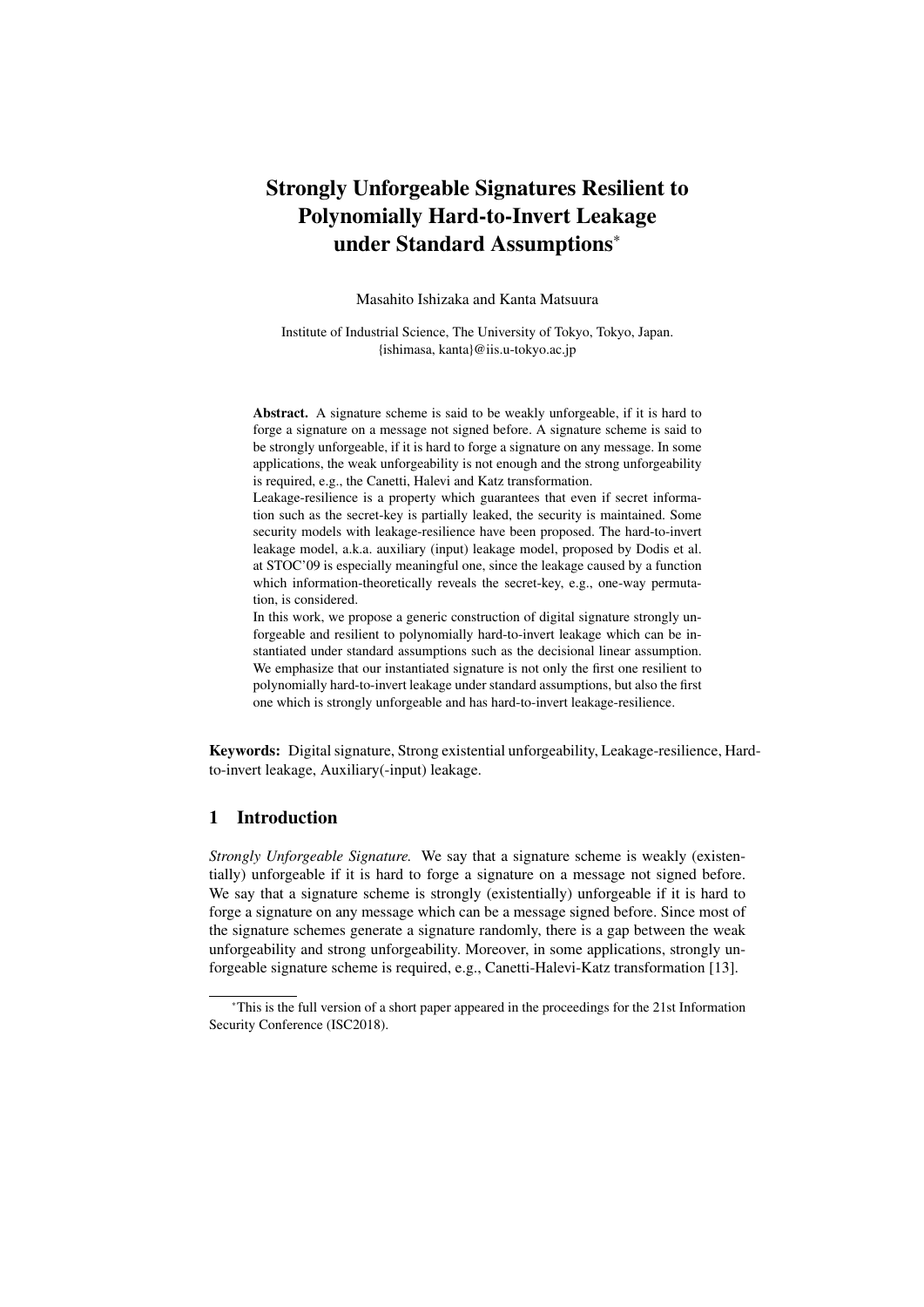*Leakage-Resilient Cryptography.* Leakage-resilience is a property which guarantees that even if secret information such as the secret key is partially leaked, the security is maintained. Any scheme whose security has been proven only in a security model without leakage-resilience is not guaranteed to be secure when some information about the secret information such as the secret-key are leaked. There exist some side-channel attacks which are real threats to us, e.g., cold-boot attack [21], so leakage-resilient cryptographic schemes are practically desirable.

In the security model considering leakage-resilience, a side-channel attack caused by an adversary is modeled as a polynomial time computable function  $f : \{0, 1\}^{|S \text{ *exrel}|} \rightarrow*$  ${0, 1}^*$ <sup>1</sup>. The adversary is allowed to choose an arbitrary leakage function f, query it to the leakage oracle, then learn *f*(*S ecret*). If we allow the adversary to choose the identity map as *f*, the adversary acquires the secret key entirely and is able to break the security model with no failures. Hence, we have to impose a restriction on *f*. Several security models in which different restrictions are imposed on *f* have been proposed.

In bounded leakage (BL) model [1], the output bit-length of *f* is restricted. More concretely, only *f* satisfying  $f : \{0, 1\}^{|S \text{ecret}|} \rightarrow \{0, 1\}^{|(k)}$  such that  $l(k) < k$  can be chosen<sup>2</sup>. To make the output bit-length of  $f$  unbounded, noisy leakage (NL) model [28] was invented. In NL model, only  $f : \{0, 1\}^{|S \text{ *exret}|} \rightarrow \{0, 1\}^**$  such that, when we observe  $f(S \text{ } *t*)$ , the minimum entropy of the secret key *sk* drops by at most  $l(k) < k$ can be chosen. Any function which information-theoretically reveals the secret key *sk* is excluded in each one of the two models. Thus, for instance, one-way permutation cannot be chosen in each one of the models. To remove such a restriction, hard-toinvert leakage (HL) model, a.k.a. auxiliary (input) leakage (AL) model, was invented [16]. In HL model, the function *f* must be a hard-to-invert function. More concretely, only *f* such that, given *f*(*S ecret*), no PPT algorithm can compute *sk* with a probability larger than  $\mu(k)$  can be chosen, where  $\mu(\cdot)$  is a negligible function such that  $\mu(k) > 2^{-k}$ . The larger  $\mu(k)$  is, the larger the function class of f is. HL model is a generalization of BL and NL model, thus has a larger function class. Moreover, HL model is useful in the context of the composition. There may be the case when we want to use the same pair of public key and secret key of a hard-to-invert leakage-resilient cryptographic scheme for multiple schemes. Their composition remains secure as long as each one of the other schemes has been proven to be secure in the standard (non-leakage-resilient) security model [32, 14].

Large number of cryptographic schemes with leakage-resilience have been proposed. For instance, public-key encryption [1, 15, 5, 14], identity-based encrypiton [12, 26, 24, 32], attribute-based encrypiton [26, 35, 34, 36], identification [2, 15], and authenticated key agreement [2, 15], have been proposed.

*Related Works.* Katz and Vaikuntanathan [25] defined that fully leakage-resilient (FLR) signature is a signature resilient to not only the direct leakage from the secret-key, but also the leakage from the randomness used to generate the secret-key and signa-

<sup>1</sup>*S ecret* denotes the secret information. |*S ecret*| denotes the bit-length of *S ecret*.

<sup>2</sup> *k* denotes the minimum entropy of the secret key *sk*. If the secret-key is generated uniformly at random, *k* is equivalent to the bit-length of the secret-key |*sk*|.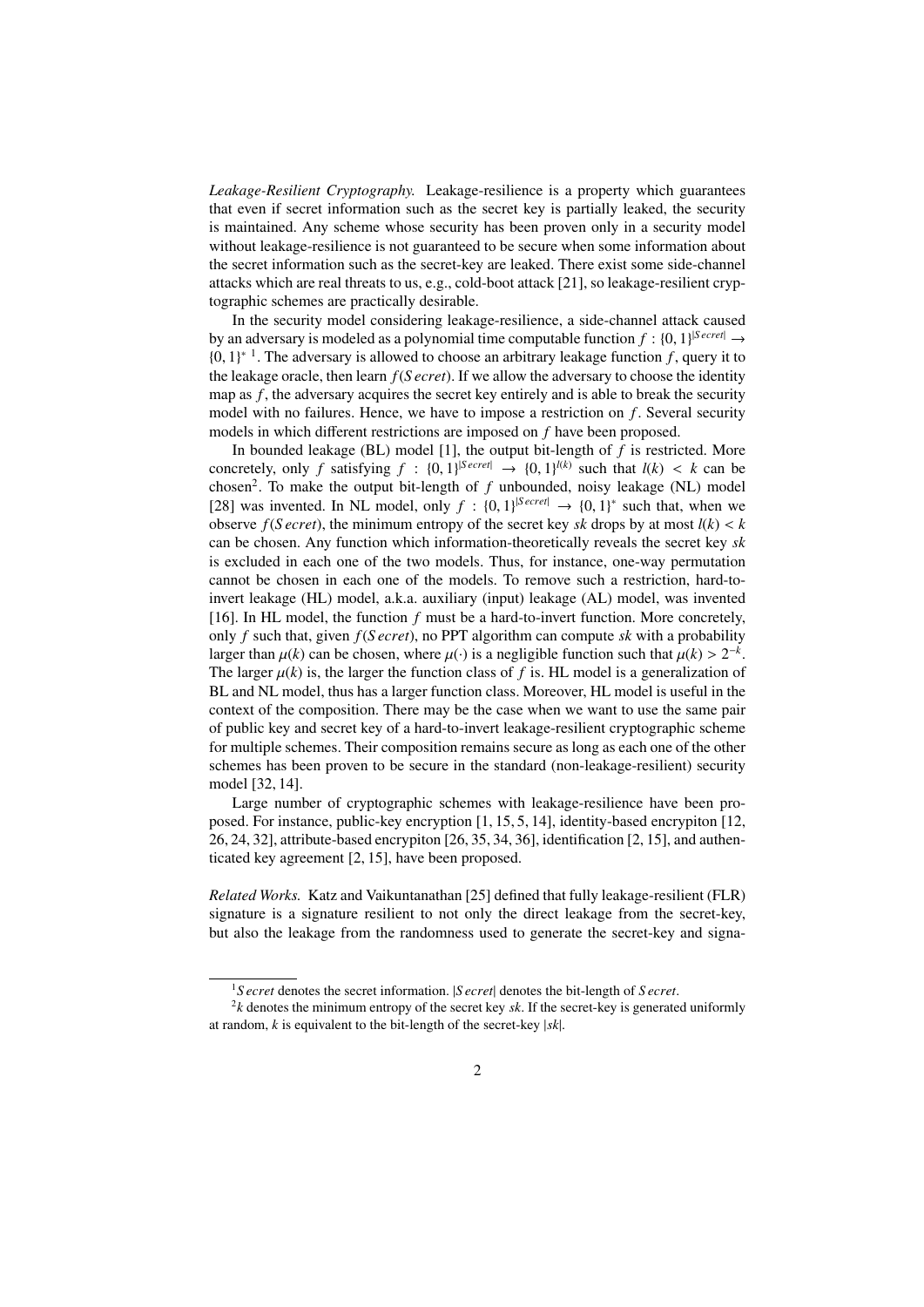tures generated by the signing oracle. FLR or non-FLR signature schemes secure in the bounded-leakage model have been proposed in [2, 25, 27, 10].

The concept of the hard-to-invert leakage-resilience was presented by Dodis et al. [16]. They proposed symmetric-key encryption schemes which is IND-CPA or IND-CCA secure and resilient to exponentially hard-to-invert leakage. In a subsequent work, Dodis et al. [14] started a research on public-key encryption with hard-to-invert leakageresilience. They defined two leakage-function classes. The class  $\mathcal{H}_{ow}(\xi(\lambda))$  (resp.  $\mathcal{H}_{pkow}(\xi(\lambda)))$ consists of every polynomial-time computable function  $f: \{0, 1\}^{|pk|+|sk|} \rightarrow \{0, 1\}^*$  such that any PPT algorithm  $\mathcal{A}$  which is given  $f(pk, sk)$  (resp.  $(pk, f(pk, sk))$ ) as input is able to guess *sk* correctly only with a probability smaller than  $\xi(\lambda)$ , where  $\xi(\lambda) > 2^{-k}$  is a negligible function and (*pk*, *sk*) is a randomly generated key-pair. They proved that the BHHO encryption scheme [7] and a slightly modified version of the GPV encryption scheme [18] are IND-CPA secure in HL model w.r.t. the function class  $\mathcal{H}_{ow}(1/\mu_1(\lambda))$ , where  $\mu_1(\lambda)$  is a sub-exponential function. They also mentioned in Subsect. 1.2 of [14] that a PKE scheme which is IND-CPA secure in HL model w.r.t.  $\mathcal{H}_{\text{pkow}}(1/\mu_2(\lambda))$ , where  $\mu_2(\lambda)$  is a polynomial function, is given in its full paper.

Faust et al. presented the first research result on digital signature with hard-to-invert leakage-resilience [17]. To construct a signature scheme secure in HL model, there is an obstacle whom we have to overcome. It is how to prevent from an adversary choosing an algorithm generating a valid signature on a message as a leakage-function, then output the pair of signature and message. Faust et al. proposed a signature scheme which is wEUF-CMA (weakly existentially unforgeability under adaptively chosen messages attack) secure in HL model w.r.t. the function class  $\mathcal{H}_{\text{pkow}}(1/\mu_3(\lambda))$ , where  $\mu_3(\lambda)$  is an exponential function. Their solution to overcome the obstacle explained earlier is to include a ciphertext of the secret-key *sk* in a signature. Specifically, their signature scheme adopts the labeled public-key encryption (LPKE) as a building block, and includes a ciphertext of the secret-key in a signature. Moreover, for their signature scheme, the hardness parameter  $1/\mu_3(\lambda)$  in the leakage function class is set as  $1/\mu_3(\lambda) \ll 2^{-l_{d,k}}$ , where  $l_{dk} \in \mathbb{N}$  denotes the bit-length of the decryption-key *dk* of the LPKE scheme. This solution effectively works. The reason is as follows. Since any PPT algorithm is able to guess the decryption-key *dk* correctly with probability 2<sup>−</sup>*ldk* , any PPT inverter in the definition of the function class  $\mathcal{H}_{\text{pkow}}(1/\mu_3(\lambda))$  which is given a signature including a ciphertext *C* of the secret-key *sk* is able to guess *sk* correctly with probability  $2^{-l_{dk}} >> 1/\mu_3(\lambda)$  by guessing the decryption-key *dk*, then decrypting the ciphertext *C* with the guessed *dk*. Hence, the signing algorithm is excluded from the class  $\mathcal{H}_{\text{pkow}}(1/\mu_3(\lambda))$ . By the way, they showed that their signature scheme can be instantiated under standard assumptions such as the DLIN assumption [4].

Independently of Faust et al. [17], Yuen et al. [33] also presented a research result on signature secure in HL model. To overcome the obstacle to construct a signature with hard-to-invert leakage resilience, Yuen et al. proposed an original security model, which is named selective auxiliary input model. In the security model, the adversary is allowed to choose as the leakage-functions only functions which are independent of the publickey. They proposed a signature scheme secure in the security model. Their signature scheme is FLR and resilient to polynomially hard-to-invert leakage. Here, their definition of leakage function *f* being resilient to polynomially hard-to-invert leakage is as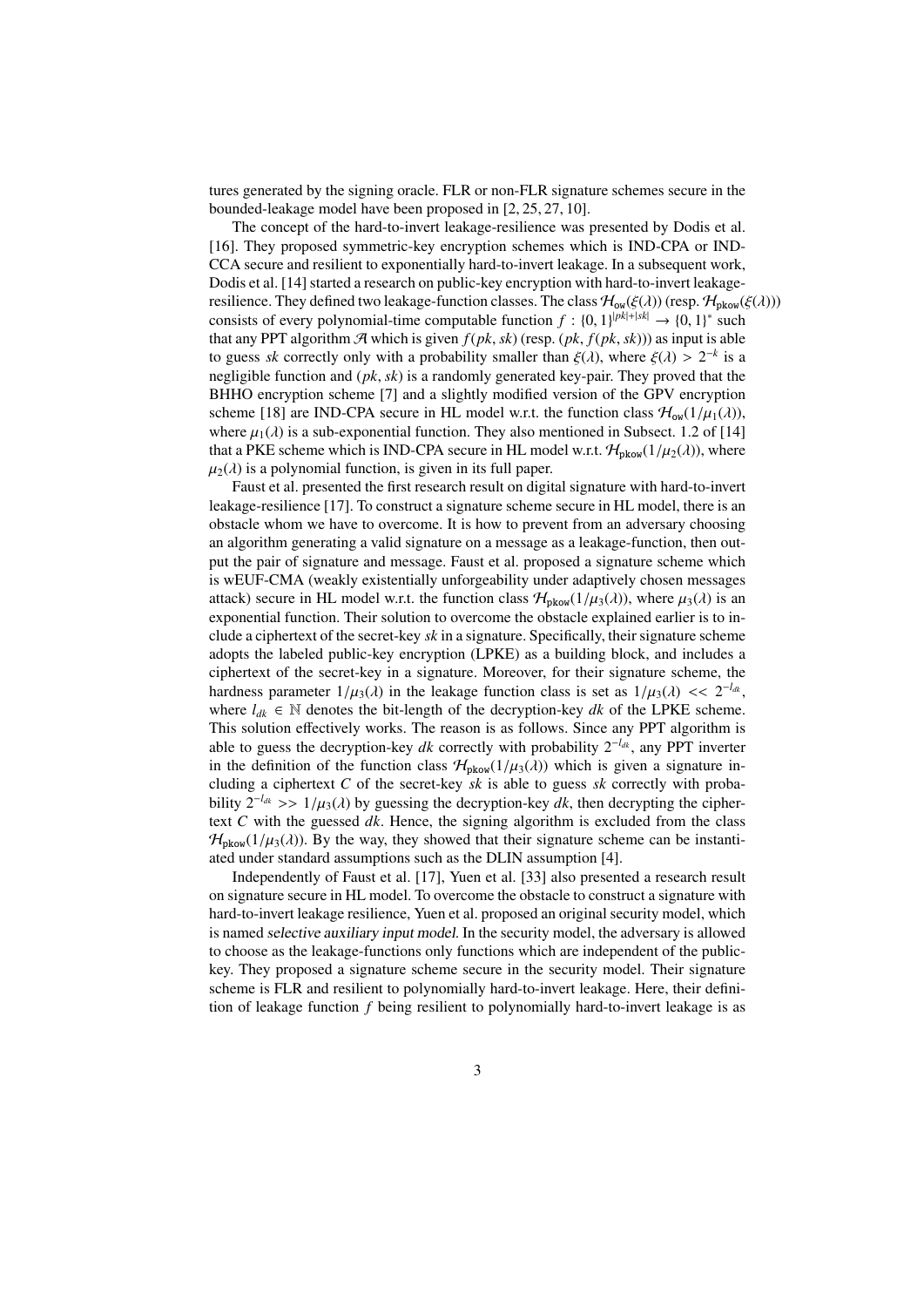follows: any PPT algorithm which is given (*pk*, *S*, *f*(*state*)) is able to guess *sk* correctly only with a negligible probability, where (*pk*, *sk*) is a randomly generated key-pair, *S* is a set of randomly generated signatures on the messages queried to the signing oracle, and *state* is a set of randomnesses used to generate *sk* and the signatures *S* . Their definition of leakage-function is undesirable since it depends on the signatures generated on the signing oracle.

Subsequently, Wang et al. [30] proposed a signature scheme secure in the selective auxiliary input model. Their signature scheme is FLR and resilient to polynomially hard-to-invert leakage. Their definition for a function to be resilient to polynomially hard-to-invert leakage is not the same as the one by Yuen et al. [33]. It is improved as follows: any PPT algorithm which is given *f*(*sk*) is able to identify *sk* only with a negligible probability. However, their scheme needs differing input obfuscator (diO), indistinguishable obfuscator (iO), and point-function obfuscator with auxiliary input (AIPO), each one of which has been constructed only under strong assumptions.

Note that each one of the signature schemes with auxiliary leakage resilience by Faust et al., Yuen et al., and Wang et al., is not strongly existentially unforgeable, but weakly existentially unforgeable.

Boneh et al. [9] proposed a method to transform a weakly unforgeable signature scheme into a strongly unforgeable one. However, their transformation can be applied to partitioned signatures only. In a subsequent work, Steinfeld et al. [29] proposed a method to transform any weakly unforgeable signature into a strongly unforgeable one. Note that each transformation by Boneh et al. and Steinfeld et al. has a common property such that each one of the public-key, secret-key and signature of the strongly unforgeable signature scheme becomes each one of the public-key, secret-key and signature of the weakly unforgeable signature whom some new elements are added to. Huang et al. [22] proposed a transformation which no new elements are added to the public-key, secret-key and signature.

Wang et al. [31] modified the transformation by Steinfeld et al. [29] to get a transformation from a signature weakly existentially unforgeable and FLR in the bounded leakage model to a strongly unforgeable one. The transformation by Steinfeld et al. utilizes two chameleon hash functions (with no leakage-resilience). In the transformation by Wang et al., one of the chameleon hash functions is assumed to satisfy a property such that any PPT algorithm cannot find a strong collision even if the algorithm is given a length-bounded information about the secret-key.

The transformation by Wang et al. needs to add some new elements to both the key-pair and signature. Huang et al. [20] modifies the transformation by Huang et al. [22] to get a method to transform a signature weakly existentially unforgeable and FLR in the BL model into a strongly unforgeable one which no elements are added to the signature<sup>3</sup>.

*Our Results.* We propose a generic construction of signature scheme strongly which is unforgeable and resilient to polynomially hard-to-invert leakage and can be instantiated under standard assumptions. Specifically, we give an example of its instantiation under

 $3$ By the transformation in [20], some new elements are added to the public-key and secretkey.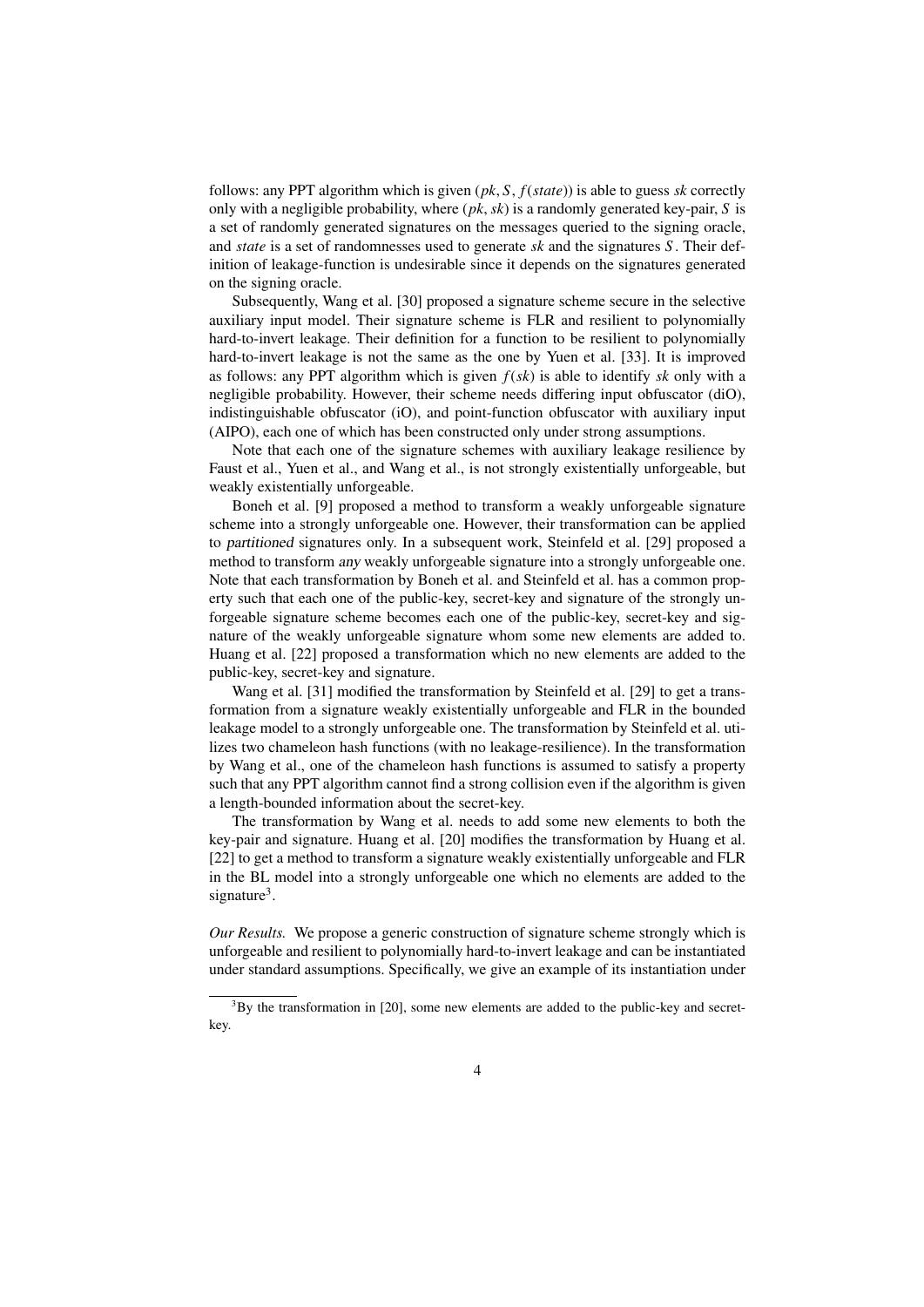the decisional linear (DLIN) assumption [4]. Our security model is not the selective auxiliary leakage model [33], so the leakage-function can be dependent on the publickey.

Our result is a desirable one because of the following two independent points. Firstly, our signature instantiation is the first one which is resilient to polynomially hardto-invert leakage under standard assumptions. Secondly, our signature instantiation is the first one which is strongly unforgeable and has hard-to-invert leakage-resilience.

*Our Approach.* Our result is obtained by modifying the one by Faust et al. [17]. Before explaining how the modification is done, we explain the result by Faust et al. in detail.

Faust et al. proposed a generic construction of a signature scheme secure in the wEUF-CMA security model w.r.t. the function class  $\mathcal{H}_{\text{pkow}}(\xi(\lambda))$ . It consists of three building blocks. They are second pre-image resistant hash function (SPRHF), labeled PKE (LPKE) whose decryption-key *dk* has bit-size  $l_{dk} \in \mathbb{N}$ , and non-interactive zeroknowledge proof (NIZK) whose trapdoor *td* has bit-size  $l_{td} \in \mathbb{N}$ . The hardness parameter of the leakage function class is set as  $\xi(\lambda) = 2^{-(\lambda + l_{dk} + l_{td})}$ . A signature  $\sigma$  on a message *m* consists of an LPKE ciphertext *c* and an NIZK proof π. Concretely, the ciphertext *c* is an LPKE ciphertext encrypting the secret-key *sk* under the label *m*, and the proof  $\pi$  is an NIZK proof which proves that there exists a secret-key *sk*′ such that the ciphertext *c* is a ciphertext of *sk*′ on the label *m* and the hashed value of *sk*′ is equivalent to the hashed value of the real secret-key *sk* which is included in the public-key *pk*.

Intuitively speaking, the security proof for the signature by Faust et al. is done as follows. By modifying the initial security game several times, we get the final game Game<sub>final</sub>. In Game<sub>final</sub>, for a signature  $\sigma = (c, \pi)$  on the signing oracle, the ciphertext *c* is generated by encrypting  $0^{|sk|}$  instead of *sk*, and the proof  $\pi$  is generated by using the trapdoor *td* instead of *sk*. In addition, the adversary is considered to win the game, if he successfully outputs a signature  $\sigma^* = (c^*, \pi^*)$  and a message  $m^*$  such that  $c^*$  is a valid ciphertext of  $sk^*$  on label  $m^*$ , and  $\pi^*$  is a valid proof. We prove that every PPT  $A$  wins the game only with a negligible probability by a reduction to the hard-to-invert property of the leakage-function  $f \in H_{\text{pkow}}(2^{-(\lambda + l_{dk} + l_{td})})$ . In the reduction, a simulator S needs both *td* and *dk* to simulate Game<sub>final</sub> and decrypt the ciphertext  $c^*$ . However, by the definition of the leakage function class  $H_{\text{pkow}}(\cdot)$ , S is given neither *td* nor *dk*, so S has to guess them, and the guess succeeds with probability  $2^{-(l_{dk} + l_{ld})}$ . By the above reason, the hardness parameter for Faust et al.'s signature scheme becomes 2<sup>−</sup>(λ+*ldk*+*ltd* ) .

The above is the result by Faust et al. We modify the result with three steps.

In the first step, we generalize the second pre-image resistance (SPR) property of the SPRHF, which is one of the building blocks. Intuitively, the SPR property is a property such that no PPTA given a key-pair (*pk*, *sk*) is able to find a secret-key *sk*<sup>∗</sup> which is not *sk*, but has a hashed value equivalent to the hashed value of *sk* with a non-negligible probability. We generalize it to a property such that no PPTA given (*pk*, *sk*) is able to find a secret-key *sk*<sup>∗</sup> such that a relation holds between *sk*<sup>∗</sup> and *sk* and another relation also holds between *sk*<sup>∗</sup> and *pk* with a non-negligible probability.

The second step is to modify the definition of the leakage-function class  $\mathcal{H}_{\text{pkow}}(\cdot)$ . In the modified definition of the function class, the PPT algorithm (or inverter)  $\mathcal{A}$  is given not only the public-key of the key-pair (*pk*, *sk*), but also some variables which are generated during generation of the key-pair and are not directly included in either *pk* or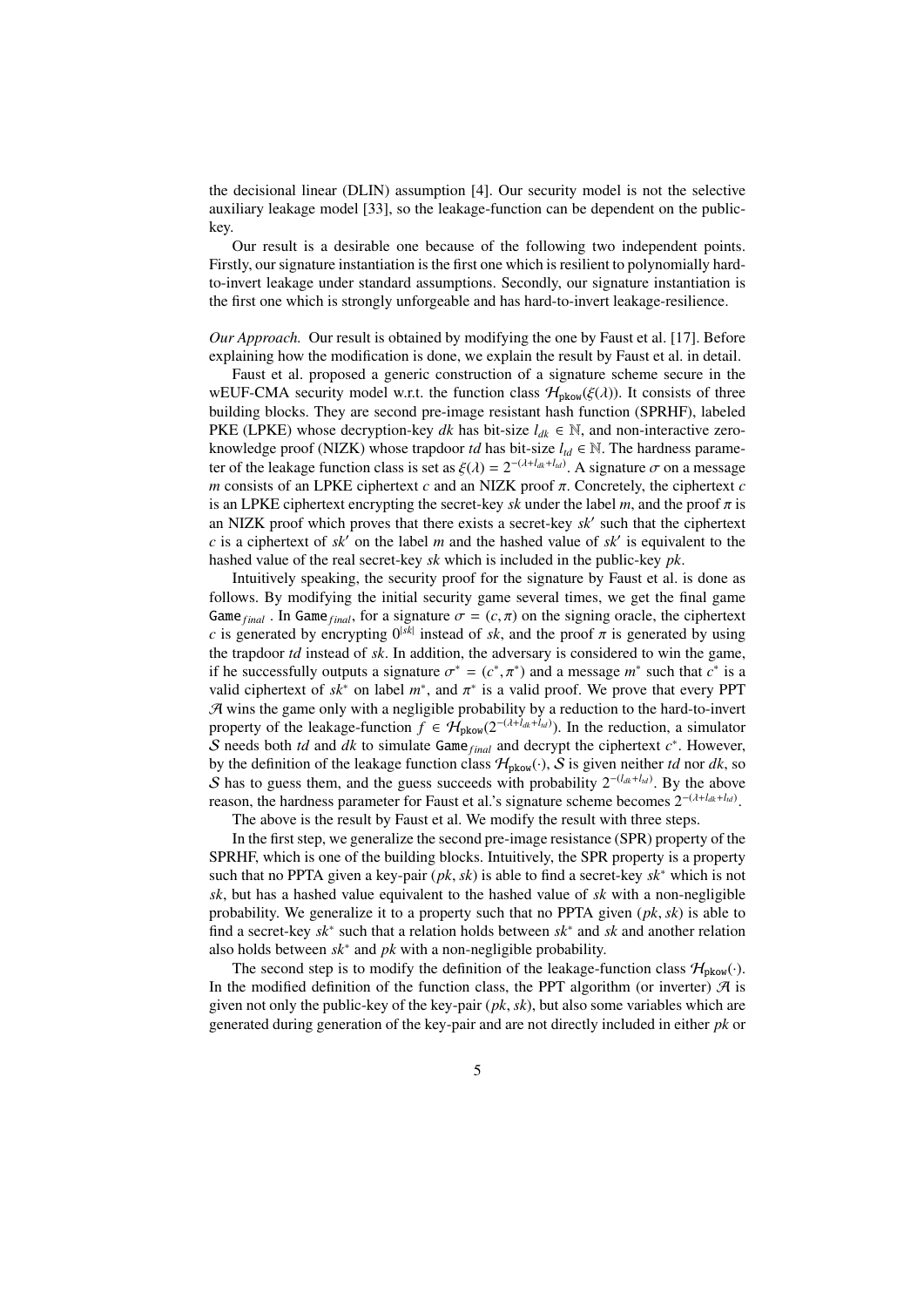*sk*. Specifically, for our signature scheme, the variables are the decryption-key *dk* and the trapdoor *td*. If the definition of the leakage-function class is modified to such one, the simulator in the proof for Game*f inal* is not forced to guess *dk* and *td* with probability  $2^{-(l_{dk}+l_{td})}$ , so the polynomially hard-to-invert leakage-resilience security is achieved. Instantiating the generic construction of the signature scheme, we can concretely generate the first signature scheme (weakly unforgeable and) resilient to polynomially hard-toinvert leakage under standard assumptions such as the DLIN assumption.

In the third step, we apply a methodology which is invented by modifying the one by Wang et al. [31] to the weakly unforgeable signature scheme in the second step, then get a strongly unforgeable one. Note that unlike Wang et al., we do not propose a generic transformation from a weakly unforgeable and resilient to hard-to-invert leakage to a strongly unforgeable one. In the transformation by Wang et al., a chameleon hash function with strong collision-resistance in the bounded leakage model (BLR-CHF) was used. We use a CHF with strong collision-resistance in HL model (HLR-CHF). Moreover, the secret-key of the strongly unforgeable signature scheme obtained by the transformation by Wang et al. includes not only the original secret-key, i.e., the secret-key of the weakly unforgeable signature, but also the secret-key of the BLR-CHF. However, the secret-key of our strongly unforgeable signature includes only the secret-key of the HLR-CHF. By instantiating the signature scheme, we obtain the first concrete construction of digital signature strongly unforgeable and resilient to polynomially hard-to-invert leakage under standard assumptions such as the DLIN assumption.

*Paper Organization.* This paper is organized as follows. In Sect. 2, we give basic notations and the syntax and the definition of security or property of labeled public-key encryption, non-interactive zero-knowledge proof and chameleon hash function. In Sect. 3, we give the syntax and the definition of strong unforgeability in HL model of digital signature. In Sect. 4, our generic construction of signature and its security proof are given. In Sect. 5, we show that the generic construction of signature in Sect. 4 can be instantiated under the DLIN assumption.

# 2 Preliminaries

*Notation.* For  $a, b \in \mathbb{N}$ ,  $[a, b]$  denotes  $\{x \in \mathbb{N} \mid a \le x \le b\}$ . For  $\lambda \in \mathbb{N}$ ,  $1^{\lambda}$  denotes a security parameter. We say that a function  $h : \mathbb{N} \to \mathbb{R}$  is negligible if for every  $c \in \mathbb{N}$ , there exists  $x_0 \in \mathbb{N}$  such that  $h(x) \leq x^{-c}$  for every  $x \geq x_0$ .  $\mathcal{G}$  is a function which takes  $1^{\lambda}$ as input, and randomly outputs  $(p, \mathbb{G}, g)$ , where p is a prime number whose bit-size is λ, G is a multiplicative cyclic group whose order is *p*, and *g* is a generator of G. PPTA means probabilistic polynomial time algorithm.

### 2.1 Hardness Assumptions

*Discrete Logarithm (DL) Assumption.* For  $\lambda \in \mathbb{N}$ , let  $(p, \mathbb{G}, g) \leftarrow \mathcal{G}(1^{\lambda})$ . DL assumption holds, if for every PPTA A, the probability  $Pr[x \leftarrow \mathcal{A}(p, \mathbb{G}, g, g^x) \mid x \stackrel{U}{\leftarrow} \mathbb{Z}_p]$  is negligible in  $\lambda$ .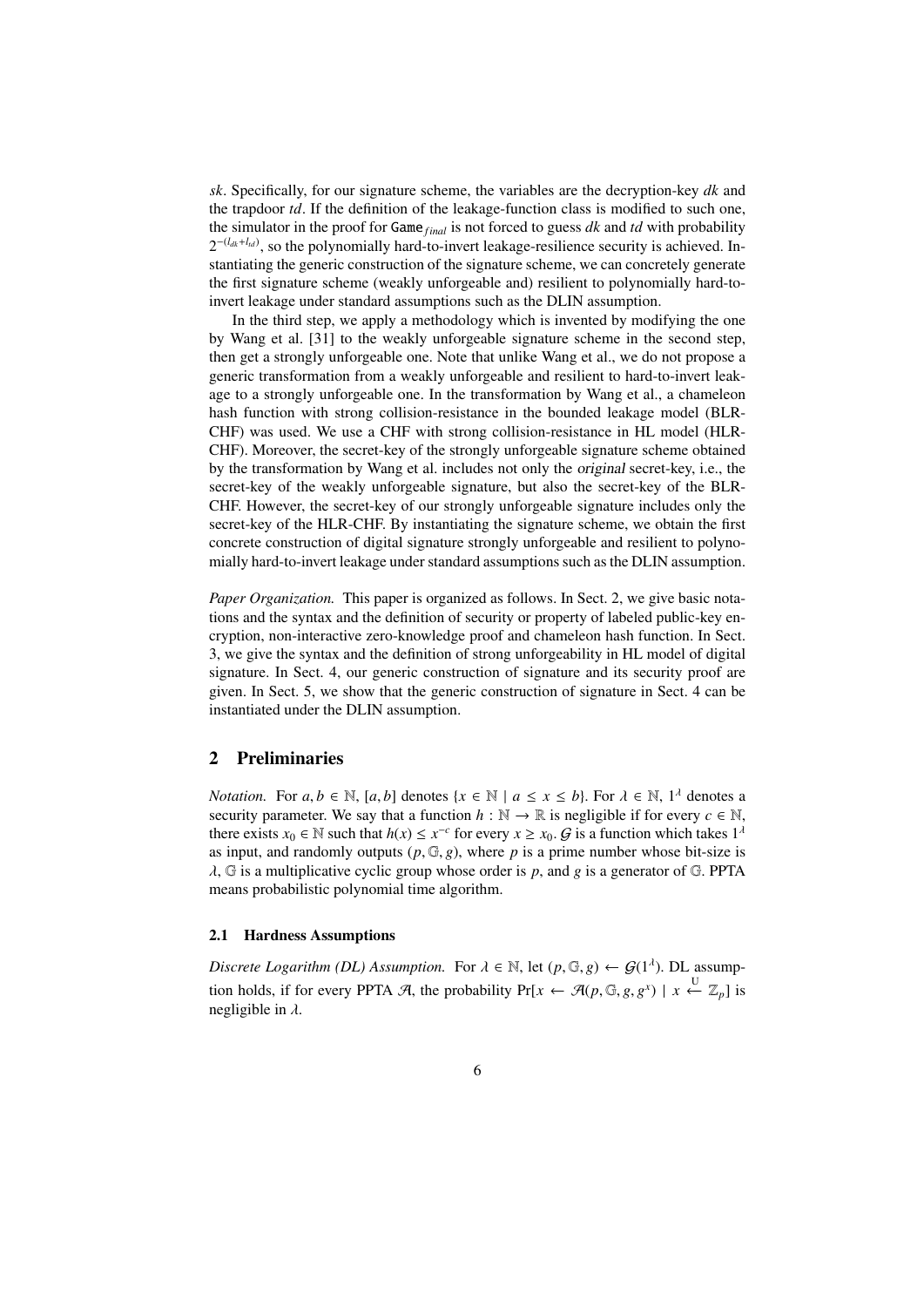*Decisional Linear (DLIN) Assumption [4].* For  $\lambda \in \mathbb{N}$ , let  $(p, \mathbb{G}, g) \leftarrow \mathcal{G}(1^{\lambda})$ . DLIN assumption holds, if for every PPTA  $A$ ,

$$
\left| \Pr[1 \leftarrow \mathcal{A}(p, \mathbb{G}, g_1, g_2, g_3, g_1^{r_1}, g_2^{r_2}, g_3^{r_1+r_2}) \mid g_1, g_2, g_3 \xleftarrow{\mathbb{U}} \mathbb{G}, r_1, r_2 \xleftarrow{\mathbb{U}} \mathbb{Z}_p \right] - \Pr[1 \leftarrow \mathcal{A}(p, \mathbb{G}, g_1, g_2, g_3, g_1^{r_1}, g_2^{r_2}, g_3^{u}) \mid g_1, g_2, g_3 \xleftarrow{\mathbb{U}} \mathbb{G}, r_1, r_2, u \xleftarrow{\mathbb{U}} \mathbb{Z}_p] \right|
$$

is negligible in  $\lambda$ .

#### 2.2 Labeled Public Key Encryption

*Syntax.* Labeled public key encryption (LPKE) consists of three polynomial time algorithms {Gen, Enc, Dec}. Gen and Enc are probabilistic. Dec is deterministic.

- Gen( $1^{\lambda}$ )  $\rightarrow$  (*ek, dk*). The key generation algorithm takes  $1^{\lambda}$  as input, and outputs an encryption key *ek*, and a decryption key *dk*. Plaintext space M, ciphetext space C, and label space  $\mathcal L$  are uniquely determined by  $ek$ .
- $Enc(ek, m, L) \rightarrow C$ . The encryption algorithm takes the encryption key *ek*, a plaintext *M* ∈ *M*, and a label *L* ∈  $\mathcal{L}$  as inputs, and outpus a ciphertext *C*.

Dec( $dk$ ,  $C$ ,  $L$ ) →  $M$  /  $\perp$ . The decryption algorithm<sup>4</sup> takes the decryption key  $dk$ , a ciphetext *C* ∈ *C*, and a label  $L \in \mathcal{L}$  as inputs, and outputs a plaintext *M* or  $\perp$ .

A LPKE scheme must be correct. LPKE scheme  $\Sigma_{LPKE} = \{Gen, Enc, Dec\}$  is correct, if for every  $\lambda \in \mathbb{N}$ , every  $(ek, dk) \leftarrow$  Gen(1<sup> $\lambda$ </sup>), every  $M \in \mathcal{M}$ , every  $L \in \mathcal{L}$ , and every  $C \leftarrow \text{Enc}(ek, M, L)$ , it holds that  $M \leftarrow \text{Dec}(dk, C, L)$ .

2.2.1 Ciphertext Indistinguishability To define weak ciphertext indistinguishability against adaptively chosen label and ciphertexts attacks (IND-wLCCA) for a LPKE scheme  $\Sigma_{LPKE}$  = {Gen, Enc, Dec}, we use the following game which is played between an adversary  $\mathcal A$  and challenger  $\mathcal{CH}$ .

**Key-Generation.**  $C\mathcal{H}$  runs  $(ek, dk) \leftarrow$  Gen $(1^{\lambda})$ , and sends  $e k$  to  $\mathcal{A}$ .

**Query.**  $\mathcal{A}$  is allowed to use the decryption oracle **Dec** adaptively.

- **Dec**(*C*, *L*): A queries a ciphertext *C* ∈ *C* and a label *L* ∈ *L*. *CH* returns *M* / ⊥ ← Dec(*dk*,*C*, *L*).
- **Challenge**( $M_0, M_1, L^*$ ). A sends two plaintexts  $M_0, M_1 \in M$ , and a label  $L^* \in L$ .  $C\mathcal{H}$  sets  $b \stackrel{U}{\leftarrow} \{0, 1\}$ , then returns  $C^* \leftarrow \mathsf{Enc}(ek, M_b, L^*)$ .

Query 2.  $\mathcal A$  is allowed to use the decryption oracle Dec adaptively.

**Dec**(*C*, *L*): A queries a ciphertext  $C \in C$  and a label  $L \in \mathcal{L}$  such that  $L \neq L^*$ . CH returns *M* / ⊥ ← Dec( $dk$ ,  $C$ ,  $L$ ).

**Guess**(*b'*).  $\mathcal{A}$  sends  $b' \in \{0, 1\}$  to  $\mathcal{CH}$ .

Definition 1. *LPKE scheme* Σ*LPKE is IND-wLCCA secure if for any PPT adversary* A*,*  $Adv_{\mathcal{A},\Sigma_{LPKE}}^{IND-wLCCA}(\lambda) = |2 \cdot Pr[b'=b] - 1|$  *is negligible.* 

<sup>4</sup>Although Dec needs the encryption-key *ek* as an input since *ek* includes information such as the prime *p* , the group G, and etc., we often omit *ek* as the input.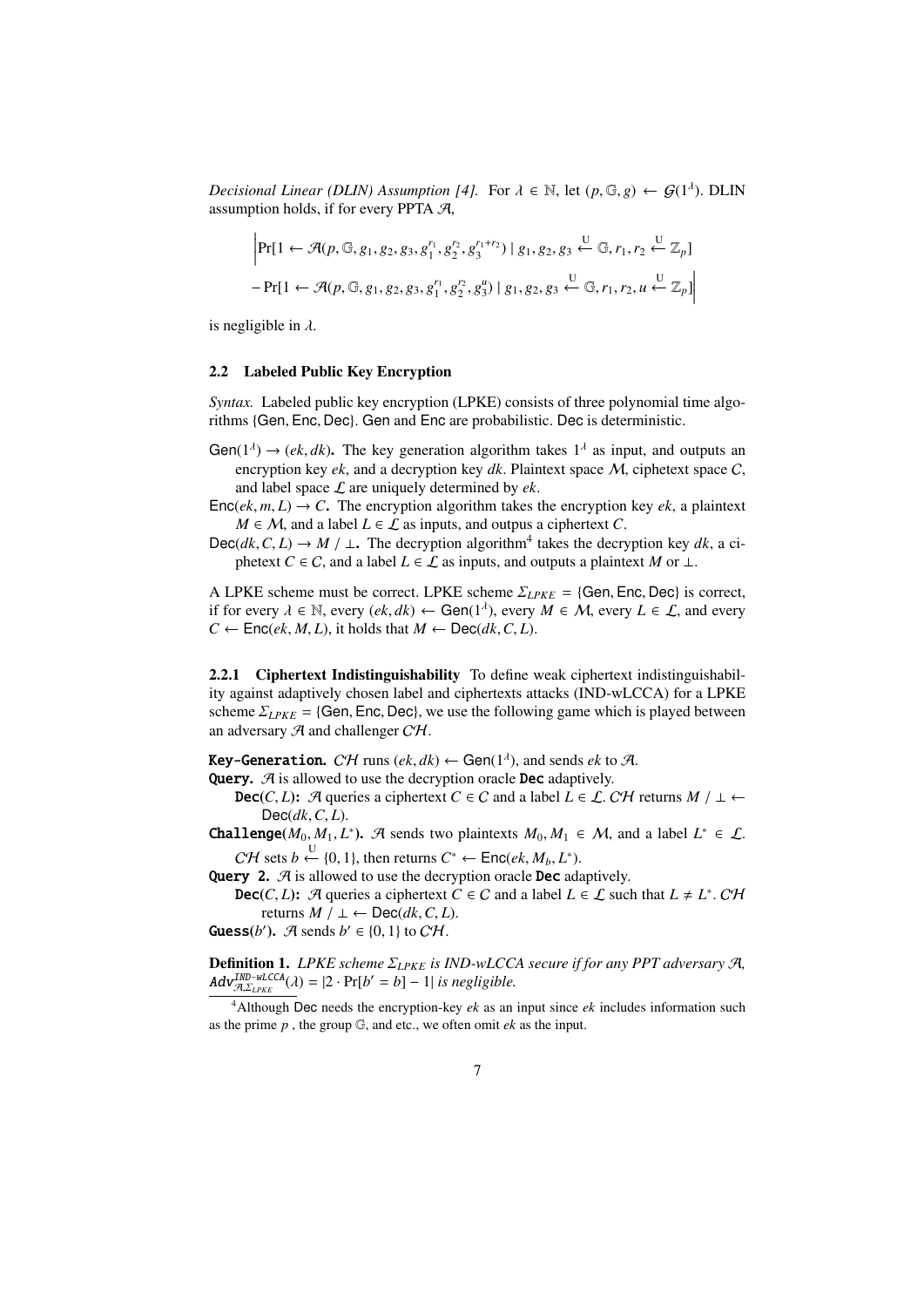#### 2.3 Non-Interactive Zero-Knowledge Proof

*Syntax.* Non-interactive zero-knowledge proof (NIZK)  $\Pi$ <sub>NIZK</sub> for a language *L* consists of three polynomial time algorithms {Gen, Pro, Ver}. Each one of Gen and Pro is probabilistic. Ver is deterministic.  $R_L$  denotes the witness relation.

- Gen( $1^{\lambda}$ )  $\rightarrow crs$ . The key-generation algorithm takes  $1^{\lambda}$  as an input, and outputs a common reference string (CRS) *crs*.
- Pro(*crs*, *x*, *w*)  $\rightarrow \pi$ . The proof-generation algorithm takes the CRS *crs*, a statement *x*, and a witness  $w$  as inputs, and outputs a proof  $\pi$ .

 $\text{Ver}(crs, x, \pi) \rightarrow 1/0$ . The proof-verification algorithm takes the CRS *crs*, a statement *x*, and a proof  $\pi$  as inputs, and outputs 1 or 0.

A NIZK scheme must be correct. A NIZK scheme  $\Sigma_{\text{NIZK}} = \{\text{Gen}, \text{Pro}, \text{Ver}\}\$  is correct if for every  $\lambda \in \mathbb{N}$ , every  $crs \leftarrow \text{Gen}(1^{\lambda})$ , every  $(x, w)$  such that  $(x, w) \in R_L$ , and every  $\pi \leftarrow \text{Pro}(crs, x, w)$ , it holds that  $1 \leftarrow \text{Ver}(crs, x, \pi)$ .

We give the definitions of soundness and zero-knowledge for a NIZK scheme.

**Definition 2.** *A NIZK scheme*  $\Sigma_{NIZK}$  = {Gen, Pro, Ver} *is sound if for every*  $\lambda \in \mathbb{N}$ ,  $every\,crs \leftarrow \textsf{Gen}(1^{\lambda}),\,and\,every\,PPT\,\mathcal{A},$ 

$$
Pr[\mathcal{A}(crs) \to (x,\pi) \text{ s.t. } [\text{Ver}(crs,x,\pi) \to 1] \land [x \notin L]]
$$

*is negligible.*

**Definition 3.** *A NIZK scheme*  $\Sigma_{NIZK} = \{Gen, Pro, Ver\}$  *is zero-knowledge if for every*  $\lambda \in \mathbb{N}$  and every PPT A, there exists a PPT  $S = (S_1, S_2)$  such that

$$
\Pr\left[\mathcal{A}^{O_0^{cr(x,w)}(crs)} \to 1 \mid \text{Gen}(1^{\lambda}) \to crs\right] - \Pr\left[\mathcal{A}^{O_1^{cr,td}(x,w)}(crs) \to 1 \mid S_1(1^{\lambda}) \to (crs,td)\right]
$$

*is negligible, where*  $O_0^{crs}(x, w)$  *returns* Pro(*crs, x, w*) (*resp.*  $\perp$ *), if*  $(x, w) \in R_L$  (*resp.*  $(x, w)$ )  $w) \notin R_L$ , and  $O_1^{crs,td}(x,w)$  returns  $S_2(crs, x, td)$  (resp.  $\perp$ ), if  $(x, w) \in R_L$  (resp.  $(x, w)$ )  $w) \notin R_L$ ).

#### 2.4 Chameleon Hash Function

*Syntax.* A chameleon hash function (CHF) scheme consists of the polynomial time algorithms {Gen, Eval, TC, SKVer, SKVer2}. Gen and TC are probabilistic, and Eval, SKVer and SKVer2 are deterministic.

- Gen( $1^{\lambda}$ )  $\rightarrow$  (*pk*, *sk*). The key-generation algorithm takes a security parameter  $1^{\lambda}$ , where  $\lambda \in \mathbb{N}$ , as an input, and outputs a public-key *pk* and a secret-key (or trapdoor) *sk*. The message space M, randomness space R and hashed value space H are uniquely determined by *pk*.
- Eval( $pk, m; r$ )  $\rightarrow h$ . The evaluation algorithm takes the public-key *pk* and a message  $m \in M$  as inputs, and outputs the hashed value  $h \in H$  which was calculated under a randomness  $r \in \mathcal{R}$ .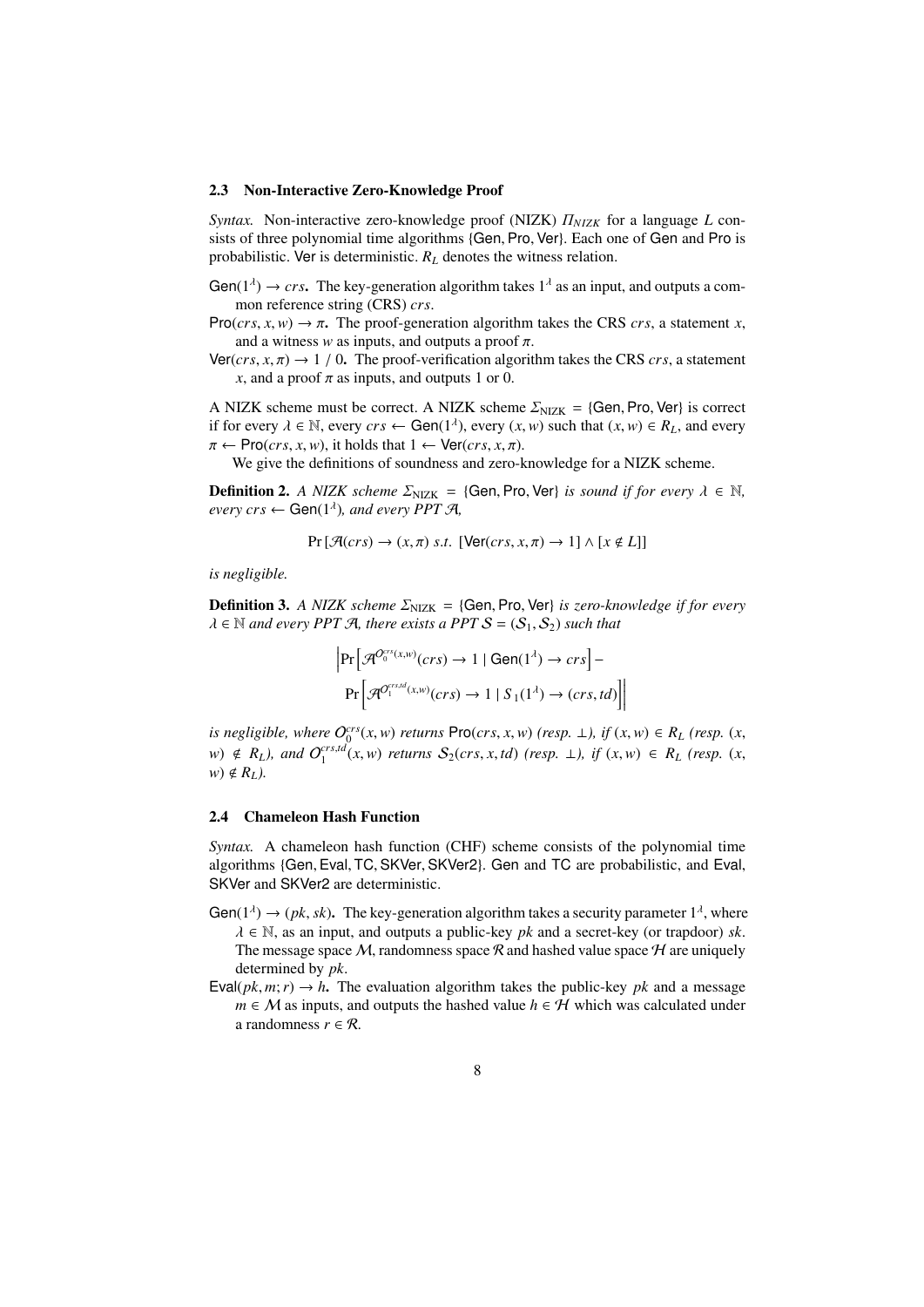- $TC(pk, sk, (m_1, r_1), m_2) \rightarrow r_2$ . The trapdoor collision finder algorithm takes the publickey *pk*, the secret-key *sk*, a pair of a message and randomness  $(m_1, r_1) \in M \times R$ , and a message  $m_2 \in M$  as inputs, and outputs a randomness  $r_2 \in \mathcal{R}$ .
- SKVer( $pk, sk'$ )  $\rightarrow$  1 / 0. The first secret-key-verification algorithm takes the publickey *pk* and a secret-key *sk*′ as inputs, and outputs 1 or 0.
- SKVer2(*pk*,  $sk'$ ,  $sk^{\dagger}$ )  $\rightarrow$  1 / 0. The second secret-key-verification algorithm takes the public-key *pk*, a secret-key  $sk'$ , and a secret-key  $sk^{\dagger}$  as inputs, and outputs 1 or 0. Even if the two secret-keys are inputted in the reversed order, the output is required to be equivalent. Thus, for any  $\lambda \in \mathbb{N}$ , any  $(pk, sk) \leftarrow$  Gen(1<sup> $\lambda$ </sup>), and any two valid secret-keys *sk'* and *sk*<sup>†</sup>, it holds that SKVer2(*pk*, *sk'*, *sk*<sup>†</sup>) = SKVer2(*pk*, *sk*<sup>†</sup>, *sk'*).

A CHF scheme must be correct. A CHF scheme  $\Sigma_{\text{CHF}} = \{\text{Gen}, \text{Eval}, \text{TC}, \text{SKVer}, \text{SKVer2}\}$ is correct, if for every  $\lambda \in \mathbb{N}$ , every  $(pk, sk) \leftarrow \text{Gen}(1^{\lambda})$ , every  $m \in \mathcal{M}$ , every  $m' \in \mathcal{M}$ , every  $r \in \mathcal{R}$ , and every  $r' := \mathsf{TC}(pk, sk, (m, r), m')$ , it holds that  $[\mathsf{Eval}(pk, m; r)] =$  $\textsf{Eval}(pk, m'; r') \sim [1 \leftarrow \textsf{SKVer}(pk, sk)] \wedge [1 \leftarrow \textsf{SKVer2}(pk, sk, sk)].$ 

We give the definitions of two standard properties for the CHF scheme. They are strong collision-resistance and random trapdoor collision.

**Definition 4.** A CHF scheme  $\Sigma_{\text{CHF}} = \{\text{Gen}, \text{Eval}, \text{TC}, \text{SKVer}, \text{SKVer2}\}$  is strongly collision*resistant, if for every*  $\lambda \in \mathbb{N}$  *and every PPT A, it holds that* 

$$
Pr[\mathcal{A}(pk) \to ((m_1, r_1), (m_2, r_2)) \ s.t. \ [(m_1, r_1) \neq (m_2, r_2)]
$$

$$
\land [\text{Eval}(pk, m_1; r_1) = \text{Eval}(pk, m_2; r_2)]
$$

*is negligible, where*  $(pk, sk) \stackrel{R}{\leftarrow}$  Gen(1<sup> $\lambda$ </sup>).

Definition 5. *A CHF scheme*  $\Sigma$ <sub>CHF</sub> = {Gen, Eval, TC, SKVer, SKVer2} *is said to have the property of random trapdoor collision, if for any*  $\lambda \in \mathbb{N}$ , any  $(pk, sk) \leftarrow Gen(1^{\lambda})$ *and any two messages*  $m_1$ ,  $m_2$  ∈  $M$ , *a randomness*  $r_1$  *chosen uniformly at random from R* distributes identically with  $r_2 := \mathsf{TC}(pk, (m_1, r_1), m_2)$ .

We give the definition of an original property for a CHF scheme. The property is hardto-compute-secret-key (HtC-SK).

**Definition 6.**  $\Sigma$ <sub>CHF</sub> = {Gen, Eval, TC, SKVer, SKVer2} *is said to have the property of HtC-SK, if for every*  $\lambda \in \mathbb{N}$ *, and every PPT A, it holds that* 

$$
\Pr\left[\mathcal{A}(pk, sk) \rightarrow sk^* \; s.t. \; \left[1 \leftarrow \mathsf{SKVer}(pk, sk^*)\right] \land \left[0 \leftarrow \mathsf{SKVer2}(pk, sk^*, sk)\right]\right]
$$

*is negligible, where*  $(pk, sk) \stackrel{R}{\leftarrow} Gen(1^{\lambda})$ *.* 

*Remark.* The property is related to the second pre-image resistance (SPR) [15, 17]. The algorithm SKVer given *pk* and *sk* as inputs is an algorithm which verifies whether or not a relation holds between *pk* and *sk*. The algorithm SKVer2 given two secret-keys *sk* and  $sk^{\dagger}$  can be defined as the algorithm outputting 1 iff the two keys are equivalent. Thus, the HtC-SK property can be the SPR property. We can say that the HtC-SK property is a generalization of the SPR property.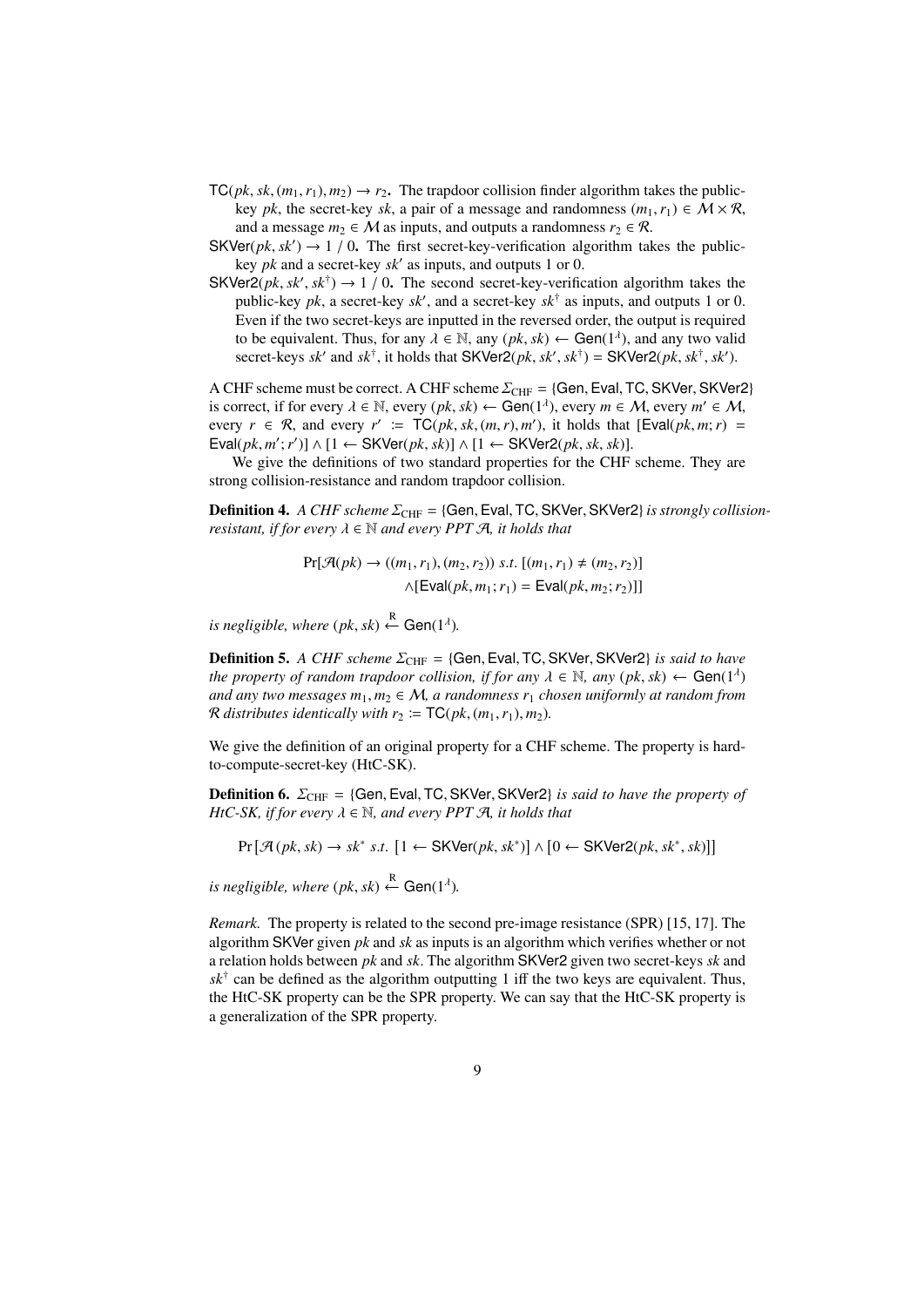## 3 Digital Signature

*Syntax.* Digital signature consists of the polynomial time algorithms {Gen, Sig, Ver}. Gen and Sig are probabilistic, and Ver is deterministic.

- Gen( $1^{\lambda}$ )  $\rightarrow$  (*pk*, *sk*). The key-generation algorithm takes  $1^{\lambda}$ , where  $\lambda \in \mathbb{N}$ , as an input, and outputs a public-key  $pk$  and a secret-key  $sk$ . The message space  $M$  is uniquely determined by *pk*.
- $\text{Sig}(pk, m, sk) \to \sigma$ . The signing algorithm takes the public-key *pk*, a message  $m \in \mathcal{M}$ , and the secret-key *sk* as inputs, and outputs a signature  $\sigma$ .
- $\text{Ver}(pk, m, \sigma) \rightarrow 1/0$ . The signature-verification algorithm takes the public-key *pk*, a message  $m \in M$ , and a signature  $\sigma$  as inputs, and outputs 1 or 0.

A signature scheme must be correct. A signature scheme  $\Sigma_{\text{SIG}} = \{\text{Gen}, \text{Sig}, \text{Ver}, \text{SKVer}, \text{Sker}, \text{Sker}, \text{Sker}, \text{Sker}, \text{Sker}, \text{Sker}, \text{Sker}, \text{Sker}, \text{Sker}, \text{Sker}, \text{Sker}, \text{Sker}, \text{Sker}, \text{Sker}, \text{Sker}, \text{Sker}, \text{Sker}, \text{Sker}, \text{Sker}, \text{Sker}, \text{Sker}, \text{Sker}, \text$ SKVer2} is correct if for every  $(pk, sk) \leftarrow$  Gen( $1^{\lambda}$ ), every  $m \in M$ , and every  $\sigma \leftarrow$  $\text{Sig}(pk, m, sk)$ , it holds that  $[1 \leftarrow \text{Ver}(pk, m, \sigma)].$ 

#### 3.1 Strong Existential Unforgeability in HL Model

We define the strong existential unfrogeability in HL model for a signature scheme. Specifically, we define the strong existential unforgeability against adaptively chosen messages attacks in hard-to-invert leakage model (HL-sEUF-CMA) for a signature scheme  $\Sigma_{\text{SIG}} = \{\text{Gen}, \text{Sig}, \text{Ver}\}.$ 

At first, we define a game which is played between an adversary  $\mathcal{A}$  and challenger CH as follows. Note that a leakage function  $f : \{0, 1\}^{|pk|+|sk|} \to \{0, 1\}^*$  whose randomness space is denoted by  $\mathcal R$  is included in a class  $\mathcal F_{\Sigma_{\text{SIG}}}(\lambda)$ , i.e.,  $f \in \mathcal F_{\Sigma_{\text{SIG}}}(\lambda)$ <sup>5</sup>.

- **Key-Generation.**  $C\mathcal{H}$  runs ( $pk, sk$ )  $\leftarrow$  SIG.Gen( $1^{\lambda}$ ).  $C\mathcal{H}$  chooses  $r \stackrel{R}{\leftarrow} \mathcal{R}$ , then computes  $f(pk, sk; r)$ . CH sends  $(pk, f(pk, sk; r))$  to A. CH initializes the list  $\mathcal{L}_S$  as an empty set ∅.
- **Query.**  $\mathcal{A}$  is allowed to use the signing oracle **Sign**, adaptively.
	- Sign( $m \in M$ ): CH generates  $\sigma$  ← SIG.Sig( $pk, m, sk$ ), then sends  $\sigma$  to A. After that, CH sets  $\mathcal{L}_S := \mathcal{L}_S \cup \{(m, \sigma)\}.$
- **Forgery** $(m^*, \sigma^*)$ . CH receives  $(m^*, \sigma^*)$  sent by A.

In the above game,  $\mathcal A$  is said to win the game if  $[1 \leftarrow \text{SIG}.\text{Ver}(pk, m^*, \sigma^*)] \wedge [(m^*, \sigma^*) \notin$  $\mathcal{L}_S$ ]. The advantage  $Adv_{\Sigma_{\text{SIG}},\mathcal{A}}^{\mathcal{F}(\lambda)-HL-sEUF-\bar{C}MA}(\lambda)$  is defined as the probability Pr[ $\mathcal{A}$  *wins*.].

**Definition 7.**  $\Sigma$ <sub>SIG</sub> is HL-sEUF-CMA-secure with respect to the leakage-function class  $\mathcal{F}_{\Sigma_{\text{SIG}}}\lambda$ ), if for every PPT A and every function  $f \in \mathcal{F}_{\Sigma_{\text{SIG}}}(\lambda)$ ,  $\mathbf{Adv}_{\Sigma_{\text{SIG}},\mathcal{A}}^{\mathcal{F}(\lambda)-H\tilde{L}-sEUF-CMA}$  $\mathcal{F}^{(\lambda)-HL-sEUF-CMA}(\lambda) \$ *is negligible.*

*Remark.* Weak existential unforgeability is defined in the same manner as the strong existential unforgeability except for the winning condition by the adversary  $\mathcal{A}$  in the security game. The adversary is said to win the game if the signature  $\sigma^*$  is a valid signature on the message  $m^*$ , i.e.,  $[1 \leftarrow \text{SIG.Ver}(pk, m^*, \sigma^*)]$ , and the message  $m^*$  has not been queried to the signing oracle Sign.

<sup>&</sup>lt;sup>5</sup>In this paper, the function class  $\mathcal{F}_{\text{Z}_{\text{SIG}}}(\lambda)$  can be simply written as  $\mathcal{F}(\lambda)$ , if it is obvious that the function class is for the signature scheme  $\Sigma_{\rm SIG}$ .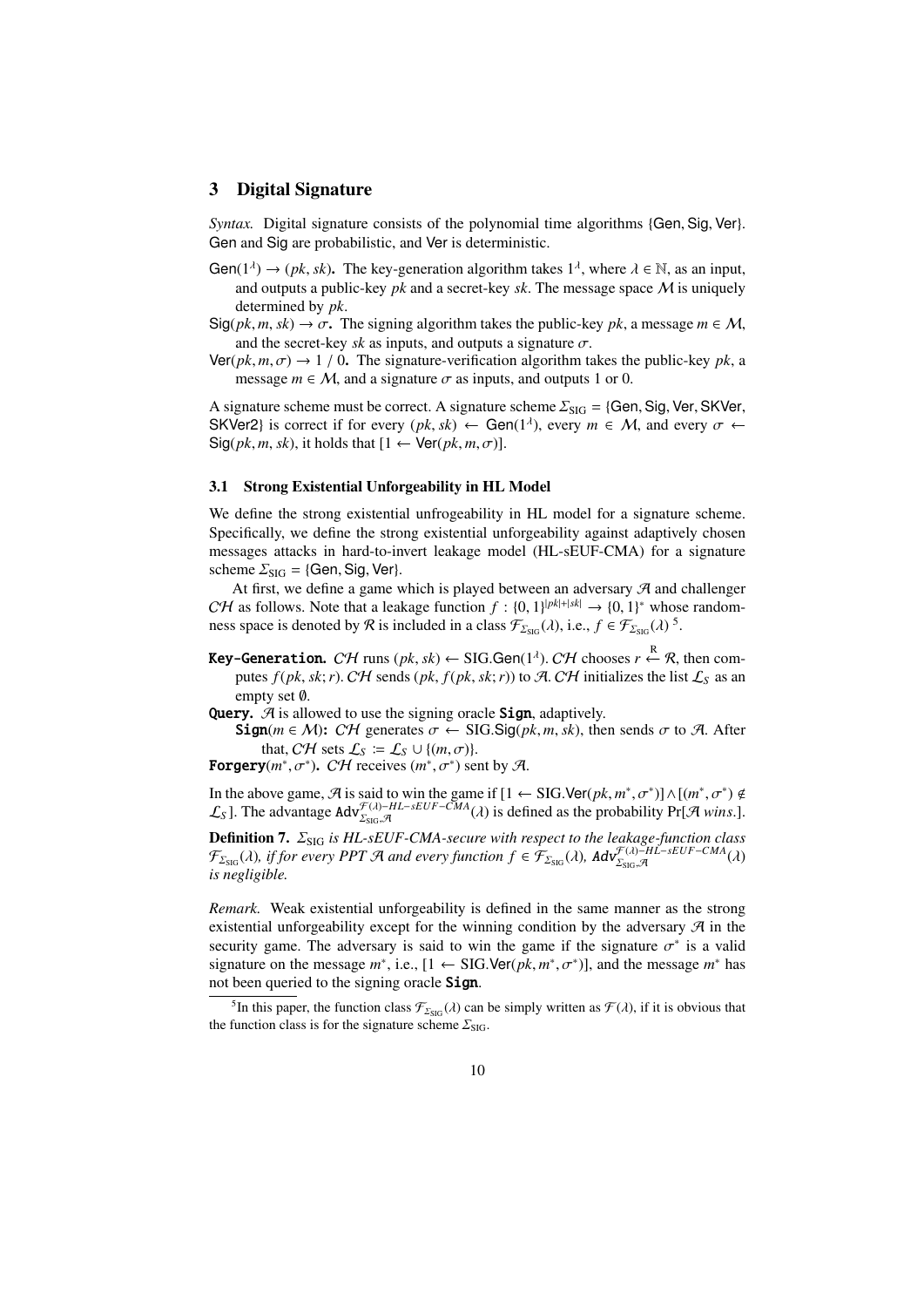# 4 Signature Strongly Existentially Unforgeable and Resilient to Polynomially Hard-to-Invert Leakage

In Subsect. 4.1, the generic construction of our signature scheme is given. In Subsect. 4.2, the signature scheme is proven to be strongly existentially unforgeable and resilient to polynomially hard-to-invert leakage. In the next section, i.e., Section 5, we show that the signature scheme can be instantiated under the DLIN assumption.

#### 4.1 Construction

Our generic construction of signature scheme  $\Sigma_{\text{SIG}} = \{\text{SIG}.\text{Gen}, \text{SIG}.\text{Sig}, \text{SIG}.\text{Ver}\}$  has the following 4 building blocks: An LPKE scheme  $\Sigma_{\text{LPKE}} = {\text{LPKE}.\text{Gen}}$ , LPKE.Enc, LPKE.Dec), an NIZK scheme  $\Sigma_{NIZK}$  = {NIZK.Gen, NIZK.Pro, NIZK.Ver}, a CHF scheme  $\Sigma_{\text{CHF}} = \{CHF \cdot \text{Gen}, CHF \cdot \text{Eval}, CHF \cdot \text{TC}, CHF \cdot \text{SKVer}, CHF \cdot \text{SKVer2}\}$  and a CHF scheme  $\Sigma_{\text{CHF2}} = \{\text{CHF2}.\text{Gen}, \text{CHF2}.\text{Eval}, \text{CHF2}.\text{TC}\}.$ 

The signature scheme  $\Sigma_{\text{SIG}}$  is generically constructed as follows.

 $\text{SIG.Gen}(1^{\lambda})$ : Run  $(ek, dk) \leftarrow \text{LPKE.Gen}(1^{\lambda}), (pk_1, sk_1) \leftarrow \text{CHF.Gen}(1^{\lambda})$  and  $(pk_2, sk_2)$  $\leftarrow$  CHF2.Gen(1<sup>*λ*</sup>). Run (*crs, td*)  $\leftarrow$  S<sub>1</sub>(1<sup>*λ*</sup>), where S<sub>1</sub> is the first simulator in the definition of zero-knowledge for  $\Sigma_{\rm NIZK}$ .

 $\mathcal{R}_E$  and  $\mathcal{R}_{E2}$  denote the randomness space of CHF. Eval and CHF2. Eval, respectively.  $\tilde{M}$ ,  $\tilde{M}$ ,  $C$ ,  $P$  and  $K_1$  denote the message space of  $\Sigma$ <sub>CHF</sub>, the label space of  $\Sigma_{\text{LPKE}}$  (or the hashed value space of  $\Sigma_{\text{CHF2}}$ ), the ciphertext space of  $\Sigma_{\text{LPKE}}$ , the proof space of  $\Sigma_{\text{NIZK}}$ , and the secret-key space of  $\Sigma_{\text{CHF}}$ , respectively. M is a space satisfying  $\mathcal{M} = \mathcal{M} ||C|| \mathcal{P}$ .

Verification-key and signing-key are set as  $pk := (pk_1, pk_2, ek, crs)$  and  $sk := sk_1$ , respectively. Return (*pk*, *sk*). We define language *L* as

$$
L := \left\{ (c, \bar{m}) \in C \times \bar{M} \mid \exists sk_1 \in \mathcal{K}_1 \text{ s.t. } [c \leftarrow \text{LPKE}.\text{Enc}(ek, sk_1, \bar{m})] \right\}
$$
  

$$
\wedge [1 \leftarrow \text{CHF}.\text{SKVer}(pk_1, sk_1)] \right\}.
$$
 (1)

SIG.Sig( $pk, m \in M$ ,  $sk$ ):  $pk$  is parsed as  $(pk_1, pk_2, ek, crs)$ .  $sk$  is written as  $sk_1$ . Do as follows in order.

 $- r'_E \stackrel{U}{\leftarrow} \mathcal{R}_E, r_{E2} \stackrel{U}{\leftarrow} \mathcal{R}_{E2}, m' \stackrel{U}{\leftarrow} \mathcal{M}, c' \stackrel{U}{\leftarrow} C, \pi' \stackrel{U}{\leftarrow} \mathcal{P}, \sigma' := (c', \pi').$ 

 $-\hat{h} := \text{CHF.Eval}(pk_1, m'||\sigma'; r'_E), \bar{m} := \text{CHF2.Eval}(pk_2, h; r_{E2}).$ 

- $-c := \text{LPKE}.\text{Enc}(ek, sk_1, \bar{m}), \bar{x} := (c, \bar{m}), w := sk_1, \bar{\pi} := \text{NIZK}.\text{Pro}(cr, x, w).$
- $\sigma := (c, \pi), r_E := \text{CHF.TC}(pk_1, sk_1, (m'||\sigma', r'_E), m||\sigma).$
- Return  $\sigma^{\dagger} \coloneqq (\sigma, r_E, r_{E2}) = (c, \pi, r_E, r_{E2}).$
- SIG. Ver(*pk*,  $m \in M$ ,  $\sigma^{\dagger}$ ): *pk* is parsed as (*pk*<sub>1</sub>, *pk*<sub>2</sub>, *ek*, *crs*).  $\sigma^{\dagger}$  is parsed as (*c*,  $\pi$ ,  $r_E$ ,  $r_{E2}$ ).  $h$  = CHF.Eval( $pk_1$ ,  $m||\sigma$ ;  $r_E$ ).  $\bar{m}$  = CHF2.Eval( $pk_2$ ,  $h$ ;  $r_{E2}$ ).  $x = (c, \bar{m})$ . Return  $NIZK.Ver(crs, x, \pi)$ .

## 4.2 Proof of Strong Unforgeability in Polynomially Hard-to-Invert Leakage Model

Before giving the theorem for the strong unforgeability in the hard-to-invert leakage model of the signature scheme  $\Sigma_{\text{SIG}}$ , we give the definitions of the leakage-function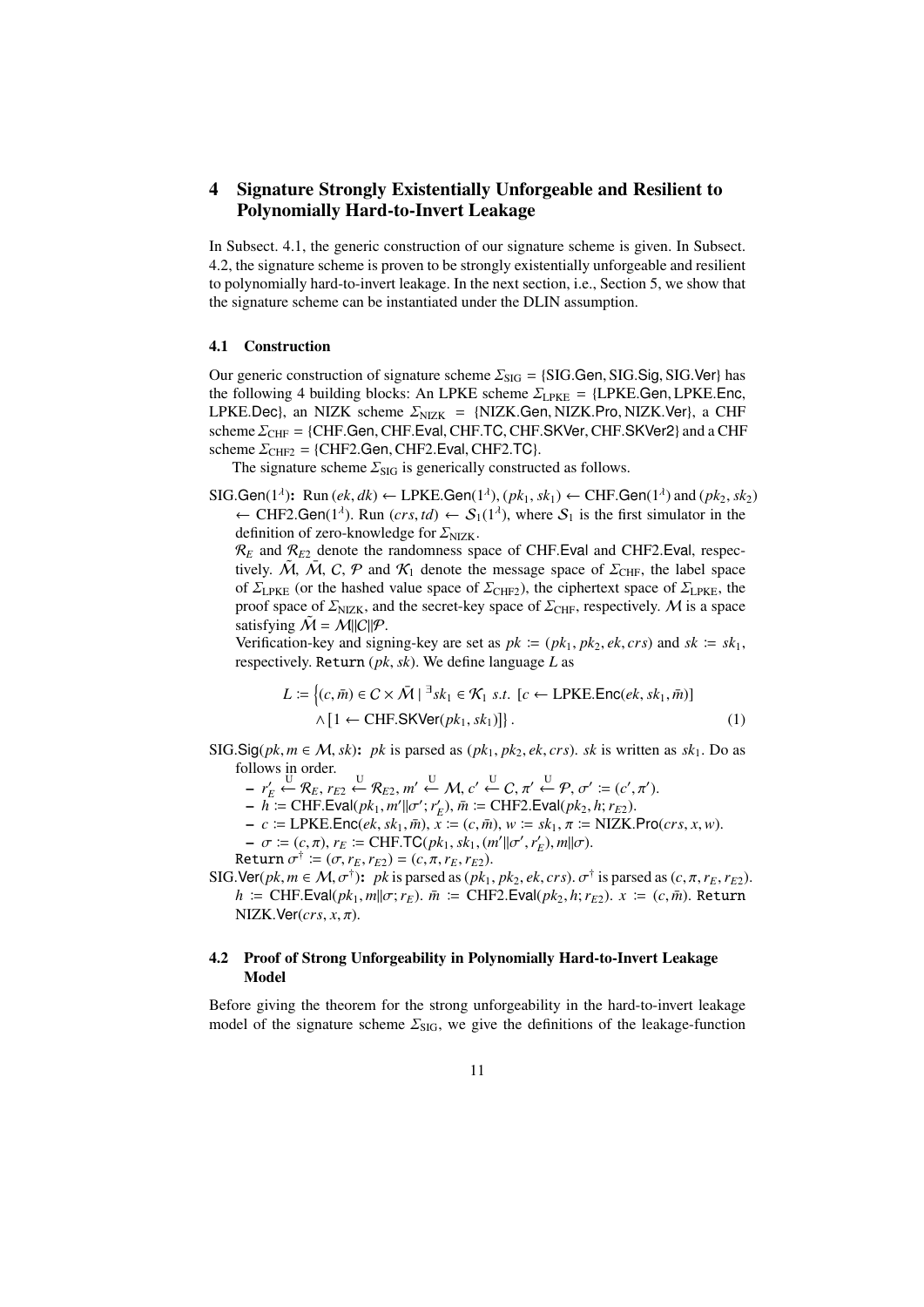class  $\mathcal{F}^{HtI}_{\Sigma_{\text{SGG}}}(\lambda)$  for the signature scheme and the strong collision-resistance in HL model w.r.t. the function class  $\mathcal{F}^{Hil}_{\Sigma_{\rm SIG}}(\lambda)$  for the chameleon hash function  $\Sigma_{\rm CHF}$ .

**Definition 8.** *Function class*  $\mathcal{F}_{\text{LSG}}^{Hil}(\lambda)$  *consists of every polynomial-time computable*  $probabilistic$  (or deterministic) function  $f : \{0,1\}^{|pk_1|+|pk_2|+|ek|+|cr_s|+|sk_1|} \rightarrow \{0,1\}^*$  which *has a randomness space* R *and satisfies the following condition: for every PPT* B*,*

$$
Pr[\mathcal{B}(pk_1, pk_2, ek, crs, sk_2, dk, td, f(pk_1, pk_2, ek, crs, sk_1; r)) \rightarrow sk_1^*
$$
  
s.t.  $[1 \leftarrow \text{CHF.SKVer}(pk_1, sk_1^*)] \wedge [1 \leftarrow \text{CHF.SKVer2}(pk_1, sk_1^*, sk_1)]]$  (2)

 $i$ *s negligible, where*  $(pk_1, sk_1) \stackrel{R}{\leftarrow}$  CHF.Gen(1<sup> $\lambda$ </sup>),  $(pk_2, sk_2) \stackrel{R}{\leftarrow}$  CHF2.Gen(1<sup> $\lambda$ </sup>),  $(ek, dk) \stackrel{R}{\leftarrow}$ LPKE.Gen(1<sup> $\lambda$ </sup>), (crs, td)  $\stackrel{R}{\leftarrow} S_1(1^{\lambda})$  and  $r \stackrel{R}{\leftarrow} R$ .

*Remark.* If the chameleon hash function  $\Sigma_{\text{CHF}}$  is a CHF with the second pre-image resistance [15, 17], the algorithm CHF.SKVer2 is defined as the equality-checking algorithm, and the secret-key  $sk_1^*$  which satisfies  $[1 \leftarrow \text{CHF.SKVer}(pk_1, sk_1^*)] \wedge [1 \leftarrow$ CHF.SKVer2( $pk_1, sk_1^*, sk_1$ )] is the original secret-key  $sk_1$  only. So, the probability (2) is simply written as  $Pr[\mathcal{B}(pk_1, pk_2, ek, crs, sk_2, dk, td, f(pk_1, pk_2, ek, crs, sk_1; r)) \rightarrow sk_1].$ 

Definition 9. *CHF scheme* Σ<sub>CHF</sub> = {CHF.Gen, CHF.Eval, CHF.TC, CHF.SKVer, CHF.SKVer2} *is said to be strongly collision-resistant in HL model with respect to the function class*  $\mathcal{F}^{Hil}_{\Sigma_{\text{SIG}}}(\lambda)$ , if for every PPT A and every function  $f : \{0,1\}^{|pk_1|+|pk_2|+|ek|+|crs|+|sk_1|} \to \{0,1\}^*$ which is included in the function class  $\mathcal{F}^{Htl}_{\Sigma_{\text{SIG}}}(\lambda)$  and has a randomness space  $\mathcal{R}$ ,

 $Pr[\mathcal{A}(pk_1, pk_2, ek, crs, sk_2, dk, td, f(pk_1, pk_2, ek, crs, sk_1; r)) \rightarrow ((m_1, r_1), (m_2, r_2))$ s.t.  $[(m_1, r_1) ≠ (m_2, r_2)] \wedge [CHF.Eval(pk_1, m_1; r_1) = CHF.Eval(pk_1, m_2; r_2)]]$ 

 $i$ *s negligible, where*  $(pk_1, sk_1) \stackrel{R}{\leftarrow}$  CHF.Gen(1<sup> $\lambda$ </sup>),  $(pk_2, sk_2) \stackrel{R}{\leftarrow}$  CHF2.Gen(1<sup> $\lambda$ </sup>),  $(ek, dk) \stackrel{R}{\leftarrow}$ LPKE.Gen(1<sup> $\lambda$ </sup>), (crs, td)  $\stackrel{R}{\leftarrow} S_1(1^{\lambda})$  and  $r \stackrel{R}{\leftarrow} R$ .

The strong unforgeability in HL model of the signature scheme  $\Sigma_{\mathrm{SIG}}$  is guaranteed by the following theorem.

**Theorem 1.**  $\Sigma_{\text{SIG}}$  is HL-sEUF-CMA w.r.t. the function class  $\mathcal{F}^{Hil}_{\Sigma_{\text{SIG}}}(\lambda)$ , if

- $\Sigma_{LPKE}$  *is IND-wLCCA*,
- ΣNIZK *is sound and zero-knowledge,*
- $\Sigma_{\text{CHF}}$  *is strongly collision-resistant in HL model w.r.t. the function class*  $\mathcal{F}_{\Sigma_{\text{SIG}}}^{Hil}(\lambda)$ , *random trapdoor collision, and HtC-SK, and*
- ΣCHF2 *is strongly collision-resistant and random trapdoor collision.*

*Proof of Theorem 1.* Hereafter,  $q_s \in \mathbb{N}$  denotes the number of times that PPT adversary  $A$  uses the signing oracle **Sign**. To prove Theorem 1, we use multiple games  $Game_i$ , where  $i \in \{0, 1, 2, 3, 4, 5, 6, 7, 7|1, \cdots, 7|q_s\}.$ 

The first game  $Game_0$  is the normal AL-sEUF-CMA game w.r.t. the signature scheme  $\Sigma_{\text{SIG}}$  and the function class  $\mathcal{F}_{\Sigma_{\text{SIG}}}^{Hil}(\lambda)$ . Specifically, Game<sub>0</sub> is the following game.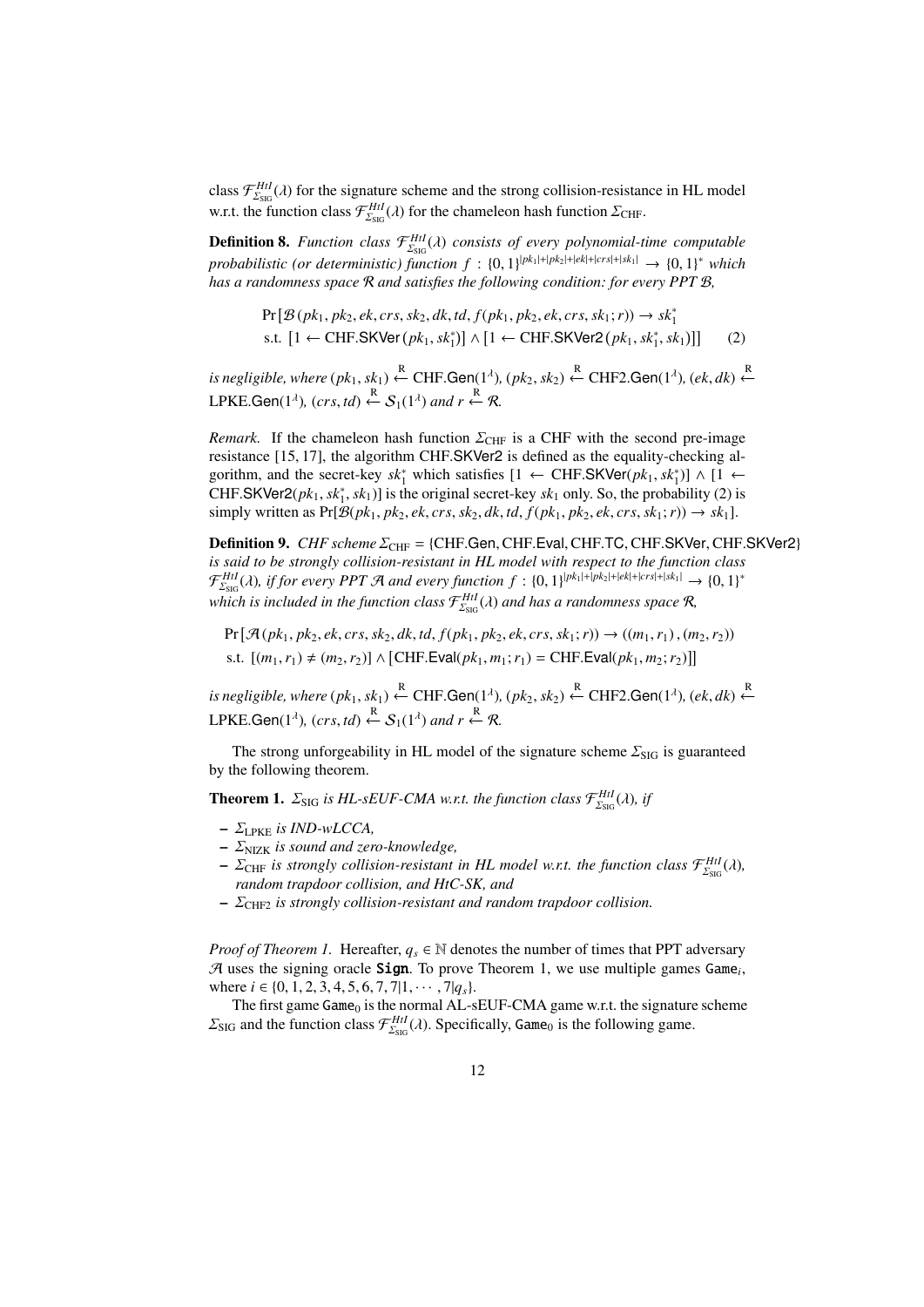- $\textsf{Key-Generation. } C\mathcal{H} \text{ runs } (pk_1, sk_1) \leftarrow \text{CHF.Gen}(1^{\lambda}), (pk_2, sk_2) \leftarrow \text{CHF2.Gen}(1^{\lambda}),$  $(ek, dk) \leftarrow$  LPKE.Gen(1<sup>λ</sup>), and  $(crs, td) \leftarrow S_1(1^{\lambda})$ . *pk* and *sk* are set as *pk* :=  $(pk_1, pk_2, ek, crs)$  and  $sk := sk_1$ , respectively. For a function  $f \in \mathcal{F}_{\Sigma_{\text{SIG}}}^{Hil}(\lambda), \mathcal{CH}$ chooses *r*  $\stackrel{R}{\leftarrow}$  *R*, then computes *f*(*pk*, *sk*; *r*). CH sends (*pk*, *f*(*pk*, *sk*; *r*)) to A. L<sub>S</sub> is set to ∅.
- **Query.** When A issues a message  $m \in M$  as a query to the signing oracle **Sign**, CH generates a signature  $(c, \pi, r_E, r_{E2})$  on the message as follows.
	- $r'_E \stackrel{U}{\leftarrow} \mathcal{R}_E, r_{E2} \stackrel{U}{\leftarrow} \mathcal{R}_{E2}, m' \stackrel{U}{\leftarrow} \mathcal{M}, c' \stackrel{U}{\leftarrow} C, \pi' \stackrel{U}{\leftarrow} \mathcal{P}, \sigma' := (c', \pi').$
	- $h := \text{CHF.Eval}(pk_1, m' || \sigma'; r'_E), \bar{m} := \text{CHF2.Eval}(pk_2, h; r_{E2}).$
	- $-c \coloneqq \text{LPKE}.\text{Enc}(ek, sk_1, \bar{m}),$   $\bar{x} \coloneqq (c, \bar{m}),$   $w \coloneqq sk_1, \pi \coloneqq \text{NIZK}.Pro(crs, x, w).$
	- $-\sigma := (c, \pi), r_E := \text{CHF.TC}(pk_1, sk_1, (m'||\sigma', r'_E), m||\sigma).$

CH returns a signature  $(c, \pi, r_E, r_{E2})$  to A. CH sets  $\mathcal{L}_S \coloneqq \mathcal{L}_S \cup \{(m, c, \pi, r_E, r_{E2})\}.$ **Forgery** $(m^*, (c^*, \pi^*, r_E^*, r_{E2}^*))$ . *CH* is given a message  $m^* \in M$  and a signature  $(c^*, \pi^*, r_E^*, r_{E2}^*)$ .

 $\mathcal{A}$  wins the game, if  $[1 \leftarrow \text{NIZK.Ver}(crs, x^*, \pi^*)] \wedge [(m^*, c^*, \pi^*, r_E^*, r_{E2}^*) \notin \mathcal{L}_S]$ , where  $h^* := \text{CHF.Eval}(pk_1, m^*||(c^*, \pi^*); r_E^*), \bar{m}^* := \text{CHF2.Eval}(pk_2, h^*; r_{E2}^*)$  and  $x^* := (c^*, \bar{m}^*)$ . We define the games Game<sub>i</sub>, where  $i \in \{1, 2, 3, 4, 5, 6, 7, 7|1, \cdots, 7|q_s\}$ , as follows.

- **Game**<sub>1</sub>. Game<sub>1</sub> is the same as Game<sub>0</sub> except that  $CH$  generates a common reference string *crs* by running *crs* ← NIZK.Gen(1<sup>1</sup>) in **Key-Generation**.
- **Game**<sub>2</sub>. Game<sub>2</sub> is the same as Game<sub>1</sub> except that  $\mathcal{A}$ 's winning condition is changed to the following one, where  $sk_1^* \coloneqq \text{LPKE.Dec}(dk, c^*, \bar{m}^*)$ :  $[1 \leftarrow \text{NIZK.Ver}(cr, x^*,$  $\pi^*$ )] ∧ [( $m^*, c^*, \pi^*, r_E^*, r_{E2}^*$ ) ∉  $\mathcal{L}_S$ ] ∧ [1 ← CHF.SKVer( $pk_1, sk_1^*$ )].
- Game<sub>3</sub>. Game<sub>3</sub> is the same as Game<sub>2</sub> except that  $\mathcal{A}$ 's winning condition is changed to the following one:  $[1 \leftarrow \text{NIZK.Ver}(crs, x^*, \pi^*)] \wedge [(m^*, c^*, \pi^*, r_E^*, r_{E2}^*) \notin \mathcal{L}_S] \wedge [1 \leftarrow$  $CHF.SKVer( $pk_1, sk_1^s$ )] ∧ [1 ← CHF.SKVer2( $pk_1, sk_1^s, sk_1$ )].$
- **Game**<sub>4</sub>: Game<sub>4</sub> is the same as Game<sub>3</sub> except that  $\mathcal{A}$ 's winning condition is changed to the following one:  $[1 \leftarrow \text{NIZK.Ver}(crs, x^*, \pi^*)] \wedge [(m^*, c^*, \pi^*, r_E^*, r_{E2}^*) \notin \mathcal{L}_S] \wedge$  $[1 \leftarrow \text{CHF.SKVer}(pk_1, sk_1^*)]$  ∧  $[1 \leftarrow \text{CHF.SKVer2}(pk_1, sk_1^*, sk_1)]$  ∧  $[[\bar{m}^* \notin {\bar{m}_1},$ ...,  $\bar{m}_{q_s}$ ]  $\vee$  [<sup>3</sup>*i*  $\in$  [1,  $q_s$ ] *s.t.* [ $\bar{m}^* = \bar{m}_i$ ]  $\wedge$  [ $(h^*, r_{E2}^*) = (h_i, r_{E2,i})$ ]  $\wedge$  [ $(m^*, c^*, \pi^*, r_E^*) \neq$  $(m_i, c_i, \pi_i, r_{E,i})$ ]], where, for  $i \in [1, q_s]$ , each one of  $\bar{m}_i, h_i, r_{E2,i}, c_i, \pi_i$  and  $r_{E,i}$  is the element which was generated when computing the reply to the *i*-th signing oracle query.
- **Game**<sub>5</sub> Game<sub>5</sub> is the same as Game<sub>4</sub> except that when  $\mathcal{A}$  issues a message  $m \in \mathcal{M}$  as a query to the signing oracle **Sign**, CH generates a signature  $(c, \pi, r_E, r_{E2})$  on the message as follows.
	- $r_E, r'_E \stackrel{U}{\leftarrow} \mathcal{R}_E, r'_{E2} \stackrel{U}{\leftarrow} \mathcal{R}_{E2}, m' \stackrel{U}{\leftarrow} \mathcal{M}, c' \stackrel{U}{\leftarrow} C, \pi' \stackrel{U}{\leftarrow} \mathcal{P}, \sigma' := (c', \pi').$
	- $h' := \text{CHF.Eval}(pk_1, m'||\sigma'; r'_E), \bar{m} := \text{CHF2.Eval}(pk_2, h'; r'_{E2}).$
	- $-c \coloneqq \text{LPKE}.\text{Enc}(ek, sk_1, \bar{m}), x \coloneqq (c, \bar{m}), w \coloneqq sk_1, \pi \coloneqq \text{NIZK}.Pro(crs, x, w).$
	- $-\sigma := (c, \pi), h := \text{CHF.Eval}(pk_1, m||\sigma; r_E).$
	- $r_{E2} \coloneqq \text{CHF2.TC}(pk_2, sk_2, (h', r'_{E2}), h).$
- **Game**<sub>6</sub>. Game<sub>6</sub> is the same as Game<sub>5</sub> except that the following two points. Firstly,  $CH$ generates a common reference string *crs* by running  $(crs, td) \leftarrow S_1(1^{\lambda})$  in **Key-Generation**. Secondly, when replying to a query to **Sign** in **Query**, CH generates a proof  $\pi$  by using  $S_2$ , instead of NIZK.Pro, where  $S_2$  denotes the second simulator in the definition of zero-knowledge for  $\Sigma_{NIZK}$ .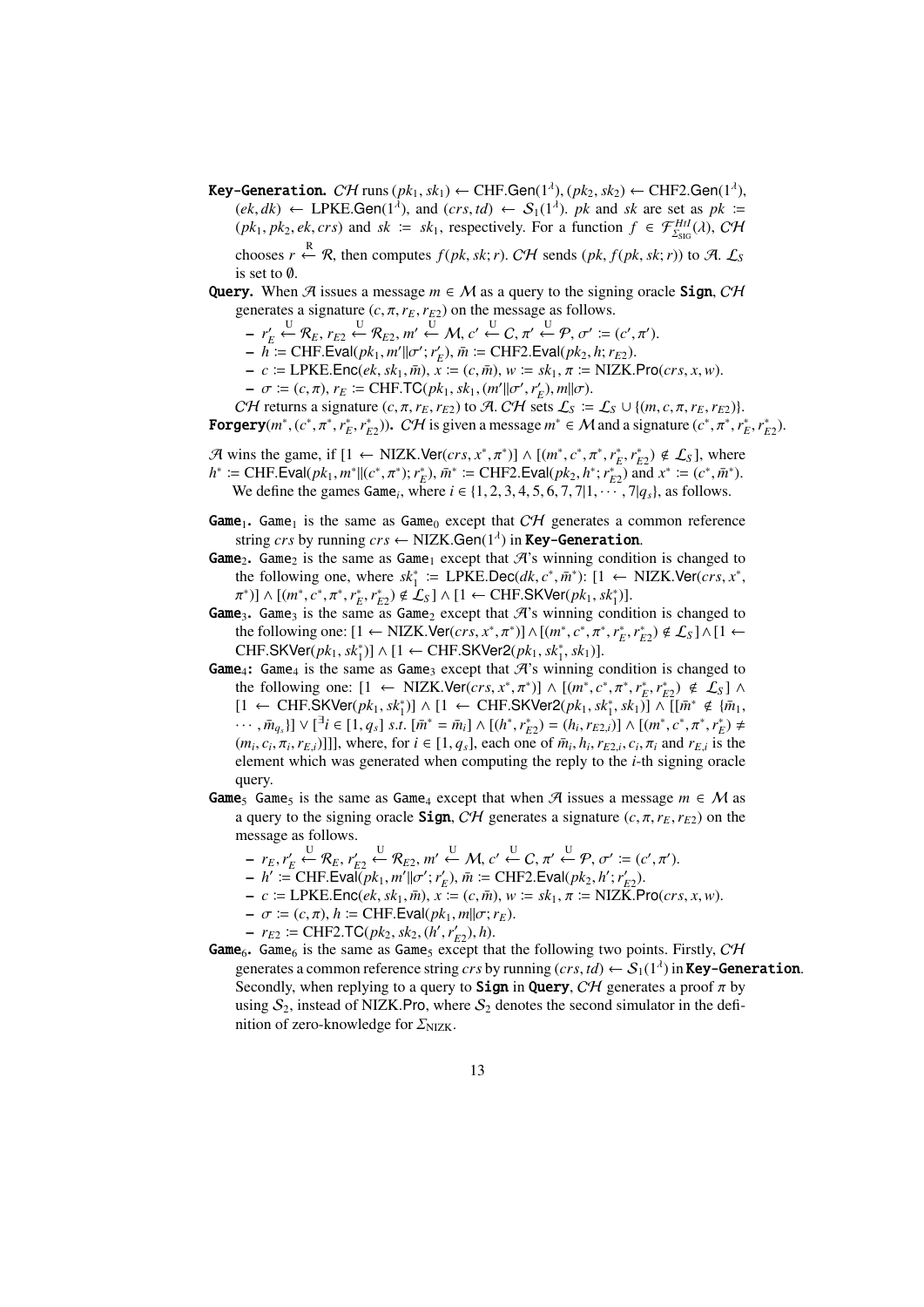- **Game**<sub>7</sub>(= **Game**<sub>7(0</sub>). Game<sub>7</sub> is the same as Game<sub>6</sub> except that  $\mathcal{A}$ 's winning condition is changed to the following one:  $[1 \leftarrow \text{NIZK.Ver}(cr, x^*, \pi^*)] \wedge [(m^*, c^*, \pi^*, r_E^*, r_{E2}^*)]$  $\notin \mathcal{L}_S$ ] ∧ [1 ← CHF.SKVer( $pk_1, sk_1^*$ )] ∧ [1 ← CHF.SKVer2( $pk_1, sk_1^*, sk_1$ )] ∧ [ $\overline{m}^*$  $\notin \{\bar{m}_1, \cdots, \bar{m}_{q_s}\}$ ].
- $\text{Game}_{7|1}, \cdots, \text{Game}_{7|q_s}.$   $\text{Game}_{7|i}$ , where  $i \in [1, q_s]$ , is the same as  $\text{Game}_{7|0}$  except that when replying to the *j*-th signing oracle query, where  $j \leq i$ , CH generates the ciphertext  $c_j$  by running  $c_j \leftarrow \text{LPKE}.\text{Enc}(ek, 0^{|sk_1|}, \bar{m}_j)$ , where  $0^{|sk_1|}$  denotes the bitstring of  $|sk_1|$  number of 0.

Hereafter,  $W_i$ , where  $i \in \{0, 1, 2, 3, 4, 5, 6, 7, 7, 11, \cdots, 7, |q_s| \}$ , denotes the event that  $\mathcal{A}$ wins the game Game*<sup>i</sup>* . It holds obviously that

$$
Adv_{\Sigma_{\text{SIG}}, \mathcal{A}}^{\mathcal{F}_{\Sigma_{\text{SIG}}^H}( \lambda) - HL - sEUF - CMA}(\lambda) = \Pr\left[W_0\right]
$$
  

$$
\leq \sum_{i=1}^7 \left| \Pr\left[W_{i-1}\right] - \Pr\left[W_i\right] \right| + \sum_{i=1}^{q_s} \left| \Pr\left[W_{7|i-1}\right] - \Pr\left[W_{7|i}\right] \right| + \Pr\left[W_{7|q_s}\right].
$$

Theorem 1 is proven by the above inequality and the following all lemmas.

**Lemma 1.**  $|Pr[W_0] - Pr[W_1]|$  *is negligible if*  $\sum_{NIZK}$  *is zero-knowledge.* 

**Lemma 2.**  $|Pr[W_1] - Pr[W_2]|$  *is negligible if*  $\sum_{N}$  *is sound.* 

**Lemma 3.**  $|Pr[W_2] - Pr[W_3]|$  *is negligible if*  $\Sigma_{CHF}$  *is HtC-SK.* 

**Lemma 4.**  $|Pr[W_3] - Pr[W_4]|$  *is negligible if*  $\Sigma_{CHF2}$  *is strongly collision-resistant.* 

**Lemma 5.**  $|Pr[W_4] - Pr[W_5]|$  *is negligible if each one of*  $\Sigma_{CHF}$  *and*  $\Sigma_{CHF2}$  *is random trapdoor collision.*

**Lemma 6.**  $|Pr[W_5] - Pr[W_6]|$  *is negligible if*  $\sum_{NIZK}$  *is zero-knowledge.* 

**Lemma 7.**  $|Pr[W_6] - Pr[W_{70}]|$  *is negligible if*  $\Sigma_{CHF}$  *is strongly collision-resistant in HL* model w.r.t. the function class  $\mathcal{F}^{HtI}_{\Sigma_{\text{SIG}}}(\lambda)$ .

**Lemma 8.** *For any*  $i \in [1, q_s]$ ,  $|\Pr[W_{7|i-1}] - \Pr[W_{7|i}]|$  *is negligible if*  $\Sigma_{\text{LPKE}}$  *is INDwLCCA.*

Lemma 9. Pr[*W*7|*q<sup>s</sup>* ] *is negligible.*

Proof of each lemma is given in Sect. A. □

## 5 Instantiation under the DLIN assumption

As a concrete construction for the chameleon hash function  $\Sigma_{\text{CHF}}$ , we adopt the chameleon hash function  $\Pi_{\text{CHF},n}$  given in Fig. 1. For  $\Pi_{\text{CHF},n}$ , we obtain Theorem 2, Theorem 3, and Theorem 4, whose proofs are given in A.10, A.11 and A.12, respectively.

**Theorem 2.** *For any n*  $\in \mathbb{N}$ ,  $\Pi_{\text{CHF},n}$  *is HtC-SK under the DL assumption.*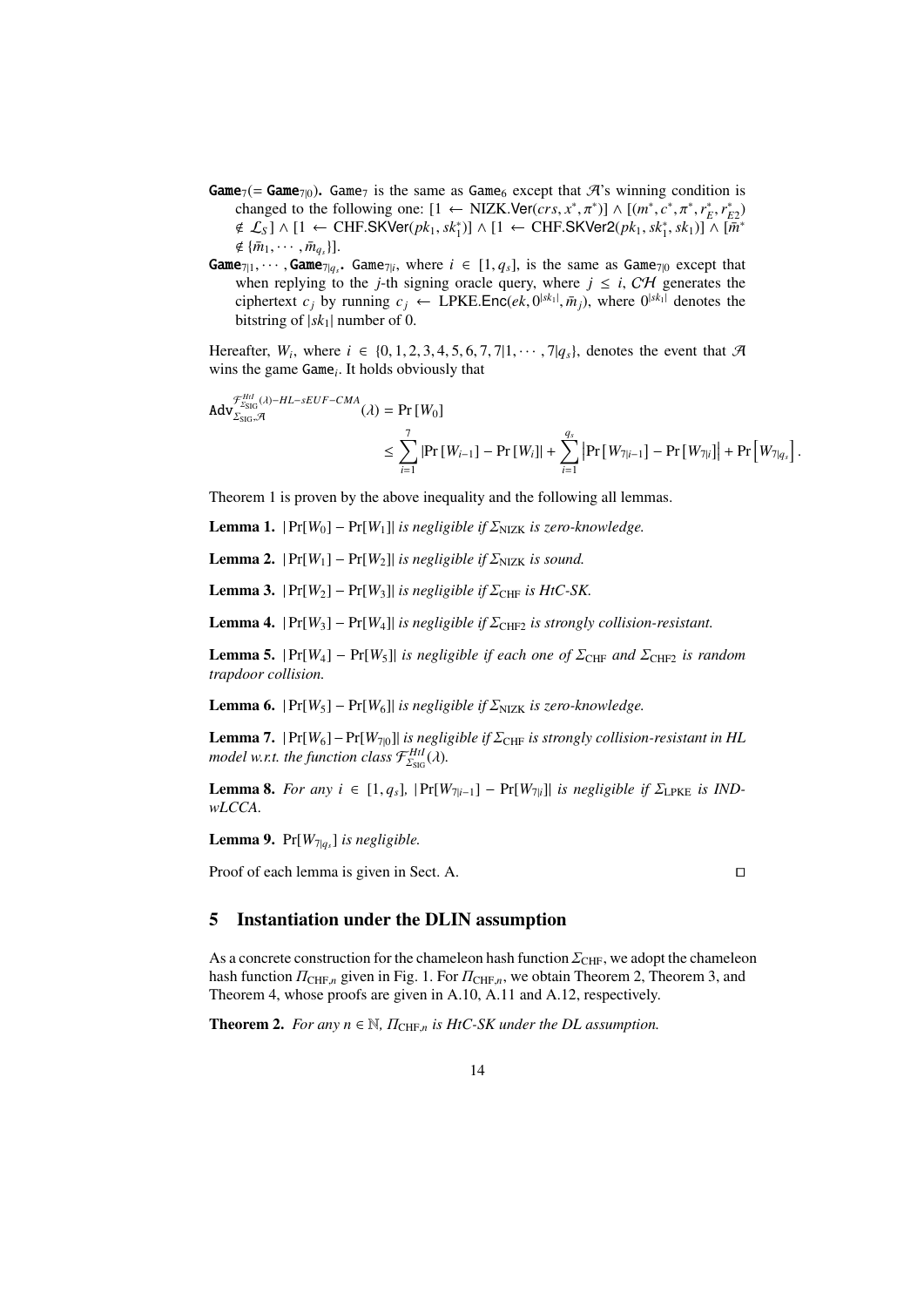| CHF.Gen $(1^{\lambda}, 1^n)$ :                                                                                                                                                                                                   |
|----------------------------------------------------------------------------------------------------------------------------------------------------------------------------------------------------------------------------------|
| $(p, \mathbb{G}, g) \leftarrow \mathcal{G}(1^{\lambda}), x_1, \cdots, x_n, a_1, \cdots, a_n \stackrel{\cup}{\leftarrow} \mathbb{Z}_p, g_1 \coloneqq g^{a_1}, \cdots, g_n \coloneqq g^{a_n}.y \coloneqq \prod_{i=1}^n g_i^{x_i}.$ |
| Return $pk := (p, \mathbb{G}, g_1, \dots, g_n, y)$ and $sk := (x_1, \dots, x_n)$ .                                                                                                                                               |
| CHF.Eval( $pk, m; \mathbf{r}$ ) :                                                                                                                                                                                                |
| $\mathbf{r} \stackrel{\cup}{\leftarrow} \mathbb{Z}_p^n$ , where <b>r</b> is parsed as $(r_1, \dots, r_n)$ . Return $(y \cdot \Pi_{i=1}^n g_i^{r_i})^{J(m)}$ .                                                                    |
| $[CHF.TC(pk, sk, (m, r), m')]$ :                                                                                                                                                                                                 |
| $sk \in \mathbb{Z}_p^n$ is parsed as $(x_1, \dots, x_n)$ . $\mathbf{r} \in \mathbb{Z}_p^n$ is parsed as $(r_1, \dots, r_n)$ .                                                                                                    |
| For $i \in [1, n]$ , $r'_i := J(m)(x_i - r_i)/J(m') - x_i$ . Return $\mathbf{r}' := (r'_1, \dots, r'_n)$ .                                                                                                                       |
| CHF.SKVer $(pk, sk^*)$ :                                                                                                                                                                                                         |
| $sk^* \in \mathbb{Z}_p^n$ is parsed as $(x_1^*, \dots, x_n^*)$ . Return 1, if $y = \prod_{i=1}^n g_i^{x_i^*}$ . Return 0, otherwise;                                                                                             |
| $\text{CHF.SKVer2}(pk, sk^*, sk')$ :                                                                                                                                                                                             |
| $sk^* \in \mathbb{Z}_p^n$ is parsed as $(x_1^*, \cdots, x_n^*)$ . $sk' \in \mathbb{Z}_p^n$ is parsed as $(x_1', \cdots, x_n')$ .                                                                                                 |
| Return 1, if $\left[\bigwedge_{i=1}^{n} x_i^* = x_i'\right]$ . Return 0, otherwise;                                                                                                                                              |

Fig. 1. Construction of CHF Scheme  $\Pi_{\text{CHF},n}$ , where  $J: \{0,1\}^* \to \mathbb{Z}_p \setminus \{0\}$  is a collision-resistant hash function.

**Theorem 3.** *For any n*  $\in \mathbb{N}$ ,  $\Pi_{\text{CHF},n}$  *is random trapdoor collision.* 

Theorem 4. *For any chameleon hash function*  $\Pi$ <sub>CHF2</sub>*, any LPKE scheme*  $\Pi$ <sub>LPKE</sub>*, any NIZK scheme Π<sub>NIZK</sub>, and any integer n* ∈ ℕ,  $\Pi$ <sub>CHF,*n*</sub> *is strongly collision-resistant in HL model w.r.t. the function class*  $\mathcal{F}_{H_{\text{SIG}}}^{Hil}(\lambda)$  *under the collision-resistance of the hash function J* :  $\{0,1\}^* \to \mathbb{Z}_p \setminus \{0\}$  and the DL assumption, where  $\Pi_{\text{SIG}}$  denotes the instantiation *of the signature scheme*  $\Sigma_{\text{SIG}}$  *by*  $\Pi_{\text{CHF}}$ *,*  $\Pi_{\text{CHF2}}$ *,*  $\Pi_{\text{LPKE}}$  *and*  $\Pi_{\text{NIZK}}$ *.* 

As a concrete construction for the chameleon hash function  $\Sigma_{\text{CHF2}}$ , we adopt the chameleon hash function  $\Pi_{\text{CHF},1}$  which is  $\Pi_{\text{CHF},n}$  in Fig. 1 with  $n = 1$ . The following corollary is obtained by Theorem 4, obviously.

**Corollary 1.** For any  $n \in \mathbb{N}$ ,  $\Pi_{\text{CHF},n}$  is strongly collision-resistant under the collision*resistance of the hash function*  $J: \{0,1\}^* \to \mathbb{Z}_p \setminus \{0\}$  and the DL assumption.

Thus, the random trapdoor collision and strong collision-resistance of the CHF scheme  $\Pi$ <sub>CHF,1</sub> are guaranteed by Theorem 3 and Corollary 1, respectively.

As a concrete construction for the LPKE scheme  $\Sigma_{\text{LPKE}}$ , we adopt  $\Pi_{\text{LPKE},l}$  given in Fig. 2. The LPKE scheme is a modification of the LPKE scheme by Camenisch et al.  $[11]$  which is IND-LCCA secure<sup>6</sup> under the DLIN assumption and the collisionresistance of hash function. Faust et al. [17] modifies the scheme by Camenisch et al. to get the LPKE scheme ΠLPKE,*<sup>l</sup>* which achieves a weaker security, i.e., IND-wLCCA, but encrypts a plaintext of arbitrary length. Thus,

**Theorem 5.** For any  $l \in \mathbb{N}$ ,  $\Pi_{\text{LPKE},l}$  is IND-wLCCA under the collision-resistance of *the hash function*  $H_{CL}$  :  $\{0, 1\}^* \rightarrow \mathbb{Z}_p$  *and the DLIN assumption.* 

<sup>&</sup>lt;sup>6</sup>IND-LCCA is stronger security notion than IND-wLCCA. For the details, refer to [17].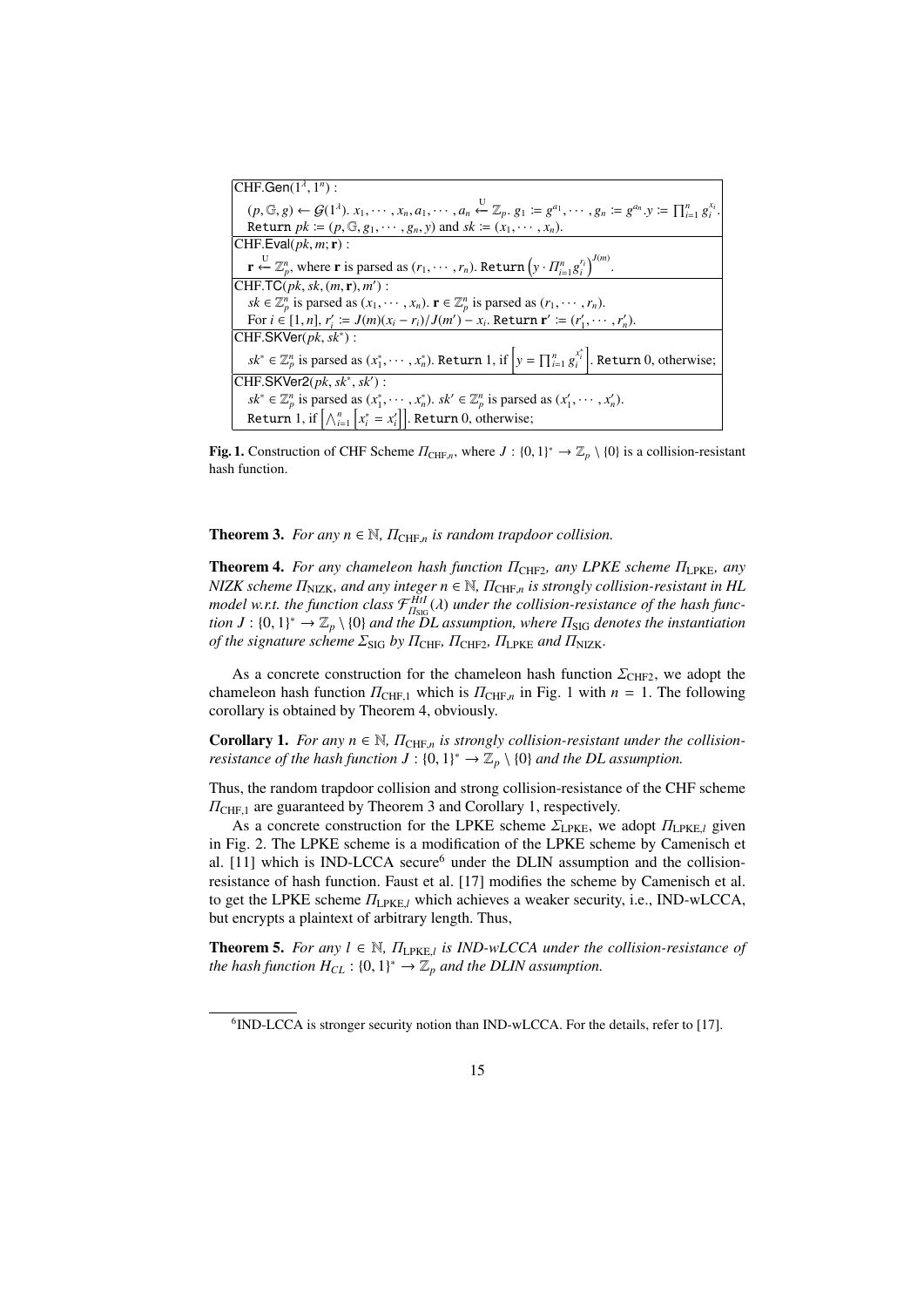**LPKE.Gen**(1<sup>λ</sup>, 1<sup>*l*</sup>):  $(p,\mathbb{G},g) \leftarrow \mathcal{G}(1^{\lambda}), a_1, \cdots, a_l, b_1, b_2 \stackrel{\cup}{\leftarrow} \mathbb{Z}_p, \hat{g}_0 \coloneqq g, \hat{g}_1 \coloneqq g^{b_1}, \hat{g}_2 \coloneqq g^{b_2}, g_1 \coloneqq g^{a_1}, \cdots, g_l \coloneqq g^{a_l}$ .  $u_1, u_2, u_3, v_1, v_2, v_3, w_1, w_2, w_3 \stackrel{U}{\leftarrow} \mathbb{Z}_p$ .  $d_1 := \hat{g}_0^{u_1} \cdot \hat{g}_1^{u_2}, d_2 := \hat{g}_0^{u_1} \cdot \hat{g}_2^{u_3}$  $e_1 \coloneqq \hat{g}_0^{\nu_1} \cdot \hat{g}_1^{\nu_2}, e_2 \coloneqq \hat{g}_0^{\nu_1} \cdot \hat{g}_2^{\nu_3}, h_1 \coloneqq \hat{g}_0^{\nu_1} \cdot \hat{g}_1^{\nu_2}, h_2 \coloneqq \hat{g}_0^{\nu_1} \cdot \hat{g}_2^{\nu_3}.$  $ek := (p, \mathbb{G}, \hat{g}_0, \hat{g}_1, \hat{g}_2, g_1, \cdots, g_l, d_1, d_2, e_1, e_2, h_1, h_2)$ .  $dk := (u_1, u_2, u_3, v_1, v_2, v_3, w_1, w_2, w_3)$ . Return(*ek*, *dk*). LPKE.Enc(*ek*,  $x \in \{0, 1\}^l$ ,  $L \in \{0, 1\}^*$ ) : For *i* ∈ [1, *l*], the *i*-th bit of  $x \in \{0, 1\}^l$  is denoted by  $x_i \in \{0, 1\}$ . For every  $i \in [1, l]$ , do:  $r_i, s_i \stackrel{U}{\leftarrow} \mathbb{Z}_p$ ,  $\mathbf{y}_i := (y_{i,1}, y_{i,2}, y_{i,3}) := (\hat{g}_0^{r_i + s_i}, \hat{g}_1^{r_i}, \hat{g}_2^{s_i})$ ,  $z_i := h_1^{r_i} \cdot h_2^{s_i} \cdot g_i^{x_i}$ .  $c_i := (d_1 \cdot e_1^{t_1})^{r_i} \cdot (d_2 \cdot e_2^{t_1})^{s_i}$ , where  $t_i := H_{CL}(\mathbf{y}_i, z_i, L)$ .  $\mathbf{c}_i := (\mathbf{y}_i, z_i, c_i)$ . Return  $\mathbf{C} \coloneqq \{ \mathbf{c}_i \}_{i \in [1, l]}$ . LPKE.Dec(*ek*, *dk*, C, *L*) : For every  $i \in [1, l]$ , do:  $\tilde{c}_i := y_{i,1}^{u_1 + t_i v_1} \cdot y_{i,2}^{u_2 + t_i v_2} \cdot y_{i,3}^{u_3 + t_i v_3}$ , where  $t_i := H_{CL}(\mathbf{y}_i, z_i, L)$ . If  $\tilde{c}_i \neq c_i$ , then return  $\perp$ . Else if  $z_i/(y_{i,1}^{w_1} \cdot y_{i,2}^{w_2} \cdot y_{i,3}^{w_3}) = g_i$ , then  $x'_i := 1$ . Else, then  $x'_i := 0$ . The *i*-th bit of  $x'$  is set as  $x'_i$ . Return  $x' \in \{0, 1\}^l$ .

**Fig. 2.** Construction of LPKE Scheme  $\Pi_{\text{LPKE},l}$ , where  $H_{CL} : \{0,1\}^* \to \mathbb{Z}_p$  is a collision-resistant hash function.

As a concrete construction for the non-interactive zero-knowledge proof  $\varSigma_{\rm NIZK}$ , we adopt the Groth-Sahai proof  $\varPi_{\text{NIZK}}$  in [19] whose soundness and zero-knowledge are guaranteed under the DLIN assumption.

By the schemes  $\Pi_{\text{CHF},n}$ ,  $\Pi_{\text{CHF2}}$ ,  $\Pi_{\text{NIZK}}$  and  $\Pi_{\text{LPKE},n\lambda}$ , where  $\lambda$  denotes the integer in the security parameter  $1^{\lambda}$  of  $\Pi_{\text{CHF},n}$ , our concrete signature scheme  $\Pi_{\text{SIG}}$  is constructed. Hereafter, for  $i \in [1, n]$  and  $j \in [1, \lambda]$ , the *j*-th bit of  $x_i \in \mathbb{Z}_p$  in  $\Pi_{\text{CHF},n}$  is denoted by  $x_{ij} \in \{0, 1\}$ , and the prime and group in  $\Pi_{\text{LPKE}, n\lambda}$  are written as  $\hat{p}$  and  $\hat{\mathbb{G}}$ , respectively. By the signing algorithm of  $\Pi_{\text{SIG}}$ , a ciphertext C and a proof  $\pi$  are generated as follows.

The ciphertext C is generated by running  $C \leftarrow \text{LPKE}.\text{Enc}(ek, (x_1, \dots, x_n), \bar{m})$ , where LPKE.Enc is the encryption algorithm of  $\Pi_{\text{LPKE},n\lambda}$ . C is parsed as  $\{c_{ij}\}_{i\in[1,n], j\in[1,\lambda]}$ .  $\mathbf{c}_{ij}$  is parsed as  $(\mathbf{y}_{ij}, z_{ij} \in \hat{\mathbb{G}}, c_{ij} \in \hat{\mathbb{G}})$ .  $\mathbf{y}_{ij}$  is parsed as  $(y_{ij,1}, y_{ij,2}, y_{ij,3}) \in \hat{\mathbb{G}}^3$ .

By using the proof-generation algorithm of the NIZK scheme  $\Pi_{\text{NIZK}}$ , we generate the proof  $\pi$ . Actually, the proof  $\pi$  is a proof which proves that

$$
\exists \{r_{ij} \in \mathbb{Z}_{\hat{p}}, s_{ij} \in \mathbb{Z}_{\hat{p}}, x_{ij} \in \{0, 1\} \}_{i \in [1, n], j \in [1, \lambda]} \text{ such that}
$$
\n
$$
\left[ \prod_{i=1}^{n} \prod_{j=1}^{n} g_i^{2^{j-1} \cdot x_{ij}} = y \right] \bigwedge_{i \in [1, n], j \in [1, \lambda]} \left[ \left[ \hat{g}_0^{r_{ij} + s_{ij}} = y_{ij,1} \right] \wedge \left[ \hat{g}_1^{r_{ij}} = y_{ij,2} \right] \wedge \left[ \hat{g}_2^{s_{ij}} = y_{ij,3} \right] \right] \wedge \left[ h_1^{r_{ij}} \cdot h_2^{s_{ij}} \cdot g_{ij}^{x_{ij}} = z_{ij} \right] \wedge \left[ (d_1 \cdot e_1^{t_{ij}})^{r_{ij}} \cdot (d_2 \cdot e_2^{t_{ij}})^{s_{ij}} = c_{ij} \right] \wedge \left[ x_{ij} (1 - x_{ij}) = 0 \right] \right],
$$

where  $y = \prod_{i=1}^{n} g_i^{x_i} \in \mathbb{G}$ .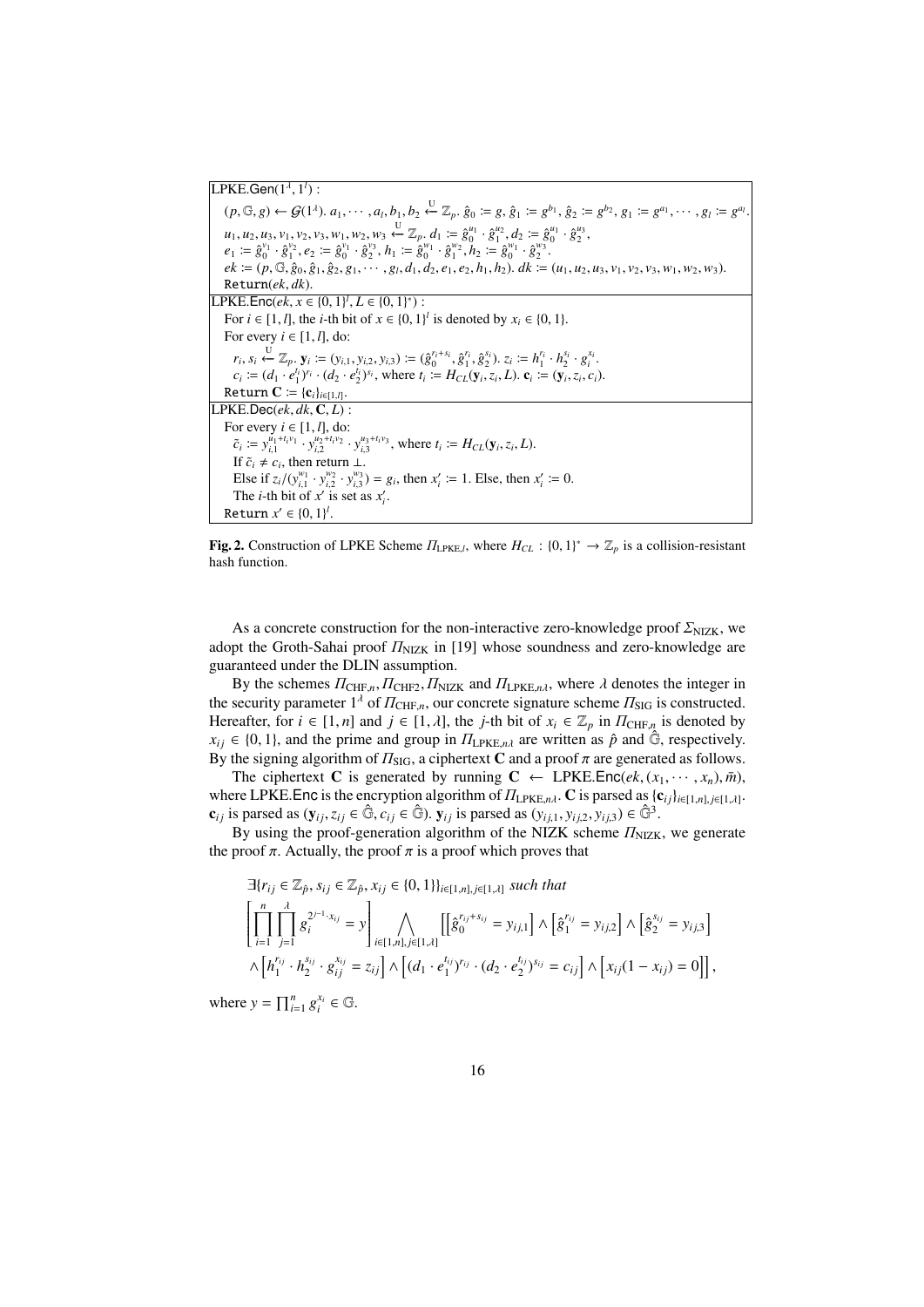## Acknowledgements

This work was supported by JSPS KAKENHI (Grant Number JP17KT0081). This work was also supported by JSPS and DST under the Japan-India Science Cooperative Program.

# References

- 1. Akavia, A., Goldwasser, S., Vaikuntanathan, V. :Simultaneous hardcore bits and cryptography against memory attacks. In: TCC 2009, LNCS 5444, pp. 474-495, 2009.
- 2. Alwen, J., Dodis, Y., Wichs, D. :Leakage-resilient public-key cryptography in the boundedretrieval model. In: CRYPTO 2009, LNCS 5677, pp. 36-54, 2009.
- 3. Brands, S.A. :An efficient off-line electronic cash system based on the representation problem. Technical report, 1993.
- 4. Boneh, D., Boyen, X., Shacham, H. :Short group signatures. In: CRYPTO 2004, LNCS 3152, pp.41-55, 2004.
- 5. Brakerski, Z., Goldwasser, S. :Circular and leakage resilient public-key encryption under subgroup indistinguishability (or: quadratic residuosity strikes back). In: CRYPTO 2010, LNCS 6223, pp. 1-10, 2010.
- 6. Bellare, M., Goldreich, O., Goldwasser, S. :Incremental cryptography: the case of hashing and signing. In:CRYPTO 1994, LNCS 839, pp. 216-233, 1994.
- 7. Boneh, D., Halevi, S., Hamburg, M., Ostrovsky, R. :Circular-secure encryption from decision diffie-hellman. In: CRYPTO 2008, LNCS 5157, pp. 108-125, 2008.
- 8. Brakerski, Z., Kalai, Y.T., Katz, J., Vaikuntanathan, V. :Overcoming the hole in the bucket: Public-key cryptography resilient to continual memory leakage. In: FOCS 2010, pp. 501- 510, 2010.
- 9. Boneh, D., Shen, E., Waters, B. :Strongly unforgeable signatures based on computational diffie-hellman. In: PKC 2006, LNCS 3958, pp. 229-240, 2006.
- 10. Boyle, E., Segev, G., Wichs, D. :Fully leakage-resilient signatures. In: EUROCRYPT 2011, LNCS 6632, pp. 89-108, 2011.
- 11. Camenisch, J., Chandran, N., Shoup, V. :A public key encryption scheme secure against key dependent chosen plaintext and adaptive chosen ciphertext attacks. In: EUROCRYPT 2009, LNCS 5479, pp. 351-368, 2009.
- 12. Chow, S.S.M, Dodis, Y., Rouselakis, Y., Waters, B. :Practical leakage-resilient identity-based encryption from simple assumptions. In: ACMCCS 2010, pp. 152-161, 2010.
- 13. Canetti, R., Halevi, S., Katz, J. :Chosen-ciphertext security from identity-based encryption. In: EUROCRYPT 2004, LNCS 3027, pp. 207-222, 2004.
- 14. Dodis, Y., Goldwasser, S., Kalai, Y.T., Peikert, C., Vaikuntanathan, V. :Public-key encryption with auxiliary inputs. In: TCC 2010, LNCS 5978, pp. 361-381, 2010.
- 15. Dodis, Y., Haralambiev, K., López-Alt, A., Wichs, D. : Efficient public-key cryptography in the presence of key leakage. In: ASIACRYPT 2010, LNCS 6477, pp. 613-631, 2010.
- 16. Dodis, Y., Kalai, Y.T., Lovett, S. :On Cryptography with auxiliary input. In: STOC 2009, pp. 621-630, 2009.
- 17. Faust, S., Haway, C., Nielsen, J.B., Nordholt, P.S., Zottarel, A. :Signature schemes secure against hard-to-invert leakage. In: ASIACRYPT 2012, LNCS 7658, pp.98-115, 2012.
- 18. Gentry, C., Peikert, C., Vaikuntanathan, V. :Trapdoors for hard lattices and new cryptographic constructions. In: STOC 2008, pp. 197-206, 2008.
- 19. Groth, J., Sahai, A. :Efficient non-interactive proof systems for bilinear groups. In: EURO-CRYPT 2008, LNCS 4965, pp. 415-432, 2008.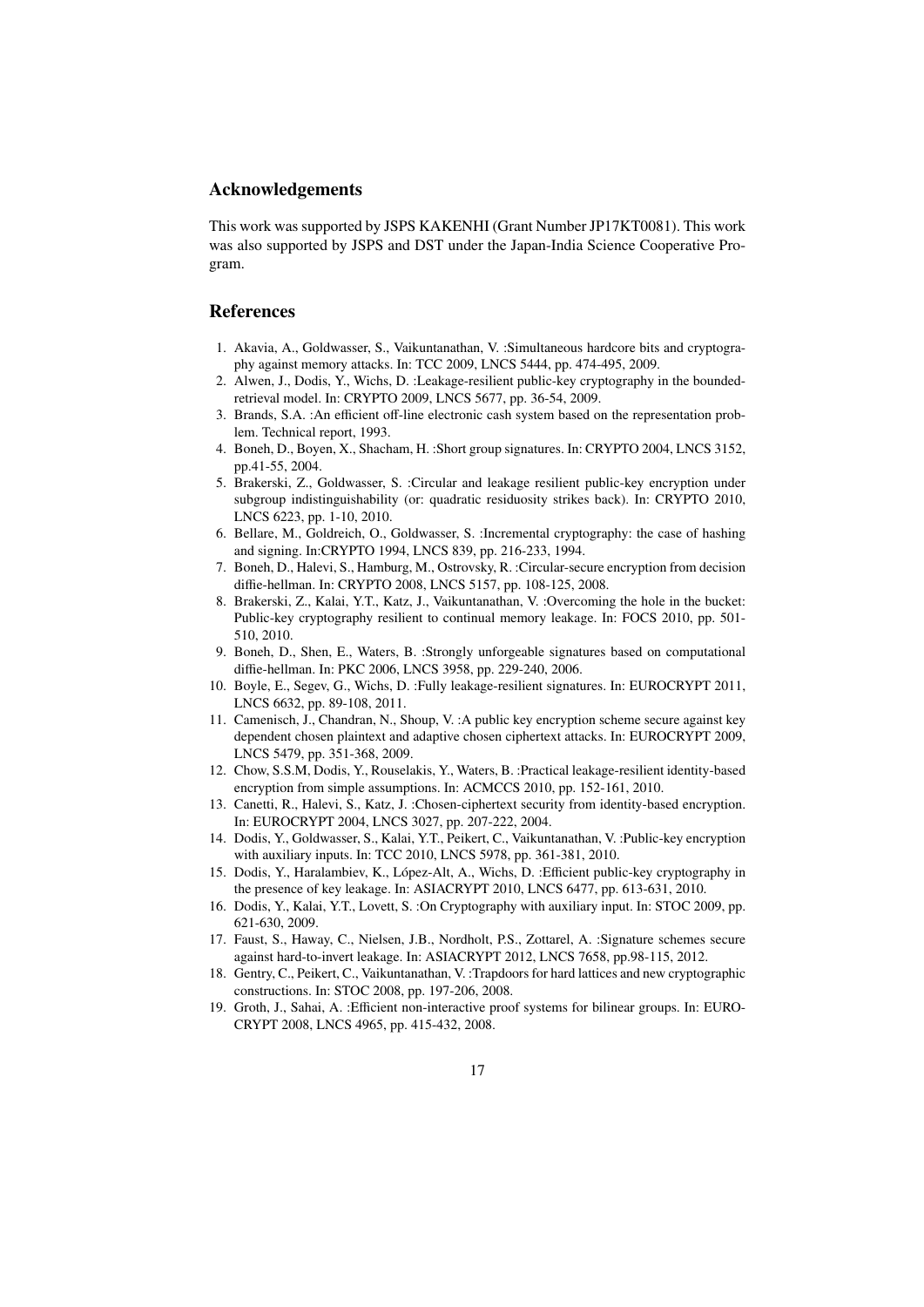- 20. Huang, J., Huang, Q., Pan, C. :A black-box construction of strongly unforgeable signature schemes in the bounded leakage model. In: ProvSec 2016, LNCS 10005, pp. 320-339, 2016.
- 21. Halderman, J.A., Schoen, S.D., Heninger, N., Clarkson, W., Paul, W., Calandrino, J.A., Feldman, A.J., Appelbaum, J., Felten, E.W. :Lest we remember: cold boot attacks on encryption keys. In: USENIX Security Symposium, pp. 45-60, 2008.
- 22. Huang, Q., Wong, D.S., Zhao, Y. :Generic transformation to strongly unforgeable signatures. In: ACNS 2007, LNCS 4521, pp. 1-17, 2007.
- 23. Ishizaka, M., Matsuura, K. :Strongly unforgeable signature resilient to polynomially hardto-invert leakage under standard assumptions. In: ISC 2018, LNCS ????, pp. ???-???, 2018.
- 24. Kurosawa, K., Phong, L.T. :Leakage resilient IBE and IPE under the DLIN assumption. In: ACNS 2013, LNCS 7954, pp. 487-501, 2013.
- 25. Katz, J., Vaikuntanathan, V. :Signature schemes with bounded leakage resilience. In: ASI-ACRYPT 2009, LNCS 5912, pp. 703-720, 2009.
- 26. Lewko, A., Rouselakis, Y., Waters, B. :Achieving leakage resilience through dual system encryption. In: TCC 2011, LNCS 6597, pp. 70-88, 2011.
- 27. Malkin, T., Teranishi, I., Vahlis, Y., Yung, M. :Signatures resilient to continual leakage on memory and computation. In: TCC 2011, LNCS 6597, pp. 89-108, 2011.
- 28. Naor, M., Segev, G. :Public-key cryptosystems resilient to key leakage. In: CRYPTO 2009, LNCS 5677, pp. 18-35, 2009.
- 29. Steinfeld, R., Pieprzyk, J., Wang, H. :How to strengthen any weakly unforgeable signature into a strongly unforgeable signature. In: CT-RSA 2007, LNCS 4377, pp. 357-371, 2007.
- 30. Wang, Y., Matsuda, T., Hanaoka, G., Tanaka, K. :Signatures resilient to uninvertible leakage. In: SCN 2016, LNCS 9841, pp. 372-390, 2016.
- 31. Wang, Y., Tanaka, K. :Generic transformation to strongly existentially unforgeable signature schemes with leakage resiliency. In: ProvSec 2014, LNCS 8782, pp. 117-129, 2014.
- 32. Yuen, T.H., Chow, S.S.M, Zhang, Y., Yiu, S.M. :Identity-based encryption resilient to continual auxiliary leakage. In: EUROCRYPT 2012, LNCS 7232, pp. 117-134, 2012.
- 33. Yuen, T.H., Yiu, S.M., Hui, L.C.K. :Fully leakage-resilient signatures with auxiliary inputs. In: ACISP 2012, LNCS 7372, pp. 294-307, 2012.
- 34. Zhang, M. :New model and construction of ABE: achieving key resilient-leakage and attribute direct-revocation. In: ACISP 2014, LNCS 8544, pp. 192-208, 2014.
- 35. Zhang, M., Shi, W., Wang, C., Chen, Z., Mu, Y. :Leakage-resilient attribute-based encryption with fast decryption: models, analysis and constructions. In: ISPEC 2013, LNCS 7863, pp. 75-90, 2013.
- 36. Zhang, M., Wang, C., Takagi, T., Mu, Y.: Functional encryption resilient to hard-to-invert leakage. In: The Computer Journal, doi:10.1093/comjnl/bxt105, 2013.

# A Proofs of Some Theorems and Lemmas

## A.1 Proof of Lemma 1

We prove that if we assume that there is a PPT adversary  $\mathcal{A}$  which makes  $|Pr[W_0] -$ Pr[*W*1]| non-negligible, then we are able to construct a PPT algorithm which breaks the zero-knowledge property for  $\Sigma_{\text{NIZK}}$ .

We consider a PPT simulator  $S$ . On one hand, the simulator  $S$  is a PPT algorithm attempting to break the zero-knowledge for  $\Sigma_{\text{NIZK}}$ . On the other hand, S is the challenger in Game<sub>0</sub> or Game<sub>1</sub>. S is given a common reference string *crs*. If *crs* was generated by  $(crs, td) \leftarrow S_1(1^{\lambda})$  (resp.  $crs \leftarrow \text{NIZK.Gen}(1^{\lambda})$ ), then S simulates Game<sub>0</sub> (resp. Game<sub>1</sub>) against the PPT adversary  $\mathcal A$  properly. The concrete behaviour by  $\mathcal S$  is the following.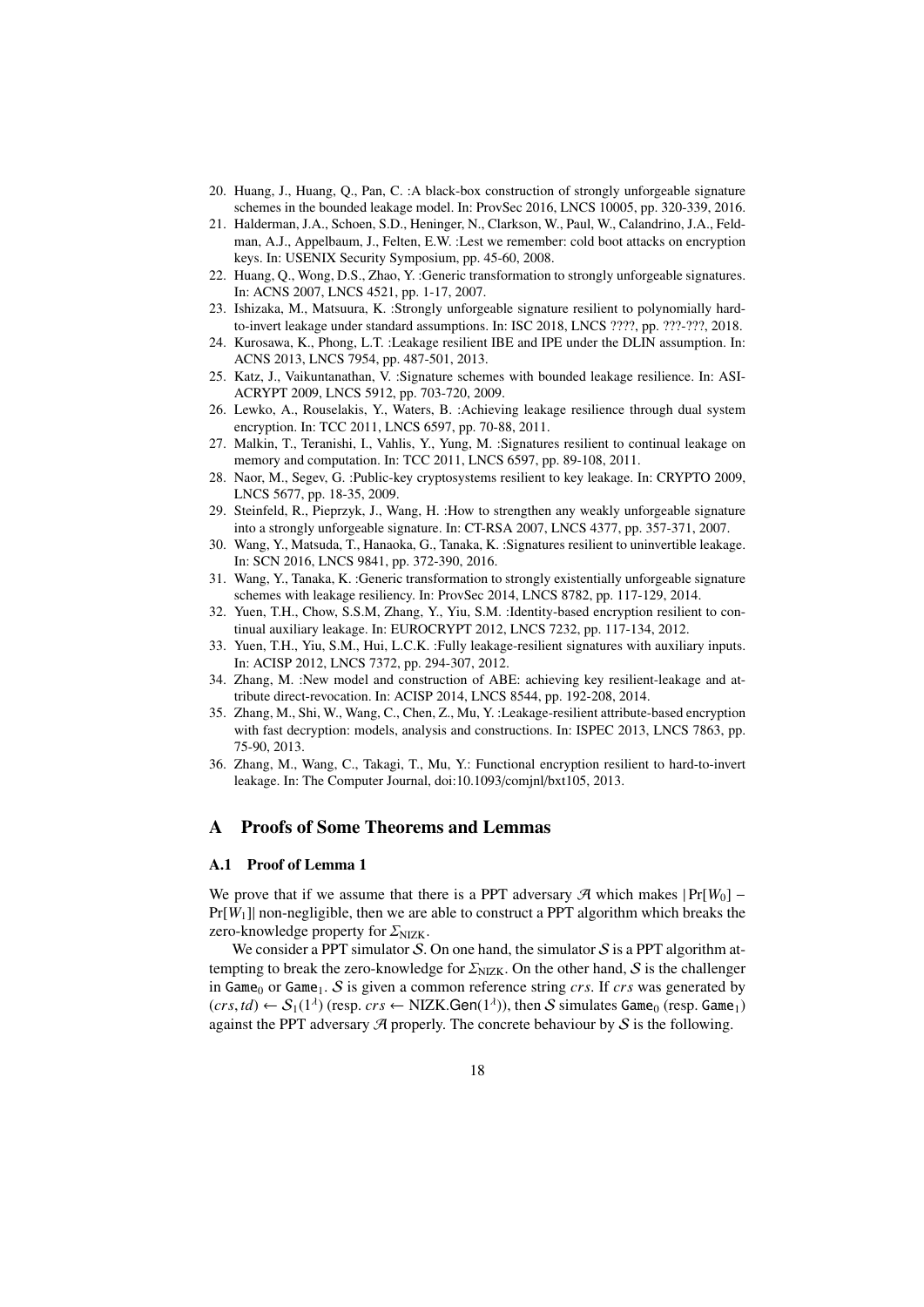- **Key-Generation.** S runs  $(pk_1, sk_1) \leftarrow \text{CHF.Gen}(1^{\lambda}), (pk_2, sk_2) \leftarrow \text{CHF2.Gen}(1^{\lambda})$ and  $(ek, dk) \leftarrow \text{LPKE.Gen}(1^{\lambda})$ . S is given a common reference string *crs* of  $\mathcal{Z}_{\text{NIZK}}$ . S sets *pk* and *sk* to  $pk := (pk_1, pk_2, ek, crs)$  and  $sk := sk_1$ , respectively. S computes *f*(*pk*, *sk*; *r*) where *r* ← *R*. *S* sends (*pk*, *f*(*pk*, *sk*; *r*)) to *A*. *S* sets  $\mathcal{L}_S$  to Ø.
- **Query.** When A issues a message  $m \in M$  as a query to the signing oracle **Sign.** S generates a signature  $(c, \pi, r_E, r_E)$  on the message in the normal manner. S sets  $\mathcal{L}_S$ to  $\mathcal{L}_S \cup \{(m, c, \pi, r_E, r_{E2})\}.$
- **Forgery**(*m*<sup>\*</sup>, *c*<sup>\*</sup>, *π*<sup>\*</sup>, *r*<sub>*\**</sup>,*c*<sup>\*</sup>, *r*<sub>*\**</sup>,2</sub>). *S* outputs 1, if [1 ← NIZK.Ver(*crs*, *x*<sup>\*</sup>, $π$ <sup>\*</sup>)] ∧ [(*m*<sup>\*</sup>, *c*<sup>\*</sup>, $π$ <sup>\*</sup>,</sub>  $r_E^*, r_{E2}^*$ )  $\notin \mathcal{L}_S$ ], where  $h^* := \text{CHF.Eval}(pk_1, m^*||(c^*, \pi^*); r_E^*), \bar{m}^* := \text{CHF2.Eval}(pk_2, \pi^*)$  $h^*$ ;  $r_{E2}^*$ ) and  $x^* := (c^*, \bar{m}^*)$ . S outputs 0, otherwise.

It is obvious that if the common reference string is generated by  $(crs, td) \leftarrow S_1(1^{\lambda})$ (resp.  $crs \leftarrow \text{NIZK.Gen}(1^{\lambda})$ ), then S simulates the game Game<sub>0</sub> (resp. Game<sub>1</sub>) against  $\mathcal{A}$  perfectly, and if and only if the event  $W_0$  (resp.  $W_1$ ) occurs, S outputs 1. Hence, we obtain  $Pr[W_0] = Pr[1 \leftarrow S(crs) \mid (crs, td) \leftarrow S_1(1^{\lambda})]$  and  $Pr[W_1] = Pr[1 \leftarrow$  $S(crs)$  | *crs* ← NIZK.Gen(1<sup> $λ$ </sup>)]. Hence,  $|Pr[W_0] - Pr[W_1]| = |Pr[1 \leftarrow S(crs) | crs \leftarrow$  $NIZK.Gen(1^{\lambda})] - Pr[1 \leftarrow S(crs) | (crs, td) \leftarrow S_1(1^{\lambda})$ )]|. ⊓⊔

## A.2 Proof of Lemma 2

We prove that if we assume that there is a PPT adversary  $\mathcal{A}$  which makes  $|Pr[W_1] Pr[W_2]$  non-negligible, then we are able to construct a PPT algorithm which breaks the soundness property for  $\Sigma_{\rm NIZK}$ .

We consider a PPT simulator  $S$  attempting to break the soundness of the NIZK scheme  $\Sigma_{\text{NIZK}}$ . Specifically, S behaves as follows.

**Key-Generation.** S runs  $(pk_1, sk_1) \leftarrow$  CHF.Gen(1<sup> $\lambda$ </sup>),  $(pk_2, sk_2) \leftarrow$  CHF2.Gen(1<sup> $\lambda$ </sup>) and  $(ek, dk) \leftarrow \text{LPKE.Gen}(1^{\lambda})$ . S is given a common reference string *crs* of  $\mathcal{Z}_{\text{NIZK}}$ . S sets *pk* and *sk* to  $pk := (pk_1, pk_2, ek, crs)$  and  $sk := sk_1$ , respectively. S computes

*f*(*pk*, *sk*; *r*) where  $r \xleftarrow{\mathbb{R}} \mathcal{R}$ , then sends (*pk*, *f*(*pk*, *sk*; *r*)) to A. S sets  $\mathcal{L}_{\mathcal{S}}$  to Ø.

- Query. When  $\mathcal A$  issues a message  $m \in \mathcal M$  as a query to the signing oracle Sign, S generates a signature  $(c, \pi, r_E, r_{E2})$  on the message in the normal manner. S sets  $\mathcal{L}_S$ to  $\mathcal{L}_S$  ∪ {(*m*, *c*, π, *r*<sub>*E*</sub>, *r*<sub>*E*2</sub>)}.
- **Forgery** $(m^*, c^*, \pi^*, r_E^*, r_{E2}^*)$ . S checks whether the following condition is satisfied or not: [1 ← NIZK.Ver( $\overline{c}rs, x^*, \pi^*$ )] $\land$ [ $(m^*, c^*, \pi^*, r_E^*, r_{E2}^*) \notin \mathcal{L}_S$ ] $\land$ [0 ← CHF.SKVer( $pk_1$ ,  $sk_1^*$ )], where  $h^* := \text{CHF.Eval}(pk_1, m^*||(c^*, \pi^*); \overrightarrow{r_E})$ ,  $m^* := \text{CHF2.Eval}(pk_2, h^*; r_{E2}^*)$ ,  $x^* := (c^*, \bar{m}^*)$  and  $sk_1^* := \text{LPKE.Dec}(dk, c^*, \bar{m}^*)$ .

If the condition is satisfied, then S outputs  $(x^*, \pi^*) = (c^*, \bar{m}^*, \pi^*)$ .

It is obvious that  $S$  simulates Game<sub>1</sub> or Game<sub>2</sub>, perfectly. By the way, the definitions of  $W_1$  and  $W_2$  gives us the following equations.

$$
\Pr[W_1] = \Pr\left[\left[1 \leftarrow \text{NIZK.Ver}(cr, x^*, \pi^*)\right] \wedge \left[(m^*, c^*, \pi^*, r_E^*, r_{E2}^*) \notin \mathcal{L}_S\right]\right] \tag{3}
$$
\n
$$
\Pr[W_2] = \Pr\left[\left[1 \leftarrow \text{NIZK.Ver}(cr, x^*, \pi^*)\right] \wedge \left[(m^*, c^*, \pi^*, r_E^*, r_{E2}^*) \notin \mathcal{L}_S\right]\right] \wedge \left[1 \leftarrow \text{CHF.SKVer}(pk_1, sk_1^*)\right]\right]
$$
\n
$$
(4)
$$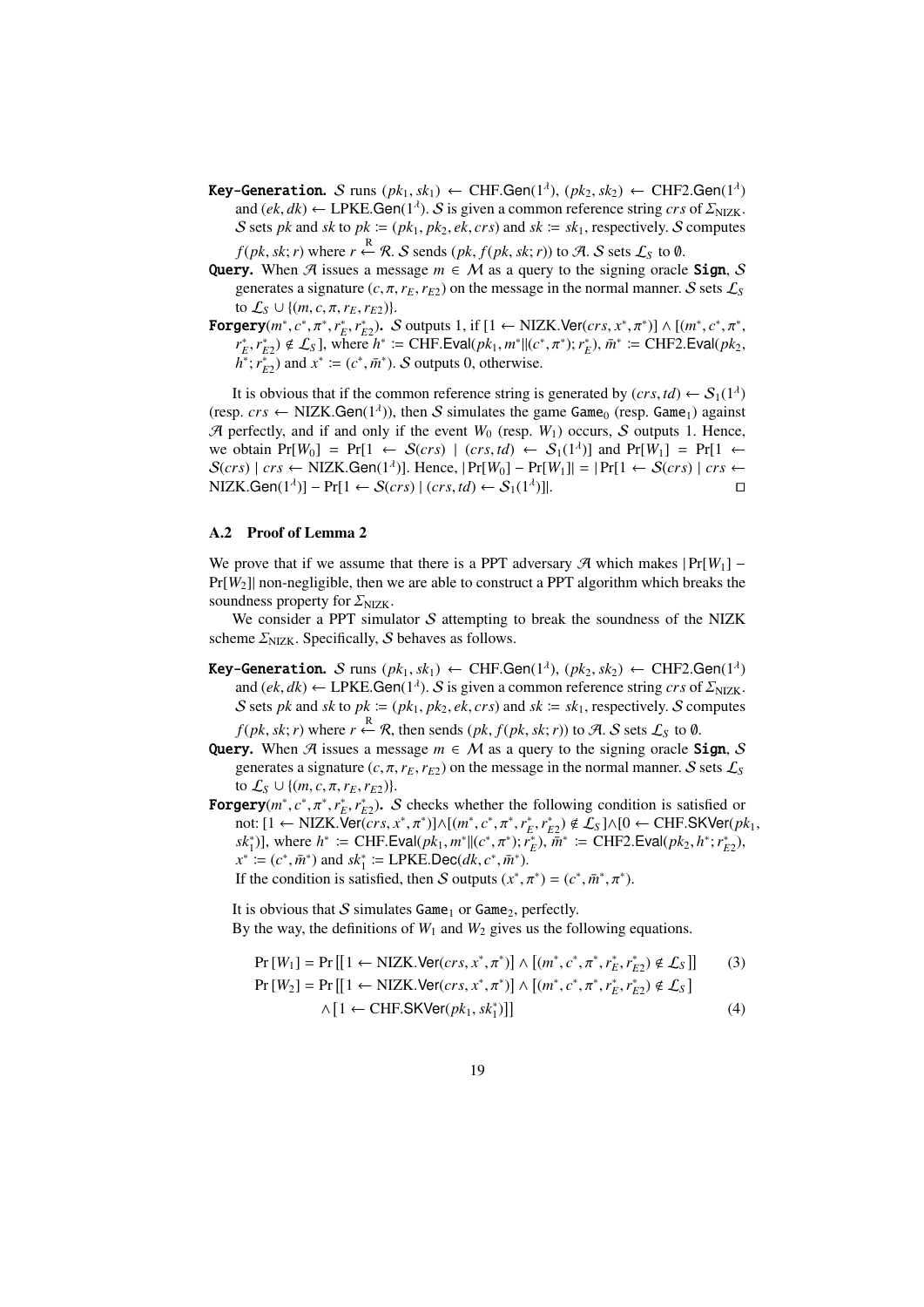Hence, we obtain

$$
|\Pr[W_1] - \Pr[W_2]|
$$
  
=  $\Pr\left[\left[1 \leftarrow \text{NIZK.Ver}(crs, x^*, \pi^*)\right] \wedge \left[(m^*, c^*, \pi^*, r_E^*, r_{E2}^*) \notin \mathcal{L}_S\right]\right]$   
 $\wedge \left[0 \leftarrow \text{CHF.SKVer}(pk_1, sk_1^*)\right]\right]$   
=  $\Pr\left[\mathcal{S}(crs) \rightarrow (x^*, \pi^*) \ s.t. \left[1 \leftarrow \text{NIZK.Ver}(crs, x^*, \pi^*)\right]\right]$   
 $\wedge \left[0 \leftarrow \text{CHF.SKVer}(pk_1, sk_1^*)\right]\right].$  (5)

By the definition of the language *L* given in (1), the following statement is true: for any  $(c, \overline{m}) \in L$ , there exists  $sk_1$  such that  $[c \leftarrow \text{LPKE}.\text{Enc}(ek, sk_1, \overline{m})] \wedge [1 \leftarrow \text{Enc}(ek, sk_1, \overline{m})]$  $CHF.SKVer( $pk_1, sk_1$ )].$ 

By the above statement, the correctness of  $\Pi_{\text{LPKE}}$ , and the correctness of  $\Pi_{\text{CHF}}$ , the following statement is true: for any  $(c, \bar{m}) \in L$ , it holds that [1 ← CHF.SKVer( $pk_1, sk_1$ )], where  $sk_1 := \text{LPKE.Dec}(dk, c, \bar{m})$ .

The contraposition of the above statement is the following statement: for any  $c \in C$ and any  $\bar{m} \in \bar{M}$ , if  $[0 \leftarrow \text{CHF.SKVer}(pk_1, sk_1)],$  where  $sk_1 := \text{LPKE.Dec}(dk, c, \bar{m}),$ then  $(c, \bar{m}) \notin L$ .

By the above statement and the equation (5), we obtain

$$
|\Pr[W_1] - \Pr[W_2]| = \Pr\left[\mathcal{S}(crs) \to (x^*, \pi^*) \text{ s.t. } [1 \leftarrow \text{NIZK.Ver}(crs, x^*, \pi^*)] \land [x^* \notin L]\right].
$$

## A.3 Proof of Lemma 3

We prove that if we assume that there is a PPT adversary  $\mathcal{A}$  which makes  $|Pr[W_2] Pr[W_3]$  non-negligible, then we are able to construct a PPT algorithm which breaks the HtC-SK property for  $\Sigma_{\text{CHF}}$ .

We consider a PPT simulator  $S$  who behaves as a PPT adversary trying to break the property of HtC-SK for  $\Sigma_{\text{CHF}}$ . The concrete behaviour by S is the following.

- **Key-Generation.** S is given  $(pk_1, sk_1)$  of the keys of  $\Sigma_{\text{CHF}}$ . S runs  $(pk_2, sk_2)$  ← CHF2.Gen(1<sup> $\lambda$ </sup>), (ek, dk)  $\leftarrow$  LPKE.Gen(1<sup> $\lambda$ </sup>) and  $crs \leftarrow$  NIZK.Gen(1<sup> $\lambda$ </sup>). S sets *pk* and *sk* to  $pk := (pk_1, pk_2, ek, crs)$  and  $sk := sk_1$ , respectively. S computes *f*(*pk*, *sk*; *r*), where *r* ← *R*, then sends (*pk*, *f*(*pk*, *sk*; *r*)) to *A*. *S* sets  $\mathcal{L}_S$  to Ø.
- Query. When A issues a message  $m \in M$  as a query to the signing oracle Sign, S generates a signature  $(c, \pi, r_E, r_{E2})$  on the message in the normal manner. S sets  $\mathcal{L}_S$ to  $\mathcal{L}_{S} \cup \{(m, c, \pi, r_E, r_{E2})\}.$
- **Forgery**( $m^*$ ,  $c^*$ ,  $\pi^*$ ,  $r_E^*$ ,  $r_{E2}^*$ ). S checks whether the following condition is satisfied or not: [1 ← NIZK.Ver( $\overline{c}$ *crs*,  $x^*, \pi^*$ )]∧[ $(m^*, c^*, \pi^*, r_E^*, r_{E2}^*) \notin \mathcal{L}_S$ ]∧[1 ← CHF.SKVer( $pk_1$ ,  $sk_1^*$ )] ∧ [0 ← CHF.SKVer2( $pk_1, sk_1^*, sk_1$ )], where  $h^* :=$  CHF.Eval( $pk_1, m^* \parallel (c^*, \pi^*)$ ;  $r_E^*$ ),  $\bar{m}^*$  := CHF2.Eval( $pk_2$ ,  $h^*$ ;  $r_{E2}^*$ ),  $x^*$  := ( $c^*$ ,  $\bar{m}^*$ ) and  $sk_1^*$  := LPKE.Dec( $dk$ ,  $c^*$ ,  $\bar{m}^*$ ).

If the condition is satisfied, S outputs  $sk_1^*$ .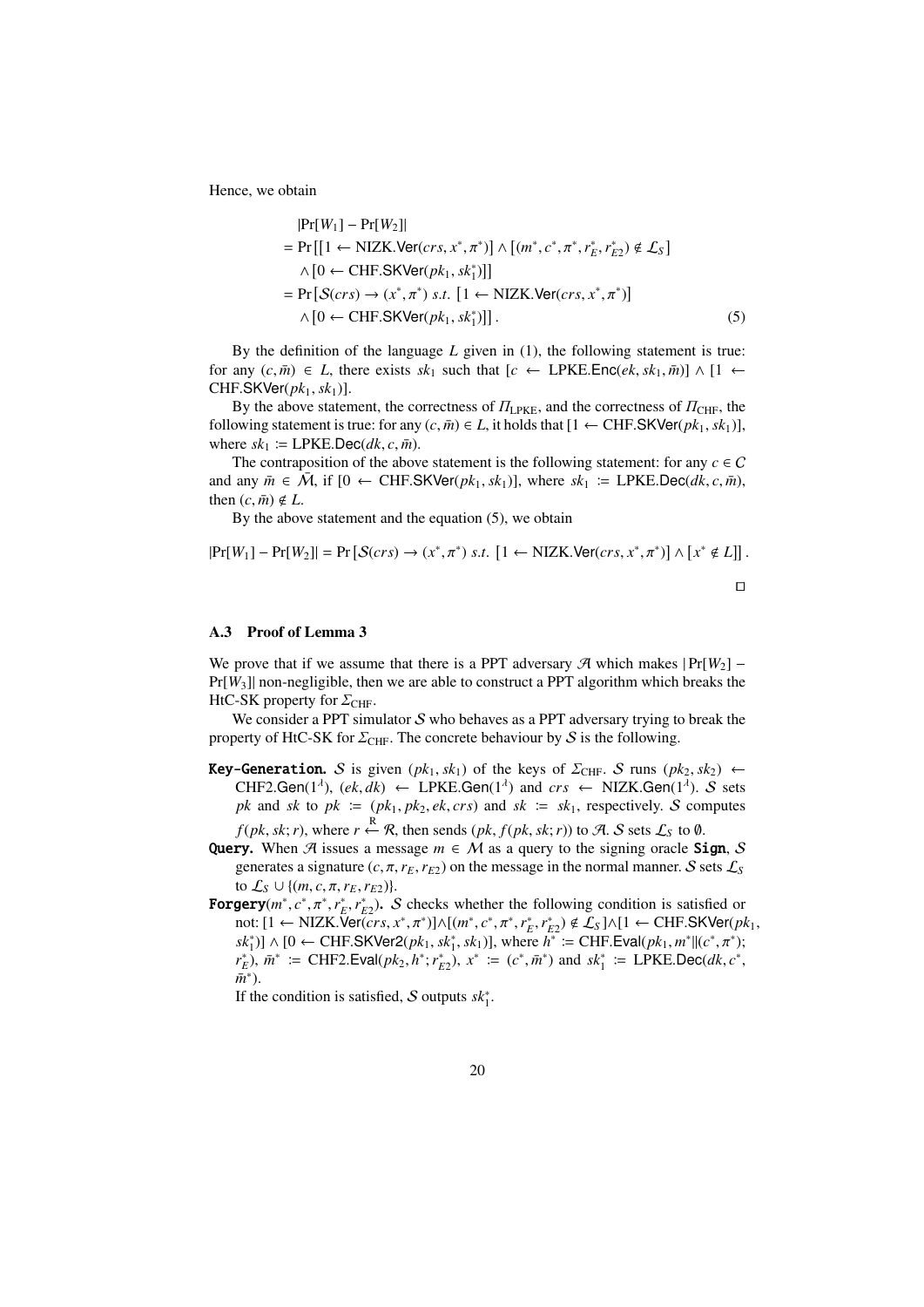It is obvious that S simulates Game<sub>2</sub> or Game<sub>3</sub> against  $\mathcal{A}$  perfectly. By the definitions of  $W_2$  and  $W_3$ , we obtain

$$
Pr[W_2] = Pr[[1 \leftarrow NIZK.Ver(crs, x^*, \pi^*)] \wedge [(m^*, c^*, \pi^*, r_E^*, r_{E2}^*) \notin \mathcal{L}_S]
$$
  
\n
$$
\wedge [1 \leftarrow CHF.SKVer(pk_1, sk_1^*)]]
$$
  
\n
$$
Pr[W_3] = Pr[[1 \leftarrow NIZK.Ver(crs, x^*, \pi^*)] \wedge [(m^*, c^*, \pi^*, r_E^*, r_{E2}^*) \notin \mathcal{L}_S]
$$
  
\n
$$
\wedge [1 \leftarrow CHF.SKVer(pk_1, sk_1^*)] \wedge [1 \leftarrow CHF.SKVer(2(pk_1, sk_1^*, sk_1))]]
$$

Hence, we obtain

$$
|\Pr[W_2] - \Pr[W_3]| = \Pr\left[\left[1 \leftarrow \text{NIZK.Ver}(crs, x^*, \pi^*)\right] \wedge \left[(m^*, c^*, \pi^*, r_E^*, r_{E2}^*) \notin \mathcal{L}_S\right] \wedge \left[1 \leftarrow \text{CHF.SKVer}(pk_1, sk_1^*)\right] \wedge \left[0 \leftarrow \text{CHF.SKVer2}(pk_1, sk_1^*, sk_1)\right]\right].\tag{6}
$$

The above probability is equal to the probability with whom  $S$  wins the HtC-SK property game for  $\Pi_{\text{CHF}}$ . □

## A.4 Proof of Lemma 4

We prove that if we assume that there is a PPT adversary  $\mathcal{A}$  which makes  $|Pr[W_3] Pr[W_4]$  non-negligible, then we are able to construct a PPT algorithm which breaks the strong collision-resistance property for  $\Sigma_{\text{CHF2}}$ .

We consider a PPT simulator  $S$  who behaves as a PPT adversary trying to break the property of strong collision-resistance for  $\Sigma_{\text{CHF2}}$ . The concrete behaviour by S is the following.

# **Key-Generation.**  $S$  is given a public key  $pk_2$  of  $\Sigma_{\text{CHF2}}$ .  $S$  runs  $(pk_1, sk_1) \leftarrow \text{CHF.Gen}(1^{\lambda}),$  $(ek, dk) \leftarrow \text{LPKE.Gen}(1^{\lambda})$  and  $crs \leftarrow \text{NIZK.Gen}(1^{\lambda})$ . S sets *pk* and *sk* to *pk* :=

 $(pk_1, pk_2, ek, crs)$  and  $sk := sk_1$ , respectively. S computes  $f(pk, sk; r)$ , where  $r \stackrel{R}{\leftarrow}$  $\mathcal R$ , then sends  $(\mathit{pk}, \mathit{f}(\mathit{pk}, \mathit{sk}; r))$  to  $\mathcal A$ .  $\mathcal S$  sets  $\mathcal L_{\mathcal S}$  and  $\mathcal L_{\bar m}$  to  $\emptyset$ .

Query. When  $\mathcal{A}$  issues a message  $m_i \in \mathcal{M}$  as the *i*-th query to the signing oracle Sign, S generates a signature  $(c_i, \pi_i, r_{E,i}, r_{E2,i})$  on the message as follows.

 $\mathcal{F}_{F,i} \overset{\text{U}}{\leftarrow} \mathcal{R}_E, r_{E2,i} \overset{\text{U}}{\leftarrow} \mathcal{R}_{E2}, m'_i \overset{\text{U}}{\leftarrow} \mathcal{M}, c'_i \overset{\text{U}}{\leftarrow} C, \pi'_i \overset{\text{U}}{\leftarrow} \mathcal{P}, \sigma'_i \coloneqq (c'_i, \pi'_i).$ 

 $-h_i^i := \text{CHF.Eval}(pk_1, m_i' || \sigma_i'; r_{E,i}'), \bar{m}_i := \text{CHF2.Eval}(pk_2, h_i; r_{E2,i}).$ 

 $-c_i \coloneqq \text{LPKE}.\text{Enc}(ek, sk_1, \bar{m}_i), x_i \coloneqq (c_i, \bar{m}_i), w \coloneqq sk_1, \pi_i \coloneqq \text{NIZK}.Pro(crs, x_i, w).$ 

 $-\sigma_i := (c_i, \pi_i), r_{E,i} := \text{CHF.TC}(pk_1, sk_1, (m'_i || \sigma'_i, r'_{E,i}), m_i || \sigma_i).$ 

S returns  $(c_i, \pi_i, r_{E2,i}, r_{E,i})$  to A.  $\mathcal{L}_S$  is set to  $\mathcal{L}_S \cup \{(m_i, c_i, \pi_i, r_{E2,i}, r_{E,i})\}\)$ .  $\mathcal{L}_{\bar{m}}$  is set to  $\mathcal{L}_{\bar{m}} \cup {\bar{m_i}}$ .

**Forgery** $(m^*, c^*, \pi^*, r_E^*, r_{E2}^*)$ . S sets  $h^* \coloneqq \text{CHF.Eval}(pk_1, m^*||(c^*, \pi^*); r_E^*)$ ,

 $\bar{m}^* := \text{CHF2.EvaI}(p\bar{k}_2, h^*; r_{E2}^*)$ ,  $x^* := (c^*, \bar{m}^*)$  and  $sk_1^* := \text{LPKE.Dec}(dk, c^*, \bar{m}^*)$ . If  $[1 \leftarrow \text{NIZK.Ver}(cr, x^*, \pi^*)] \land [(m^*, c^*, \pi^*, r_E^*, r_{E2}^*) \notin \mathcal{L}_S] \land [1 \leftarrow \text{CHF.SKVer}(pk_1, sk_1^*)]$  $\wedge$  [1 ← CHF.SKVer2( $pk_1, sk_1^*, sk_1$ )]  $\wedge$  [<sup>3</sup>*i* ∈ [1,  $q_s$ ] *s.t.* [ $\bar{m}^* = \bar{m}_i$ ]  $\wedge$  [( $h^*, r_{E2}^*$ ) ≠  $(h_i, r_{E2,i})$ ]], then S outputs  $((h^*, r_{E2}^*), (h_i, r_{E2,i}))$ .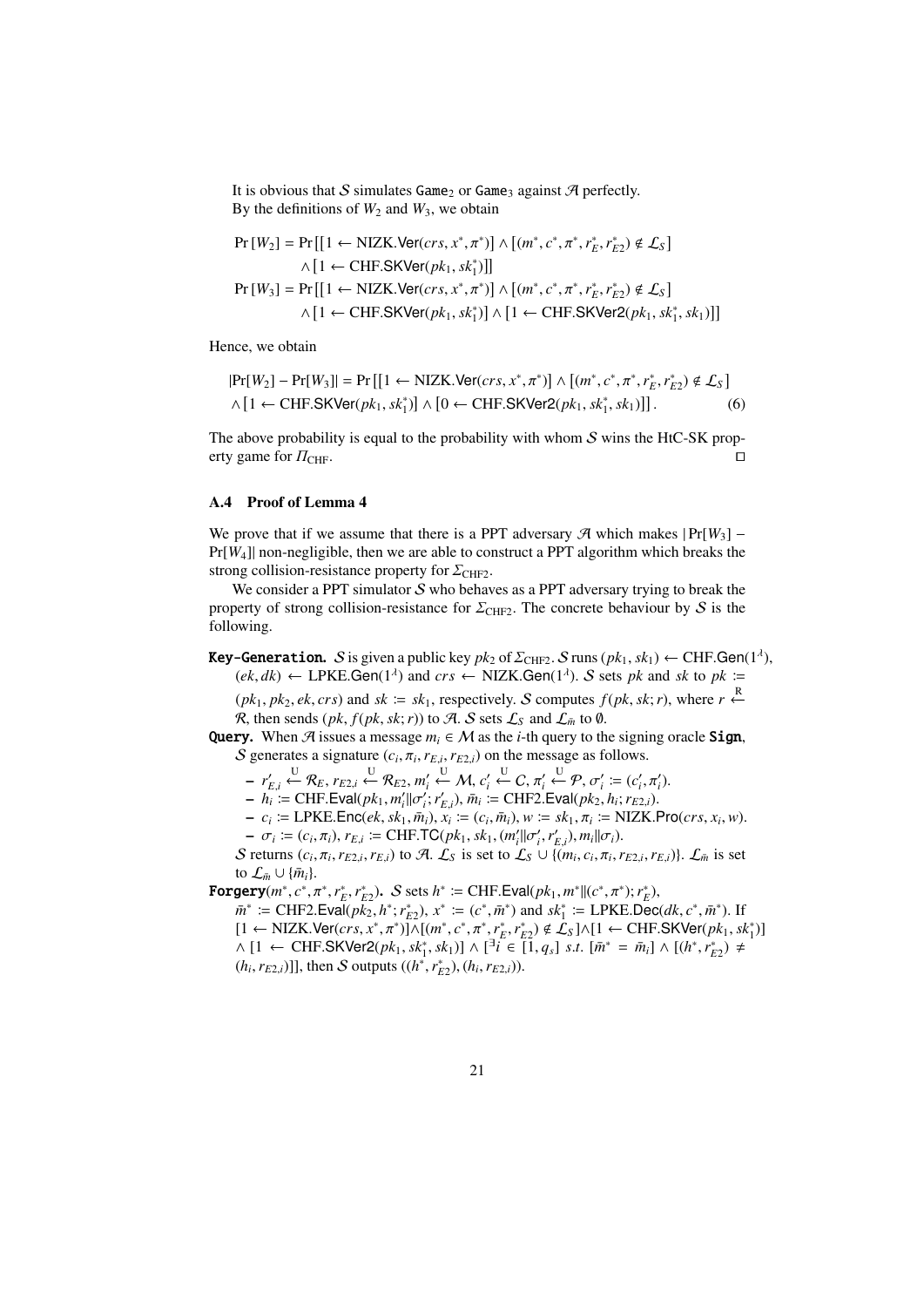It is obvious that S simulates Game<sub>3</sub> or Game<sub>4</sub> against  $\mathcal{A}$  perfectly. By the definitions of  $W_3$  and  $W_4$ , we obtain

Pr [*W*3] = Pr [[1 ← NIZK.Ver(*crs*, *x* ∗ , π<sup>∗</sup> ) ] ∧ [ (*m* ∗ , *c* ∗ , π<sup>∗</sup> ,*r* ∗ *E* ,*r* ∗ *E*2 ) < L*<sup>S</sup>* ] ∧ [ 1 ← CHF.SKVer(*pk*1, *sk*<sup>∗</sup> 1 ) ] ∧ [ 1 ← CHF.SKVer2(*pk*1, *sk*<sup>∗</sup> 1 , *sk*1) ]] (7) Pr [*W*4] = Pr [[1 ← NIZK.Ver(*crs*, *x* ∗ , π<sup>∗</sup> ) ] ∧ [ (*m* ∗ , *c* ∗ , π<sup>∗</sup> ,*r* ∗ *E* ,*r* ∗ *E*2 ) < L*<sup>S</sup>* ] ∧ [ 1 ← CHF.SKVer(*pk*1, *sk*<sup>∗</sup> 1 ) ] ∧ [ 1 ← CHF.SKVer2(*pk*1, *sk*<sup>∗</sup> 1 , *sk*1) ] ∧ [[ *m*¯ ∗ < L*<sup>m</sup>*¯ ] ∨ [ ∃ *i* ∈ [1, *qs*] *s*.*t*. [ *m*¯ <sup>∗</sup> = *m*¯ *<sup>i</sup>* ] ∧ [ (*h* ∗ ,*r* ∗ *E*2 ) = (*h<sup>i</sup>* ,*r<sup>E</sup>*2,*i*) ] ∧ [ (*m* ∗ , *c* ∗ , π<sup>∗</sup> ,*r* ∗ *E* ) , (*m<sup>i</sup>* , *ci* , π*<sup>i</sup>* ,*rE*,*i*) ]]]] (8)

By (7) and (8), we obtain

$$
|\Pr[W_3] - \Pr[W_4]|
$$
\n
$$
= \Pr\left[\left[1 \leftarrow \text{NIZK.Ver}(crs, x^*, \pi^*)\right] \wedge \left[(m^*, c^*, \pi^*, r_E^*, r_{E2}^*) \notin \mathcal{L}_S\right]\right]
$$
\n
$$
\wedge \left[1 \leftarrow \text{CHF.SKVer}(pk_1, sk_1^*)\right] \wedge \left[1 \leftarrow \text{CHF.SKVer}(2(pk_1, sk_1^*, sk_1)\right]\right]
$$
\n
$$
\wedge \left[\exists i \in [1, q_s] \text{ s.t. } [\bar{m}^* = \bar{m}_i] \wedge \left[(h^*, r_{E2}^*) \neq (h_i, r_{E2,i})\right]\right]\right]
$$

The above probability is equal to the probability with whom  $S$  wins the strong collisionresistance game for  $\Pi$ <sub>CHF2</sub>. □

## A.5 Proof of Lemma 5

For a message  $\hat{m} \in M$  queried to the signing oracle in Game<sub>4</sub> (resp. Game<sub>5</sub>),  $P_4(\hat{c}, \hat{\pi}, r_E, r_{E2})$ (resp.  $P_5(\hat{c}, \hat{\pi}, r_E, r_{E2})$ ) denotes the probability that the signature  $(\hat{c}, \hat{\pi}, r_E, r_{E2}) \in C \times \mathcal{P} \times C$  $\mathcal{R}_E \times \mathcal{R}_{E2}$  is generated.

For the probability  $P_4(\hat{c}, \hat{\pi}, r_E^c, r_{E2}^c)$ , we obtain

$$
P_4(\hat{c}, \hat{\pi}, \hat{r_E}, \hat{r_E}) = \Pr\left[\left[\hat{c} = \text{LPKE}.\text{Enc}(ek, sk_1, \bar{m})\right] \land \left[\hat{\pi} = \text{NIZK}.\text{Pro}(crs, x, sk_1)\right] \land \left[\hat{r_E} = \text{CHF}.\text{TC}(pk_1, sk_1, (m'||(c', \pi'), r_E'), \hat{m}||(\hat{c}, \hat{\pi}))\right] \land \left[\hat{r_E} = r_{E2}\right]
$$
\n
$$
|r_E' \leftarrow \mathcal{R}_E, r_{E2} \leftarrow \mathcal{R}_{E2}, m' \leftarrow M, c' \leftarrow C, \pi' \leftarrow \mathcal{P}\right] \tag{9}
$$
\n
$$
= \Pr\left[\left[\hat{c} = \text{LPKE}.\text{Enc}(ek, sk_1, \bar{m})\right] \land \left[\hat{\pi} = \text{NIZK}.\text{Pro}(crs, x, sk_1)\right]\right]
$$
\n
$$
|r_E' \leftarrow \mathcal{R}_E, r_{E2} \leftarrow \mathcal{R}_{E2}, m' \leftarrow M, c' \leftarrow C, \pi' \leftarrow \mathcal{P}\right]
$$
\n
$$
\cdot \Pr\left[\hat{r_E} = \text{CHF}.\text{TC}(pk_1, sk_1, (m'||(c', \pi'), r_E'), \hat{m}||(\hat{c}, \hat{\pi}))\right]
$$
\n
$$
|r_E' \leftarrow \mathcal{R}_E, m' \leftarrow M, c' \leftarrow C, \pi' \leftarrow \mathcal{P}\right] \cdot \Pr\left[r_{\hat{E}2} = r_{E2} \mid r_{E2} \leftarrow \mathcal{R}_{E2}\right] \tag{10}
$$
\n
$$
= \Pr\left[\left[\hat{c} = \text{LPKE}.\text{Enc}(ek, sk_1, \bar{m})\right] \land \left[\hat{\pi} = \text{NIZK}.\text{Pro}(crs, x, sk_1)\right]\right]
$$
\n
$$
= \frac{1}{\pi} \left[\frac{1}{\pi} \left[\frac{1}{\pi} - \frac{1}{\pi} \left[\frac{1}{\pi} - \frac{1}{\pi} \left(\frac{1}{\pi} - \frac{1}{\pi} \left(\frac{1}{\pi} - \frac{1}{\pi} \left
$$

$$
|r'_{E} \stackrel{\text{U}}{\leftarrow} \mathcal{R}_{E}, r_{E2} \stackrel{\text{U}}{\leftarrow} \mathcal{R}_{E2}, m' \stackrel{\text{U}}{\leftarrow} \mathcal{M}, c' \stackrel{\text{U}}{\leftarrow} C, \pi' \stackrel{\text{U}}{\leftarrow} \mathcal{P} \right] \cdot \frac{1}{|\mathcal{R}_{E}|} \cdot \frac{1}{|\mathcal{R}_{E2}|},\tag{11}
$$

where  $h' := \text{CHF.Eval}(pk_1, m' || (c', \pi'); r'_E), \bar{m} := \text{CHF2.Eval}(pk_2, h'; r_{E2}) \text{ and } x :=$  $(\hat{c}, \bar{m})$  (9) is the definition. The transformation from (9) to (10) is correct since each event is independent. The transformation from (10) to (11) is correct since the CHF scheme  $\Pi_{\text{CHF}}$  is random trapdoor collision.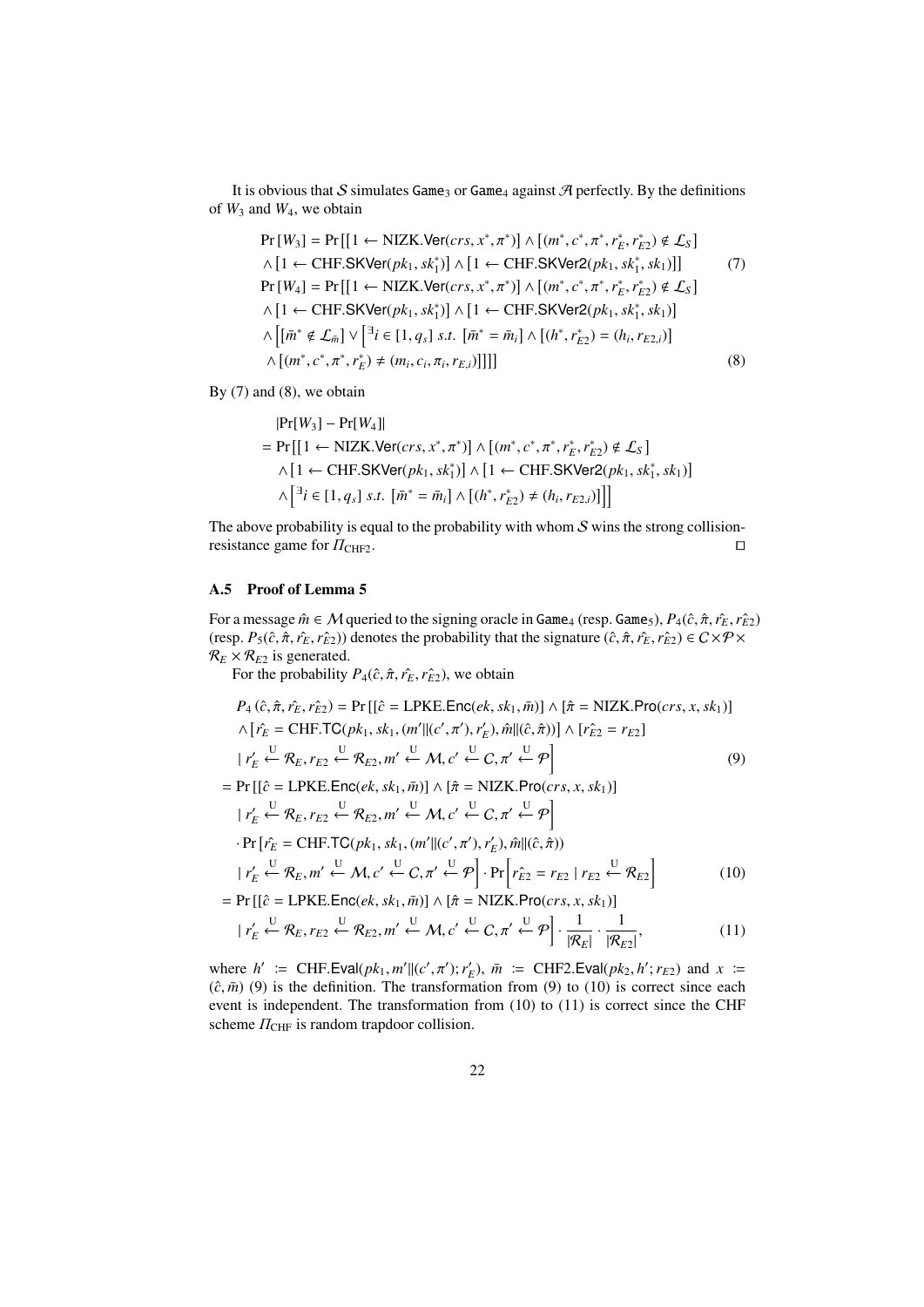On the other hand, for the probability  $P_5(\hat{c}, \hat{\pi}, \hat{r}_E, \hat{r}_{E2})$ , we obtain

$$
P_5(\hat{c}, \hat{\pi}, \hat{r}_E, \hat{r}_{E2}) = \Pr\left[\left[\hat{c} = \text{LPKE}.\text{Enc}(ek, sk_1, \bar{m})\right] \land \left[\hat{\pi} = \text{NIZK}.\text{Pro}(crs, x, sk_1)\right]\right]
$$
  
\n
$$
\land \left[\hat{r}_E = r_E\right] \land \left[r_{E2}^{\circ} = \text{CHF2}.\text{TC}(pk_2, sk_2, (h', r'_{E2}), \hat{h})\right]
$$
  
\n
$$
\mid r_E, r'_E \leftarrow \mathcal{R}_E, r'_{E2} \leftarrow \mathcal{R}_{E2}, m' \leftarrow M, c' \leftarrow C, \pi' \leftarrow \mathcal{P}\right]
$$
  
\n
$$
= \Pr\left[\left[\hat{c} = \text{LPKE}.\text{Enc}(ek, sk_1, \bar{m})\right] \land \left[\hat{\pi} = \text{NIZK}.\text{Pro}(crs, x, sk_1)\right]\right]
$$
  
\n
$$
\mid r'_E \leftarrow \mathcal{R}_E, r'_{E2} \leftarrow \mathcal{R}_{E2}, m' \leftarrow M, c' \leftarrow C, \pi' \leftarrow \mathcal{P}\right]
$$
  
\n
$$
\cdot \Pr\left[\hat{r}_E = r_E \mid r_E \leftarrow \mathcal{R}_E\right] \cdot \Pr\left[r_{E2}^{\circ} = \text{CHF2}.\text{TC}(pk_2, sk_2, (h', r'_{E2}), \hat{h})\right]\right]
$$
  
\n
$$
\mid r_E, r'_E \leftarrow \mathcal{R}_E, r'_{E2} \leftarrow \mathcal{R}_{E2}, m' \leftarrow M, c' \leftarrow C, \pi' \leftarrow \mathcal{P}\right]
$$
  
\n
$$
= \Pr\left[\left[\hat{c} = \text{LPKE}.\text{Enc}(ek, sk_1, \bar{m})\right] \land \left[\hat{\pi} = \text{NIZK}.\text{Pro}(crs, x, sk_1)\right]\right]
$$
  
\n(13)  
\n(13)

$$
|r'_{E} \stackrel{\text{U}}{\leftarrow} \mathcal{R}_{E}, r'_{E2} \stackrel{\text{U}}{\leftarrow} \mathcal{R}_{E2}, m' \stackrel{\text{U}}{\leftarrow} \mathcal{M}, c' \stackrel{\text{U}}{\leftarrow} C, \pi' \stackrel{\text{U}}{\leftarrow} \mathcal{P} \right] \cdot \frac{1}{|\mathcal{R}_{E}|} \cdot \frac{1}{|\mathcal{R}_{E2}|},\tag{14}
$$

where  $h' := \text{CHF.Eval}(pk_1, m'||(c', \pi'); r'_E), \bar{m} := \text{CHF2.Eval}(pk_2, h'; r'_{E2}), x := (\hat{c}, \bar{m}),$ and  $\hat{h}$  = CHF.Eval( $pk_1$ ,  $\hat{m}$ ||( $\hat{c}$ ,  $\hat{\pi}$ );  $r_E$ ). (12) is the definition. The transformation from (12) to (13) is correct since each event is independent. The transformation from (13) to (14) is correct since the CHF scheme  $\Pi_{\text{CHF2}}$  is random trapdoor collision.

By (11) and (14),  $P_4(\hat{c}, \hat{\pi}, r_E^2, r_E^2) = P_5(\hat{c}, \hat{\pi}, r_E^2, r_E^2)$ . Thus, for any  $\hat{m} \in \mathcal{M}$  and any signature  $(\hat{c}, \hat{\pi}, r_E, r_{E2}) \in C \times \mathcal{P} \times \mathcal{R}_E \times \mathcal{R}_{E2}$ , the probability in Game<sub>4</sub> that the signature  $(\hat{c}, \hat{\pi}, \hat{r}_E, \hat{r}_E)$  on the message  $\hat{m}$  is generated is equal to the one in Game<sub>5</sub>. □

#### A.6 Proof of Lemma 6

We prove that if we assume that there is a PPT adversary  $\mathcal{A}$  which makes  $|Pr[W_5]$  – Pr[*W*6]| non-negligible, then we are able to construct a PPT algorithm which breaks the zero-knowledge property for  $\Sigma_{\text{NIZK}}$ .

We consider a PPT simulator  $S$  attempting to break the zero-knowledge property for the NIZK scheme  $\Sigma_{NIZK}$ . Specifically, S behaves as follows.

**Key-Generation.** S is given a common reference string  $crs$  of  $\Sigma_{NIZK}$ . S runs  $(pk_1, sk_1)$   $\leftarrow$ CHF.Gen( $1^{\lambda}$ ),  $(pk_2, sk_2) \leftarrow$  CHF2.Gen( $1^{\lambda}$ ) and  $(ek, dk) \leftarrow$  LPKE.Gen( $1^{\lambda}$ ). S sets *pk* and *sk* to  $pk := (pk_1, pk_2, ek, crs)$  and  $sk := sk_1$ , respectively. S computes *f*(*pk*, *sk*; *r*), where *r* ← R, then sends (*pk*, *f*(*pk*, *sk*; *r*)) to A. S sets each list of  $\mathcal{L}_S$ and  $\mathcal{L}_{\bar{m}}$  to  $\emptyset$ .

Query. When  $\mathcal A$  issues a message  $m_i \in \mathcal M$  as the *i*-th query to the signing oracle Sign, S generates a signature  $(c_i, \pi_i, r_{E,i}, r_{E2,i})$  on the message as follows.

$$
- r_{E,i}, r'_{E,i} \stackrel{\cup}{\leftarrow} \mathcal{R}_E, r'_{E2,i} \stackrel{\cup}{\leftarrow} \mathcal{R}_{E2}, m'_i \stackrel{\cup}{\leftarrow} \mathcal{M}, c'_i \stackrel{\cup}{\leftarrow} C, \pi'_i \stackrel{\cup}{\leftarrow} \mathcal{P}, \sigma'_i := (c'_i, \pi'_i).
$$

- $h'_i := \text{CHF.Eval}(p\vec{k}_1, m'_i || \sigma'_i; r'_{E,i}), \bar{m}_i := \text{CHF2.Eval}(pk_2, h'_i; r'_{E2,i}).$
- $-c_i$  := LPKE.Enc(*ek*, *sk*<sub>1</sub>,  $\bar{m}_i$ ),  $x_i$  := ( $c_i$ ,  $\bar{m}_i$ ),  $w$  :=  $sk_1$ .
- $-$  Issues ( $x_i$ ,  $w$ ) as an query to  $O_{zk}$ , then receives a proof  $\pi_i$ .
- $-\sigma_i := (c_i, \pi_i), h_i := \text{CHF.Eval}(pk_1, m_i || \sigma_i; r_{E,i}).$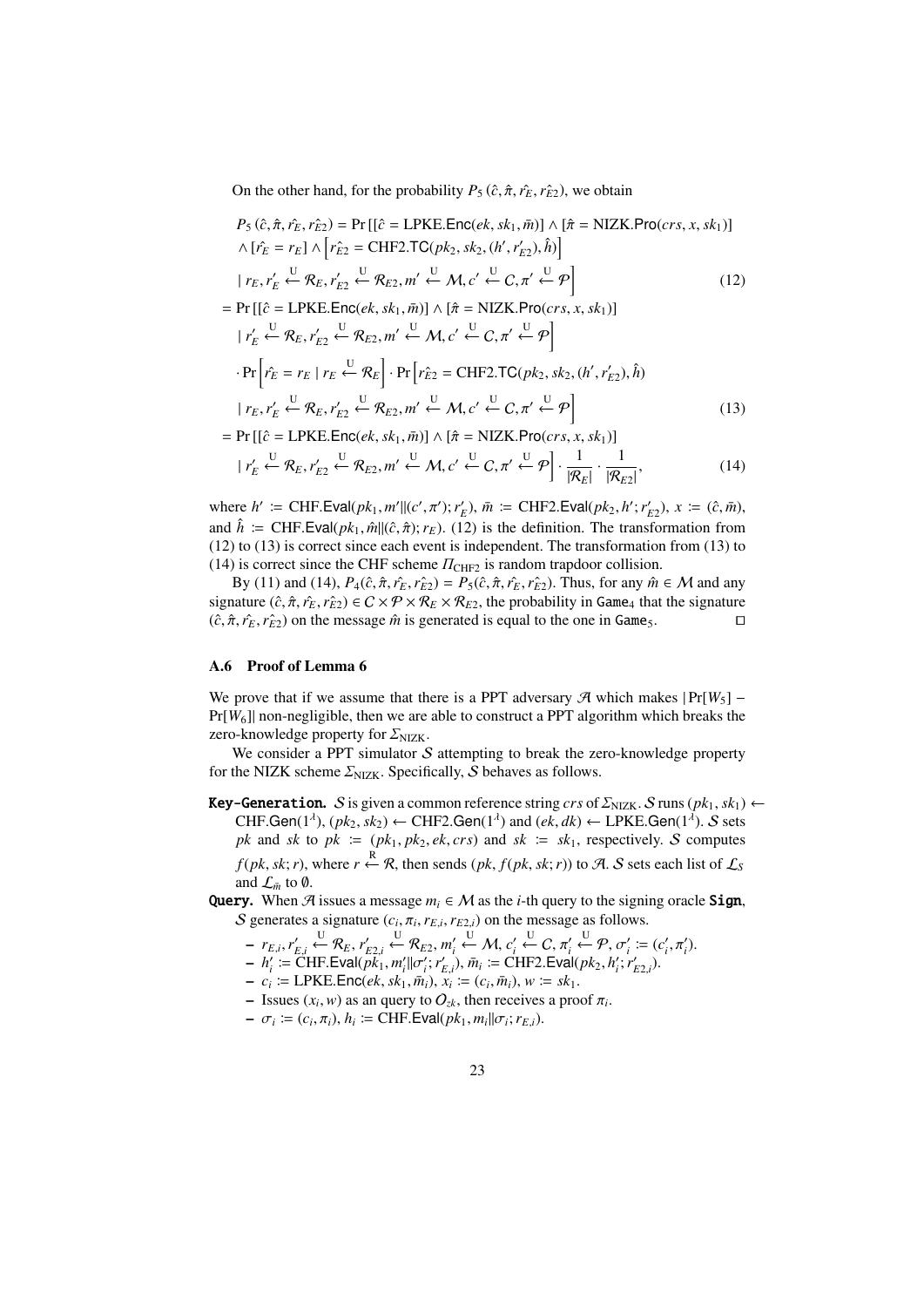$- r_{E2,i} \coloneqq \text{CHF2.TC}(pk_2, sk_2, (h'_i, r'_{E2,i}), h_i).$ 

S returns  $(c_i, \pi_i, r_{E2,i}, r_{E,i})$  to A.  $\mathcal{L}_S$  is set to  $\mathcal{L}_S \cup \{(m_i, c_i, \pi_i, r_{E2,i}, r_{E,i})\}\)$ .  $\mathcal{L}_{\bar{m}}$  is set to  $\mathcal{L}_{\bar{m}} \cup {\{\bar{m}_i\}}$ .

**Forgery**( $m^*$ ,  $c^*$ ,  $\pi^*$ ,  $r_E^*$ ,  $r_{E2}^*$ ). S checks whether the following condition is satisfied or not: [1 ← NIZK.Ver( $crs, x^*, \pi^*$ )]∧[ $(m^*, c^*, \pi^*, r_E^*, r_{E2}^*) \notin \mathcal{L}_S$ ]∧[1 ← CHF.SKVer( $pk_1$ ,  $[sk_1^*]$ ]∧[1 ← CHF.SKVer2( $pk_1, sk_1^*, sk_1$ )]∧[[ $\bar{m}^* \notin {\{\bar{m}_1, \cdots, \bar{m}_{q_s}\}}$ ]∨[ $\bar{a}_i \in [1, q_s]$  *s.t.* [ $\bar{m}^* =$  $\overline{m}_i \rightarrow [(h^*, r_{E2}^*) = (h_i, r_{E2,i})] \wedge [(m^*, c^*, \pi^*, r_E^*) \neq (m_i, c_i, \pi_i, r_{E,i})]]$ , where  $h^* \equiv$  $\text{CHF.Eval}(p\vec{k}_1, m^*|| (c^*, \pi^*); r_E^*), \, \vec{m}^* \coloneqq \text{CHF2.Eval}(pk_2, h^*; r_{E2}^*), \, x^* \coloneqq (c^*, \vec{m}^*) \text{ and }$  $sk_1^* \coloneqq \text{LPKE.Dec}(dk, c^*, \bar{m}^*).$ 

If the condition is satisfied,  $S$  outputs 1. Else, then  $S$  outputs 0.

It is obvious that if the common reference string *crs* is generated by  $(crs, td) \leftarrow$  $S_1(1^{\lambda})$  (resp. *crs*  $\leftarrow$  NIZK.Gen(1<sup> $\lambda$ </sup>)) and the proof-generation oracle  $O_{2k}$  is  $O_1^{crs,td}$  (resp.  $O_0^{crs}$ ), then S simulates Game<sub>6</sub> (resp. Game<sub>5</sub>) against A perfectly, and if and only if  $W_6$ (resp.  $W_5$ ) occurs,  $S$  outputs 1. Hence, we obtain

$$
|\Pr[W_5] - \Pr[W_6]| = |\Pr\left[1 \leftarrow S^{O_0^{cr_s(x,w)}(crs) \mid crs \leftarrow \text{NIZK.Gen}(1^{\lambda})\right] - \Pr\left[1 \leftarrow S^{O_1^{cr_s(d(x,w)}(crs) \mid (crs, td) \leftarrow S_1(1^{\lambda})\right]\right].
$$

#### A.7 Proof of Lemma 7

We prove that if we assume that there is a PPT adversary  $\mathcal{A}$  which makes  $|Pr[W_6] -$ Pr[*W*7]| non-negligible, then we are able to construct a PPT algorithm which breaks the property of strong collision- resistance in HL model w.r.t.  $\mathcal{F}^{Htl}_{\Sigma_{\text{SIG}}}(\lambda)$  for  $\Sigma_{\text{CHF}}$ .

We consider a PPT simulator  $S$  who behaves as a PPT adversary trying to break the property of strong collision resistance in HL model w.r.t.  $\mathcal{F}^{Hil}_{\Sigma_{\text{SGG}}}(\lambda)$  for  $\Sigma_{\text{CHF}}$ . The concrete behaviour by  $S$  is the following.

Key-Generation. S is given  $(pk_1, pk_2, ek, crs, sk_2, dk, td, f(pk_1, pk_2, ek, crs, sk_1; r)$ ,

where 
$$
(pk_1, sk_1) \xleftarrow{\mathbb{R}}
$$
 CHF.Gen $(1^{\lambda})$ ,  $(pk_2, sk_2) \xleftarrow{\mathbb{R}}$  CHF2.Gen $(1^{\lambda})$ ,  $(ek, dk) \xleftarrow{\mathbb{R}}$  LPKE.Gen $(1^{\lambda})$ ,

 $(crs, td)$   $\stackrel{R}{\leftarrow}$   $S_1(1^{\lambda})$  and  $r \stackrel{R}{\leftarrow} R$ . S sets *pk* to  $(pk_1, pk_2, ek, crs)$ . S sends the public

key *pk* and the leakage  $f(pk_1, pk_2, ek, crs, sk_1; r)$  to A. S sets  $\mathcal{L}_S$  and  $\mathcal{L}_{\bar{m}}$  to 0. Query. When  $\mathcal A$  issues a message  $m_i \in \mathcal M$  as the *i*-th query to the signing oracle Sign,

S generates a signature  $(c_i, \pi_i, r_{E,i}, r_{E2,i})$  on the message as follows. <sup>U</sup>←− R*E*, *<sup>r</sup>*  $U$ 

$$
- r_{E,i}, r'_{E,i} \stackrel{\mathcal{U}}{\leftarrow} \mathcal{R}_E, r'_{E2,i} \stackrel{\mathcal{U}}{\leftarrow} \mathcal{R}_{E2}, m'_i \stackrel{\mathcal{U}}{\leftarrow} \mathcal{M}, c'_i \stackrel{\mathcal{U}}{\leftarrow} C, \pi'_i \stackrel{\mathcal{U}}{\leftarrow} \mathcal{P}, \sigma'_i := (c'_i, \pi'_i).
$$

- $h'_i := \text{CHF.Eval}(p\vec{k}_1, m'_i || \sigma'_i; r'_{E,i}), \bar{m}_i := \text{CHF2.Eval}(pk_2, h'_i; r'_{E2,i}).$
- $-c_i$  = LPKE.Enc(*ek*, *sk*<sub>1</sub>,  $\bar{m}_i$ ),  $x_i$  = ( $c_i$ ,  $\bar{m}_i$ ),  $\pi_i$  =  $S_2(crs, x_i, td)$ .
- $-\sigma_i := (c_i, \pi_i), h_i := \text{CHF.Eval}(pk_1, m_i || \sigma_i; r_{E,i}).$
- $r_{E2,i} \coloneqq \text{CHF2.TC}(pk_2, sk_2, (h'_i, r'_{E2,i}), h_i).$

S returns  $(c_i, \pi_i, r_{E2,i}, r_{E,i})$  to A.  $\mathcal{L}_S$  is set to  $\mathcal{L}_S \cup \{(m_i, c_i, \pi_i, r_{E2,i}, r_{E,i})\}\)$ .  $\mathcal{L}_{\bar{m}}$  is set to  $\mathcal{L}_{\bar{m}} \cup {\{\bar{m}_i\}}$ .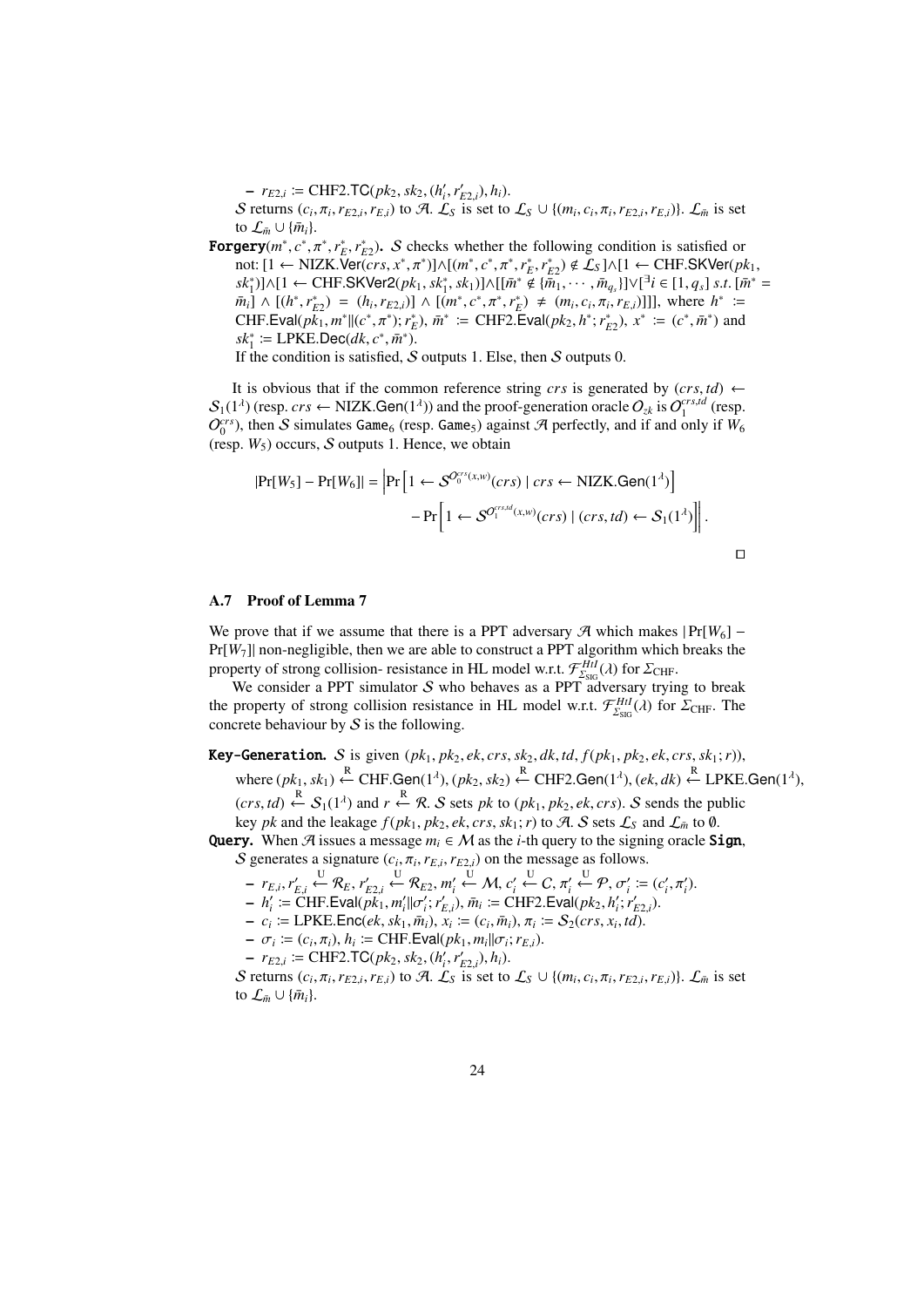**Forgery**( $m^*$ ,  $c^*$ ,  $\pi^*$ ,  $r_E^*$ ,  $r_{E2}^*$ ). S checks whether the following condition is satisfied or not: [1 ← NIZK.Ver( $\overline{c}$ *crs*,  $x^*, \pi^*$ )]∧[ $(m^*, c^*, \pi^*, r_E^*, r_{E2}^*) \notin \mathcal{L}_S$ ]∧[1 ← CHF.SKVer( $pk_1$ ,  $s k_1^*$ )]∧[1 ← CHF.SKVer2( $pk_1, sk_1^*, sk_1$ )]∧[<sup>3</sup> $i \in [1, q_s]$  *s.t.* [ $\bar{m}^* = \bar{m}_i$ ]∧[( $h^*, r_{E2}^*$ ) =  $(h_i, r_{E2,i})] \wedge [(m^*, c^*, \pi^*, r_E^*) \neq (m_i, c_i, \pi_i, r_{E,i})]$ , where  $h^* \coloneqq \text{CHF.Eval}(pk_1, m^*||\overline{(c^*, \pi^*)};$  $r_E^*$ ),  $\bar{m}^*$  := CHF2.Eval( $\bar{p}k_2$ ,  $h^*$ ;  $r_{E2}^*$ ),  $x^*$  := ( $c^*$ ,  $\bar{m}^*$ ) and  $sk_1^*$  := LPKE.Dec( $dk$ ,  $c^*$ ,  $\bar{m}^*$ ).

If the condition is satisfied, S outputs  $((m^*||(c^*, \pi^*), r_E^*), (m_i||(c_i, \pi_i), r_{E,i}))$ .

It is obvious that  $S$  simulates Game<sub>6</sub> or Game<sub>7</sub>, perfectly. The definitions of  $W_6$  and *W*<sup>7</sup> gives us the following equations.

$$
\Pr[W_{6}] = \Pr\left[\left[1 \leftarrow \text{NIZK.Ver}(cr, x^{*}, \pi^{*})\right] \wedge \left[(m^{*}, c^{*}, \pi^{*}, r_{E}^{*}, r_{E2}^{*}) \notin \mathcal{L}_{S}\right] \right] \wedge \left[1 \leftarrow \text{CHF.SKVer}(pk_{1}, sk_{1}^{*})\right] \wedge \left[1 \leftarrow \text{CHF.SKVer}(2(pk_{1}, sk_{1}^{*}, sk_{1})\right] \wedge \left[(\bar{m}^{*} \notin \mathcal{L}_{\bar{m}}] \vee \left[\overline{a}^{*} \in [1, q_{s}] \text{ s.t. } [\bar{m}^{*} = \bar{m}_{i}] \wedge \left[(h^{*}, r_{E2}^{*}) = (h_{i}, r_{E2,i})\right] \right] \wedge \left[(m^{*}, c^{*}, \pi^{*}, r_{E}^{*}) \neq (m_{i}, c_{i}, \pi_{i}, r_{E,i})\right]\right]\right] \wedge \Pr[W_{7}] = \Pr\left[\left[1 \leftarrow \text{NIZK.Ver}(cr, x^{*}, \pi^{*})\right] \wedge \left[(m^{*}, c^{*}, \pi^{*}, r_{E}^{*}, r_{E2}^{*}) \notin \mathcal{L}_{S}\right] \wedge \left[1 \leftarrow \text{CHF.SKVer}(pk_{1}, sk_{1}^{*})\right] \wedge \left[1 \leftarrow \text{CHF.SKVer}(2(pk_{1}, sk_{1}^{*}, sk_{1})\right] \wedge \left[\bar{m}^{*} \notin \mathcal{L}_{\bar{m}}\right]\right] \qquad (16)
$$

By  $(15)$  and  $(16)$ , we obtain

$$
|\Pr[W_6] - \Pr[W_7]|
$$
  
\n≤ Pr [[1 ← NIZK.Ver(*crs*, *x*<sup>\*</sup>, *π*<sup>\*</sup>)] ∧ [(*m*<sup>\*</sup>, *c*<sup>\*</sup>, *π*<sup>\*</sup>, *r*<sup>\*</sup><sub>*E*</sub>, *r*<sup>\*</sup><sub>*E*</sub>) ∉ L<sub>S</sub>]  
\n∧ [1 ← CHF.SKVer(*pk*<sub>1</sub>, *sk*<sup>\*</sup><sub>1</sub>)] ∧ [1 ← CHF.SKVer2(*pk*<sub>1</sub>, *sk*<sup>\*</sup><sub>1</sub>, *sk*<sub>1</sub>)]  
\n∧ [∃*i* ∈ [1, *q*<sub>s</sub>] *s.t*. [ $\bar{m}$ <sup>\*</sup> =  $\bar{m}$ <sub>*i*</sub>] ∧ [(*h*<sup>\*</sup>, *r*<sup>\*</sup><sub>*E*</sub>) = (*h*<sub>*i*</sub>, *r*<sub>*E*2, *i*</sub>)]  
\n∧ [(*m*<sup>\*</sup>, *c*<sup>\*</sup>, *π*<sup>\*</sup>, *r*<sup>\*</sup><sub>*E*</sub>) ≠ (*m*<sub>*i*</sub>, *c*<sub>*i*</sub>, *π*<sub>*i*</sub>, *r*<sub>*E*, *i*</sub>)]]]

The last probability is equal to the probability with whom  $S$  wins the game for the strong collision-resistance in HL model w.r.t. the function class  $\mathcal{F}^{Hil}_{\Sigma_{\text{SGG}}}(\lambda)$  for  $\Pi_{\text{CHF}}$ .  $\Box$ 

## A.8 Proof of Lemma 8

We prove that for any  $k \in [1, q_s]$  if we assume that there is a PPT adversary  $\mathcal{A}$  which makes  $|Pr[W_{7|k-1}] - Pr[W_{7|k}]|$  non-negligible, then we are able to construct a PPT algorithm which breaks the IND-wLCCA security for  $\Sigma_{\text{LPKE}}$ .

We consider a PPT simulator  $S$  attempting to break the IND-wLCCA security for the LPKE scheme  $\Sigma_{\text{LPKE}}$ . CH denotes the challenger in the IND-wLCCA security game. Specifically, S behaves as follows.

**Key-Generation.** S is given an encryption-key *ek* of  $\Sigma$ <sub>LPKE</sub>. S runs ( $pk_1, sk_1$ ) ← CHF.Gen( $1^{\lambda}$ ),  $(pk_2, sk_2) \leftarrow$  CHF2.Gen( $1^{\lambda}$ ) and  $(crs, td) \leftarrow S_1(1^{\lambda})$ . S sets *pk* and *sk* to  $pk := (pk_1, pk_2, ek, crs)$  and  $sk := sk_1$ , respectively. S computes  $f(pk, sk; r)$ , where *r*  $\stackrel{R}{\leftarrow}$  *R*, then sends (*pk*, *f*(*pk*, *sk*; *r*)) to *A*. *S* sets each list of  $\mathcal{L}_S$  and  $\mathcal{L}_{\bar{m}}$  to  $\emptyset$ .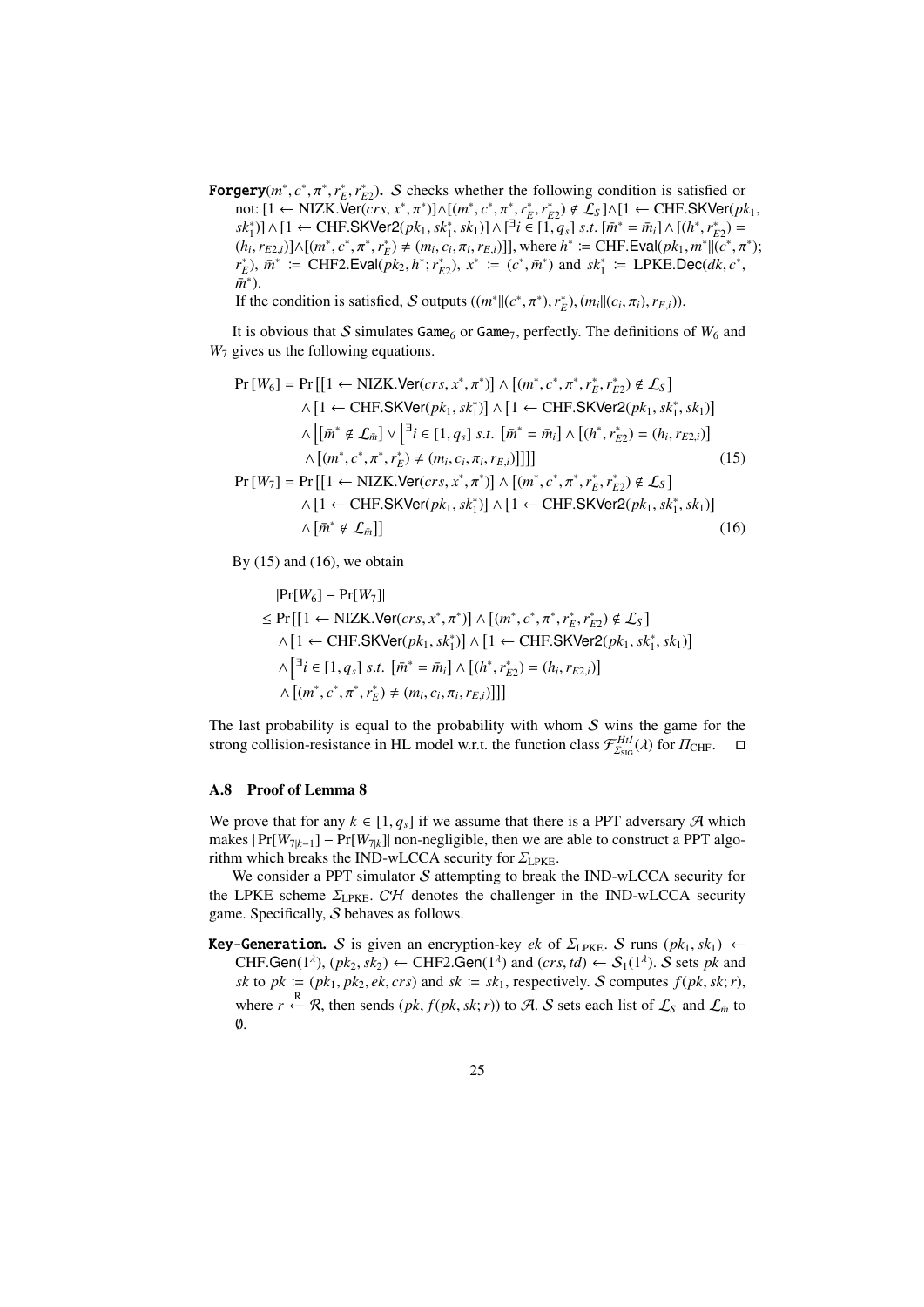- Query. We consider the case when A issues a message  $m_i \in \mathcal{M}$  as the *i*-th query to Sign. If  $i \geq k + 1$  (resp.  $i \leq k - 1$ ), then S generates a signature  $(c_i, \pi_i, r_{E,i}, r_{E2,i})$  on  $m_i$  as follows.
	- $P = r_{E,i}, r'_{E,i} \stackrel{U}{\leftarrow} \mathcal{R}_E, r'_{E2,i} \stackrel{U}{\leftarrow} \mathcal{R}_{E2}, m'_i \stackrel{U}{\leftarrow} \mathcal{M}, c'_i \stackrel{U}{\leftarrow} C, \pi'_i \stackrel{U}{\leftarrow} \mathcal{P}, \sigma'_i := (c'_i, \pi'_i).$
	- $h'_i := \text{CHF.Eval}(\tilde{pk}_1^*, m'_i || \sigma'_i; r'_{E,i}), \bar{m}_i := \text{CHF2.Eval}(pk_2, h'_i; r'_{E2,i}).$
	- $-c_i \coloneqq \text{LPKE}.\text{Enc}(ek, sk_1, \bar{m}_i)$  (resp.  $c_i \coloneqq \text{LPKE}.\text{Enc}(ek, 0^{|sk_1|}, \bar{m}_i)$ ).
	- $x_i := (c_i, \bar{m}_i), \pi_i := S_2(crs, x_i, td).$
	- $-\sigma_i := (c_i, \pi_i), h_i := \text{CHF.Eval}(pk_1, m_i || \sigma_i; r_{E,i}).$
	- $r_{E2,i} := \text{CHF2.TC}(pk_2, sk_2, (h'_i, r'_{E2,i}), h_i).$

Else if  $i = k$ , then S generates a signature  $(c_k, \pi_k, r_{E,k}, r_{E2,k})$  on  $m_k$  in the same manner as the case of  $i \geq k + 1$  or  $i \leq k - 1$  except that how the ciphertext  $c_i = c_k$ is generated. In the case of  $i = k$ , S sends  $(sk_1, 0^{|sk_1|}, \bar{m}_k)$  to CH in **Challenge** in IND-wLCCA game for  $\Sigma_{\text{LPKE}}$ , then gets a ciphertext  $c_k$ .

S returns the generated signature  $(c_i, \pi_i, r_{E,i}, r_{E2,i})$  to A. S sets  $\mathcal{L}_S$  to  $\mathcal{L}_S \cup \{(m_i, c_i, r_{E2,i}, r_{E2,i}, r_{E2,i})\}$  $\pi_i$ ,  $r_{E,i}$ ,  $r_{E2,i}$ )}. S sets  $\mathcal{L}_{\bar{m}}$  to  $\mathcal{L}_{\bar{m}} \cup \{\bar{m}_i\}$ .

**Forgery** $(m^*, c^*, \pi^*, r_E^*, r_{E2}^*)$ . S computes  $h^* := \text{CHF.Eval}(pk_1, m^*||(c^*, \pi^*); r_E^*)$  and  $\bar{m}^* :=$ CHF2.Eval( $pk_2$ ,  $\overline{h}^*$ ;  $\overline{r}_{E2}^*$ ). S issues ( $c^*$ ,  $\overline{m}^*$ ) as a query to **Dec** in **Query** 2 in INDwLCCA game, then receives  $sk_1^*$ . S outputs  $\beta' := 1$  in **Guess** in IND-wLCCA game, when the following condition is satisfied:  $[1 \leftarrow NIZK.Ver(crs, x^*, \pi^*)]$  ^  $[(m^*, c^*, \pi^*, r_E^*, r_{E2}^*) \notin \mathcal{L}_S] \land [1 \leftarrow \text{CHF.SKVer}(pk_1, sk_1^*)] \land [1 \leftarrow \text{CHF.SKVer2}(pk_1, sk_2^*)]$  $sk_1^*, sk_1] \wedge [\tilde{m}^* \notin \mathcal{L}_{\bar{m}}],$  where  $x^* := (c^*, \bar{m}^*).$ 

Let  $\beta \in \{0, 1\}$  be the challenge-bit in the IND-wLCCA security game for  $\Pi_{\text{LPKE}}$ . It is obvious that S simulates Game<sub>7|k−1</sub> (resp. Game<sub>7|k</sub>) when  $\beta = 0$  (resp.  $\beta = 1$ ), and if and only if  $W_{7|k-1}$  (resp.  $W_{7|k}$ ) happens, S outputs  $\beta' = 1$ . It is also obvious that when  $W_{7|k-1}$  or  $W_{7|k}$  occurs, the label  $\bar{m}^*$  in the query  $(c^*, \bar{m}^*)$  to the oracle **Dec** in **Query 2** issued by S satisfies  $\bar{m}^* \neq \bar{m}_k$ , so the query  $(c^*, \bar{m}^*)$  is not a forbidden query. Hence, we obtain  $Pr[W_{7|k-1}] = Pr[\beta' = 1 | \beta = 0]$  and  $Pr[W_{7|k}] = Pr[\beta' = 1 | \beta = 1]$ .

It is obvious that  $Pr[\beta' = \beta] = Pr[\beta' = 0 \land \beta = 0] + Pr[\beta' = 1 \land \beta = 1] = \frac{1}{2}(Pr[\beta' = 1])$  $0|β = 0] + Pr[β' = 1|β = 1]) = \frac{1}{2}(Pr[β' = 1|β = 1] - Pr[β' = 1|β = 0] + 1).$ 

Hence, we obtain  $\text{Adv}_{\Sigma_{\text{LPKE}},\mathcal{S}}^{IND-wLCCA} = |2 \cdot \Pr[\beta' = \beta] - 1| = |\Pr[\beta' = 1 | \beta = 1] - \Pr[\beta' = 1 | \beta = 1]$  $1|\beta = 0| = |Pr[W_{7|k-1}] - Pr[W_{7|k}]|$ . □

# A.9 Proof of Lemma 9

We prove that if we assume that there is a PPT adversary  $\mathcal{A}$  which makes  $Pr[W_{7|q_s}]$  nonnegligible, then we are able to construct a PPT algorithm which breaks the property of hardness of inversion for the leakage-function  $f \in \mathcal{F}_{\Sigma_{\text{SIG}}}^{Hil}(\lambda)$ .

We consider a PPT algorithm S. S behaves as a  $\overrightarrow{PPT}$  algorithm in the definition of the leakage-function class  $\mathcal{F}^{HtI}_{\Sigma_{\text{SIG}}}(\lambda)$ . S is given  $(pk_1, pk_2, ek, crs, sk_2, dk, td, f(pk_1, pk_2,$  $ek, crs, sk_1; r)$  as inputs, and simulates Game<sub>7|*q<sub>s</sub>*</sub> against A. The concrete behaviour by  $S$  is the following.

Key-Generation. S is given  $(pk_1, pk_2, ek, crs, sk_2, dk, td, f(pk_1, pk_2, ek, crs, sk_1; r)$ ,  $\forall x \in (pk_1, sk_1) \stackrel{R}{\leftarrow} \text{CHF.Gen}(1^{\lambda}), (pk_2, sk_2) \stackrel{R}{\leftarrow} \text{CHF2.Gen}(1^{\lambda}), (ek, dk) \stackrel{R}{\leftarrow} \text{LPKE.Gen}(1^{\lambda}),$  $(rrs, td) \xleftarrow{R} S_1(1^{\lambda})$  and  $r \xleftarrow{R} R$ . S sets *pk* to  $(pk_1, pk_2, ek, crs)$ . S sends  $(pk, f(pk_1, b)$  $pk_2, ek, crs, sk_1; r)$  to A. S sets each list of  $\mathcal{L}_S$  and  $\mathcal{L}_{\bar{m}}$  to Ø.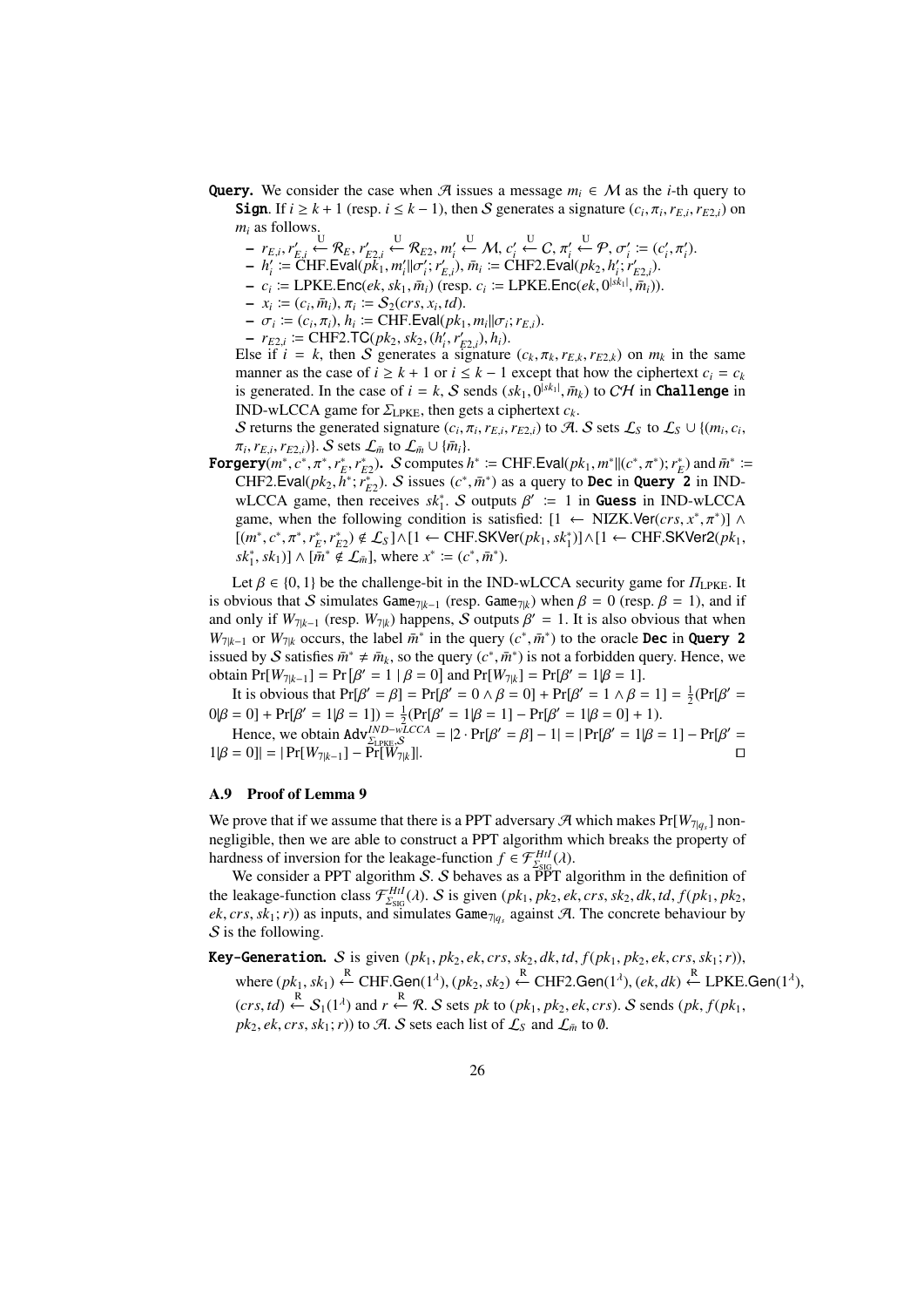**Query.** When A issues a message  $m_i \in M$  as the *i*-th query to the signing oracle Sign,

S generates a signature  $(c_i, \pi_i, r_{E,i}, r_{E2,i})$  on the message as follows.

 $- r_{E,i}, r'_{E,i} \stackrel{U}{\leftarrow} \mathcal{R}_E, r'_{E2,i} \stackrel{U}{\leftarrow} \mathcal{R}_{E2}, m'_i \stackrel{U}{\leftarrow} \mathcal{M}, c'_i \stackrel{U}{\leftarrow} C, \pi'_i \stackrel{U}{\leftarrow} \mathcal{P}, \sigma'_i := (c'_i, \pi'_i).$ 

 $h'_i := \text{CHF.Eval}(\overrightarrow{pk}_1, m'_i || \sigma'_i; r'_{E,i}), \overline{m}_i := \text{CHF2.Eval}(pk_2, h'_i; r'_{E2,i}).$ 

 $-c_i$  = LPKE.Enc(*ek*, *sk*<sub>1</sub>,  $\bar{m}_i$ ),  $x_i$  = ( $c_i$ ,  $\bar{m}_i$ ),  $\pi_i$  =  $S_2(crs, x_i, td)$ .

 $- \sigma_i \coloneqq (c_i, \pi_i), h_i \coloneqq \text{CHF.Eval}(pk_1, m_i || \sigma_i; r_{E,i}).$ 

 $- r_{E2,i} \coloneqq \text{CHF2.TC}(pk_2, sk_2, (h'_i, r'_{E2,i}), h_i).$ 

S returns  $(c_i, \pi_i, r_{E2,i}, r_{E,i})$  to A.  $\mathcal{L}_S$  is set to  $\mathcal{L}_S \cup \{(m_i, c_i, \pi_i, r_{E2,i}, r_{E,i})\}\)$ .  $\mathcal{L}_{\bar{m}}$  is set to  $\mathcal{L}_{\bar{m}} \cup {\{\bar{m}_i\}}$ .

 $\textbf{Forgery}(m^*, c^*, \pi^*, r_E^*, r_{E2}^*).$   $\mathcal{S}$  sets  $h^* \coloneqq \text{CHF.Eval}(pk_1, m^*|| (c^*, \pi^*); r_E^*), \bar{m}^* \coloneqq \text{CHF2.Eval}(pk_2, \pi^*)$  $h^*$ ;  $r_{E2}^*$ ) and  $sk_1^*$  := LPKE.Dec(*dk*,  $c^*$ ,  $\bar{m}^*$ ). S outputs  $sk_1^*$ .

It is obvious that S simulates Game<sub>7</sub> $|q_s|$  against A perfectly. If A wins the game Game<sub>7|*qs*</sub>, then S is able to acquire a secret-key  $sk_1^*$  such that [1 ← CHF.SKVer( $pk_1, sk_1^*$ )]∧ [1 ← CHF.SKVer2( $pk_1, sk_1^*$ ,  $sk_1$ )]. Hence, we obtain

$$
\Pr\left[\mathcal{S}(pk_1, pk_2, ek, crs, sk_2, dk, td, f(pk_1, pk_2, ek, crs, sk_1; r)) \rightarrow sk_1^*
$$
\ns.t. 
$$
[1 \leftarrow \text{CHF.SKVer}(pk_1, sk_1^*)] \wedge [1 \leftarrow \text{CHF.SKVer2}(pk_1, sk_1^*, sk_1)]] = \Pr\left[W_{7|q_s}\right],
$$

 $\forall x \in (pk_1, sk_1) \stackrel{R}{\leftarrow} \text{CHF.Gen}(1^{\lambda}), (pk_2, sk_2) \stackrel{R}{\leftarrow} \text{CHF2.Gen}(1^{\lambda}), (ek, dk) \stackrel{R}{\leftarrow} \text{LPKE.Gen}(1^{\lambda}),$  $(crs, td) \xleftarrow{\mathbb{R}} \mathcal{S}_1(1^{\lambda})$  and  $r \xleftarrow{\mathbb{R}} \mathcal{R}$ .

If we assume that there exists a polynomial function  $poly(\lambda)$  such that  $Pr\left[W_{7|q_s}\right] \ge$  $1/poly(\lambda)$ , then we obtain

$$
Pr[S(pk_1, pk_2, ek, crs, sk_2, dk, td, f(pk_1, pk_2, ek, crs, sk_1; r)) \rightarrow sk_1^*
$$
  
s.t.  $[1 \leftarrow \text{CHF.SKVer}(pk_1, sk_1^*)] \wedge [1 \leftarrow \text{CHF.SKVer2}(pk_1, sk_1^*, sk_1)]] \ge 1/poly(\lambda),$ 

 $\forall x \in (pk_1, sk_1) \stackrel{R}{\leftarrow} \text{CHF.Gen}(1^{\lambda}), (pk_2, sk_2) \stackrel{R}{\leftarrow} \text{CHF2.Gen}(1^{\lambda}), (ek, dk) \stackrel{R}{\leftarrow} \text{LPKE.Gen}(1^{\lambda}),$  $(crs, td) \xleftarrow{\mathbb{R}} S_1(1^{\lambda})$  and  $r \xleftarrow{\mathbb{R}} \mathcal{R}$ .

This contradicts to the hardness of inversion for the leakage-function  $f \in \mathcal{F}_{\Sigma_{\text{SIG}}}^{Hil}(\lambda)$ .

#### ⊓⊔

## A.10 Proof of Theorem 2

We prove the theorem by proving that if we assume that there is a PPT adversary  $\mathcal A$ which breaks the HtC-SK property for  $\Pi_{\text{CHF},n}$ , then we are able to construct a PPT algorithm  $S$  which breaks the DL assumption. We prove the theorem for the case that  $n \geq 2$ . The theorem for the case that  $n = 1$  can be proven in the same manner.

S is given  $(p, \mathbb{G}, g, g^a)$  as an instance of the discrete logarithm problem. Then, S behaves as follows: Chooses *j* ← [1, *n*] and sets  $g_j := g^a$ . For every  $i \in [1, n]$ , chooses  $x_i \stackrel{\text{U}}{\leftarrow} \mathbb{Z}_p$ , then sets  $\mathbf{x} := (x_1, \dots, x_n)$ . For every  $i \in [1, n] \setminus \{j\}$ , chooses  $a_i \stackrel{\text{U}}{\leftarrow} \mathbb{Z}_p$ , then sets  $g_i := g^{a_i}$ . Sets  $y := \prod_{i \in [1,n]} g_i^{x_i}$ .

S gives  $pk := (p, \mathbb{G}, g, g_1, \dots, g_n, y)$  to A. After that, S receives  $\mathbf{x}^* := (x_1^*, \dots, x_n^*) \in$  $\mathbb{Z}_p^n$  sent by A. Since we are considering a PPT adversary A breaking the HtC-SK property for  $\Pi_{\text{CHF},n}$ ,  $\mathbf{x}^*$  satisfies the relation  $[\mathbf{x}^* \neq \mathbf{x}] \wedge [\prod_{i \in [1,n]} g_i^{x_i^*}] = \prod_{i \in [1,n]} g_i^{x_i}].$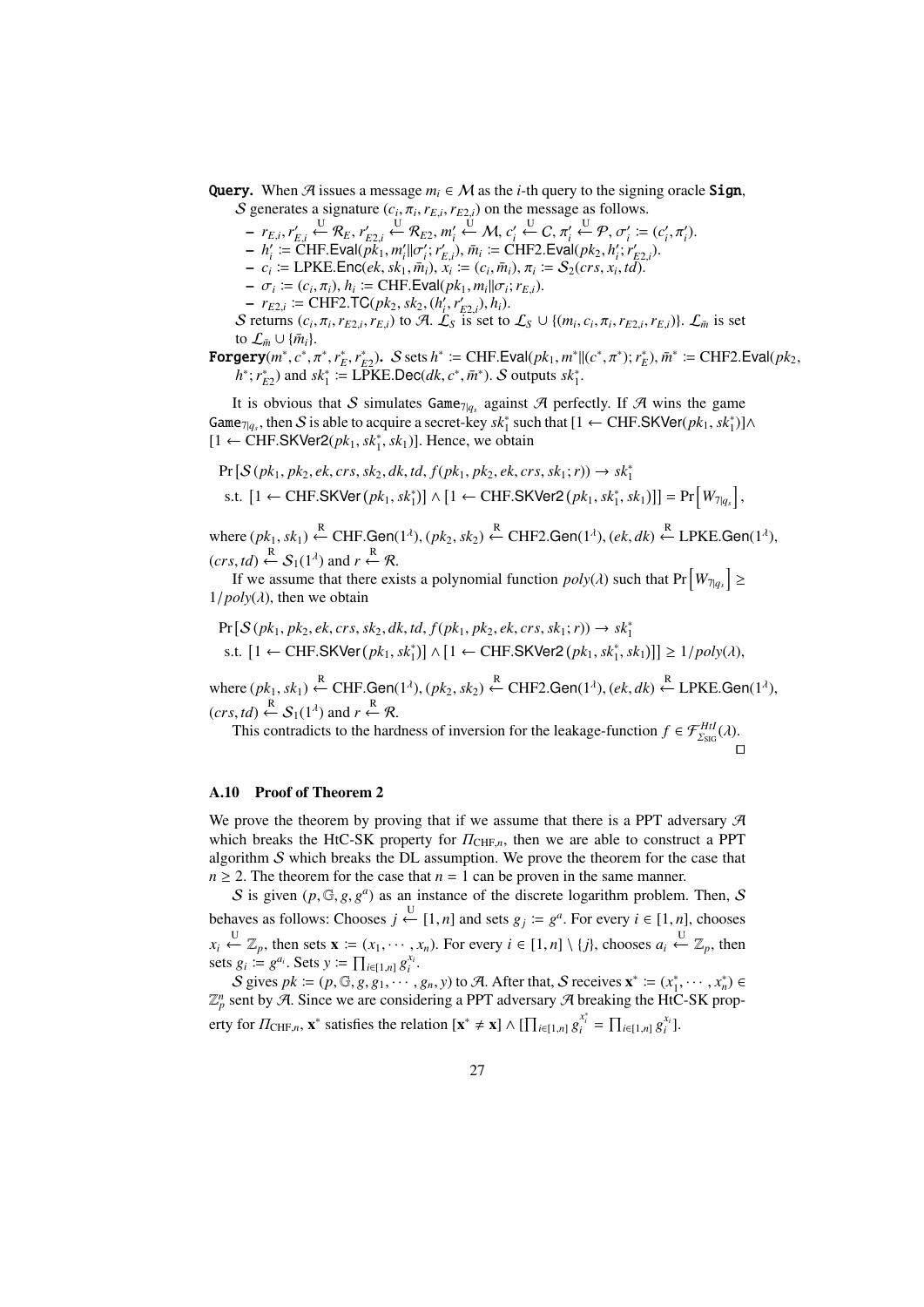Hence, we obtain  $g_j^{x_j^* - x_j}$  $x_j^{x_j^* - x_j} = \prod_{i \in [1,n] \setminus \{j\}} g_i^{x_i^* - x_i^*}$  and  $g_j = g^{(\sum_{i \in [1,n] \setminus \{j\}} a_i(x_i^* - x_i^*))/(x_j^* - x_j)} = g^a$ . S outputs  $a = (\sum_{i\in [1,n]\setminus\{j\}} a_i(x_i - x_i^*))/(x_j^* - x_j)$ . Note that  $Pr[x_j^* \neq x_j] \geq 2/n$ , where *n* ≥ 2. ⊓⊔

## A.11 Proof of Theorem 3

We consider a key-pair ( $pk$ ,  $sk$ ), a message  $m \in M$ , and a message  $m' \in M$ .  $pk$  and  $sk$ are parsed as  $pk = (p, \mathbb{G}, g_1, \dots, g_n, y)$  and  $sk = (x_1, \dots, x_n)$ , respectively.

 $P(\hat{\mathbf{r}})$  denotes the probability that the randomness  $\hat{\mathbf{r}}$  is chosen as the randomness used to compute the hash value for the message *m*. Hence,  $P(\hat{\mathbf{r}}) = Pr[\hat{\mathbf{r}} = \mathbf{r} | \mathbf{r} \leftarrow \mathbb{Z}_p^n] =$  $\Pr[\bigwedge_{i \in [1,n]} [\hat{r}_i = r_i] \mid \mathbf{r} \stackrel{\text{U}}{\leftarrow} \mathbb{Z}_p^n] = \prod_{i \in [1,n]} \Pr[\hat{r}_i = r_i \mid r_i \stackrel{\text{U}}{\leftarrow} \mathbb{Z}_p] = 1/p^n.$ 

*P*( $\hat{\mathbf{r}}$ <sup>*'*</sup>) denotes the probability that CHF.TC(*pk*, *sk*, (*m*, **r**), *m'*) outputs  $\hat{\mathbf{r}}$ <sup>*'*</sup>  $\in \mathbb{Z}_p^n$ , where the randomness  $\mathbf{r} \in \mathbb{Z}_p^n$  is chosen uniformly at random. Hence,

$$
P(\hat{\mathbf{r}}') = \Pr[\hat{\mathbf{r}}' = \text{CHF.TC}(pk_1, sk_1, (m, \mathbf{r}), m') \mid \mathbf{r} \stackrel{\text{U}}{\leftarrow} \mathbb{Z}_p^n] = \Pr[\bigwedge_{i \in [1, n]} [r_i^2 = J(m)(x_i - r_i) / J(m') - x_i] \mid \mathbf{r} \stackrel{\text{U}}{\leftarrow} \mathbb{Z}_p^n] = \prod_{i \in [1, n]} \Pr[r_i^2 = J(m)(x_i - r_i) / J(m') - x_i \mid r_i \stackrel{\text{U}}{\leftarrow} \mathbb{Z}_p] = 1 / p^n.
$$
  
Hence,  $P(\hat{\mathbf{r}}) = P(\hat{\mathbf{r}}') = 1 / p^n$ . Therefore, for any  $(pk, sk)$  and any  $m, m' \in \mathcal{M}, \mathbf{r} \stackrel{\text{U}}{\leftarrow} \mathcal{R}$ 

and  $\mathbf{r}' \coloneqq \text{CHF.Eval}(pk, sk, (m, \mathbf{r}), m')$  distribute identically. □

### A.12 Proof of Theorem 4

We prove the theorem by the argument of game-transformation. We use four games  $Game_0$ ,  $Game_1$ ,  $Game_2$  and  $Game_3$ . Each game is defined as follows.

Game<sub>0</sub>. Game<sub>0</sub> is the game of strong collision-resistance for the CHF scheme  $\Pi_{\text{CHF},n}$  in the auxiliary leakage model w.r.t. the function class  $\mathcal{F}_{H_{\text{SIG}}}^{HtI}(\lambda)$ . Concretely, the game is the following.

 $C\mathcal{H}$  runs  $(pk_1, sk_1) \leftarrow$  CHF.Gen(1<sup>2</sup>),  $(pk_2, sk_2) \leftarrow$  CHF2.Gen(1<sup>2</sup>),  $(ek, dk) \leftarrow$ LPKE.Gen( $1^{\lambda}$ ) and (*crs,td*)  $\leftarrow S_1(1^{\lambda})$ . *pk*<sub>1</sub> is parsed as ( $p$ ,  $\mathbb{G}$ ,  $g_1$ ,  $\cdots$ ,  $g_n$ ,  $y$ ). *sk*<sub>1</sub> is parsed as  $(x_1, \dots, x_n)$ . *pk* is set as  $(pk_1, pk_2, ek, crs)$ . *sk* is set as  $sk_1$ . CH sets *r* as *r*  $\leftarrow$  *R*, where *R* is the randomness space of a leakage function *f*  $\in \mathcal{F}_{\Pi_{\text{SIG}}}^{HtI}(\lambda)$ , then computes  $f(pk, sk; r)$ . CH sends  $(pk, sk_2, dk, td, f(pk, sk; r))$  to A. Then,  $(m, r)$  and  $(m', \mathbf{r}')$ , where  $m, m' \in \{0, 1\}^*$  and  $\mathbf{r}, \mathbf{r}' \in \mathbb{Z}_p^n$ , are sent to CH by A. r and r' are parsed as  $(r_1, \dots, r_n)$  and  $(r'_1, \dots, r'_n)$ , respectively. A is said to win the game, if the following condition is satisfied:

$$
\left[\left[m \neq m'\right] \vee \left[\left[m = m'\right] \wedge \left[\mathbf{r} \neq \mathbf{r}'\right]\right]\right] \wedge \left[\left(y \cdot \prod_{i=1}^{n} g_i^{r_i}\right)^{J(m)} = \left(y \cdot \prod_{i=1}^{n} g_i^{r'_i}\right)^{J(m')} \right].
$$

**Game**<sub>1</sub>. Game<sub>1</sub> is the same as Game<sub>0</sub> except that the winning condition by  $\mathcal{A}$  is changed to the following one:  $[[[m \neq m'] \land [J(m) \neq J(m')] \land [[x \neq x^*] \lor [x = x^*]]] \lor [[m = x^*]$  $m'$ ]  $\wedge$  [**r**  $\neq$  **r'**]]]  $\wedge$  [(y  $\cdot \prod_{i=1}^{n} g_i^{r_i}$ )<sup> $J(m)$ </sup> = (y  $\cdot \prod_{i=1}^{n} g_i^{r_i'}$ )<sup> $J(m')$ </sup>], where, for  $i \in [1, n]$ ,  $x_i^* := (J(m)r_i - J(m')r'_i)/(J(m') - J(m))$ ,  $\mathbf{x}^* := (x_1^*, \cdots, x_n^*)$  and  $\mathbf{x} := (x_1, \cdots, x_n)$ .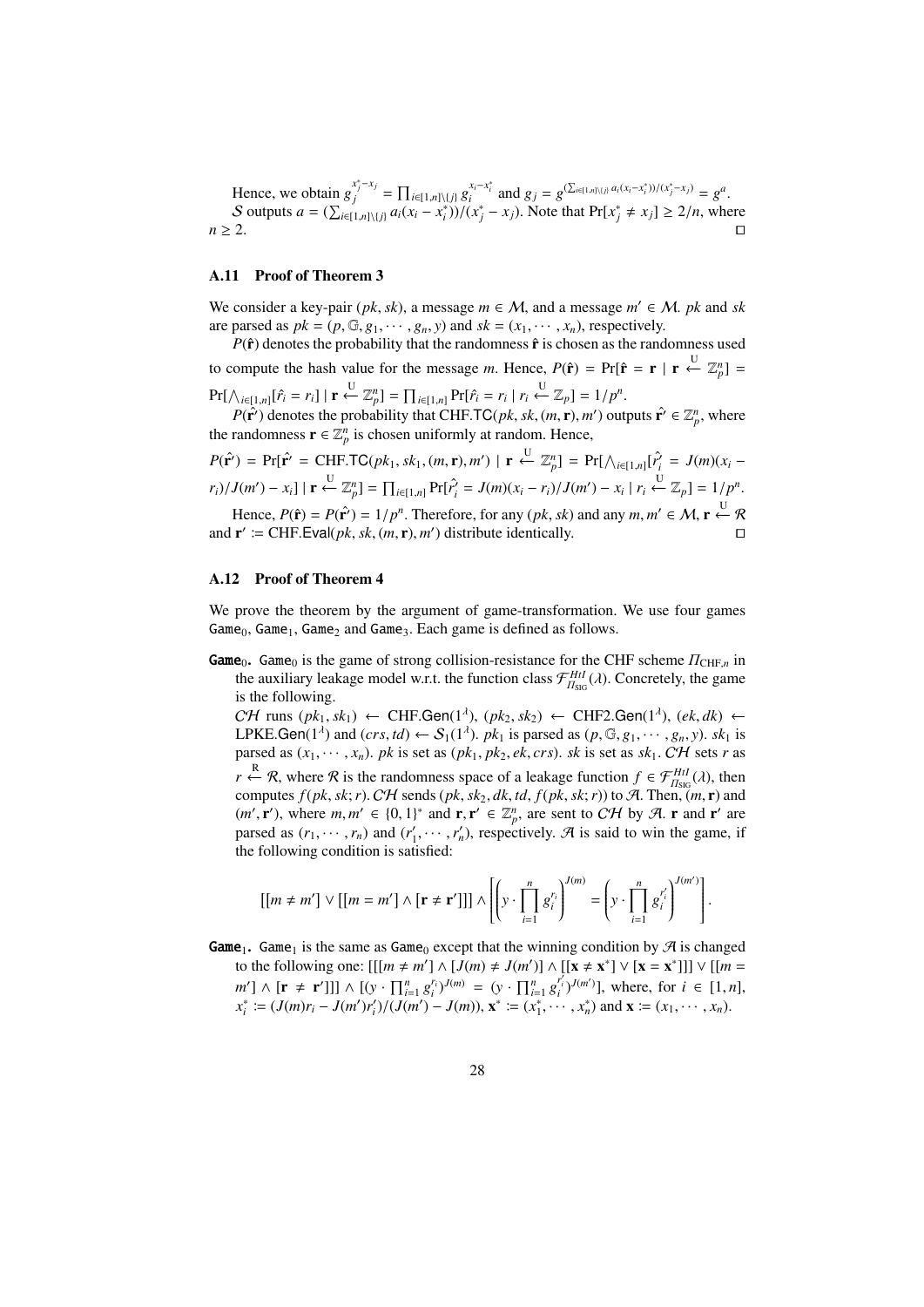- **Game**<sub>2</sub>. Game<sub>2</sub> is the same as Game<sub>1</sub> except that the winning condition by  $\mathcal{A}$  is changed to the following one:  $[[[m \neq m'] \land [J(m) \neq J(m')] \land [\mathbf{x} = \mathbf{x}^*]] \lor [[m = m'] \land [\mathbf{r} \neq m']$  $\mathbf{r}'$ ]]]  $\wedge$   $[(y \cdot \prod_{i=1}^{n} g_i^{r_i})^{J(m)} = (y \cdot \prod_{i=1}^{n} g_i^{r_i})^{J(m')}].$
- **Game**<sub>3</sub>. Game<sub>3</sub> is the same as Game<sub>2</sub> except that the winning condition by  $\mathcal{A}$  is changed to the following one:  $[m = m'] \wedge [\mathbf{r} \neq \mathbf{r}'] \wedge [(\mathbf{y} \cdot \prod_{i=1}^{n} g_i^{r_i})^{J(m)} = (\mathbf{y} \cdot \prod_{i=1}^{n} g_i^{r_i'})^{J(m')}].$

*W<sub>i</sub>*, where  $i \in \{0, 1, 2, 3\}$ , denotes the event that A wins the game Game<sub>i</sub>. It holds that

$$
Pr[W_0] \le |Pr[W_0] - Pr[W_1]| + |Pr[W_1] - Pr[W_2]| + |Pr[W_2] - Pr[W_3]|.
$$

By the above inequality and the following lemmas, Theorem 4 is proven.

**Lemma 10.**  $|Pr[W_0] - Pr[W_1]|$  *is negligible, if*  $J : \{0, 1\}^* \to \mathbb{Z}_p \setminus \{0\}$  *is a collisionresistant hash function.*

Lemma 11. | Pr[*W*1]−Pr[*W*2]| *is negligible, if the discrete logarithm assumption holds.*

**Lemma 12.**  $|Pr[W_2] - Pr[W_3]|$  *is negligible under the hard-to-invert property of the function*  $f \in \mathcal{F}_{\Pi_{\text{SIG}}}^{HtI}(\lambda)$ .

Lemma 13. Pr[*W*3] *is negligible, if the discrete logarithm assumption holds.*

⊓⊔

*Proof of Lemma 10.* We prove that if there is a PPT  $\mathcal{A}$  which makes  $|Pr[W_0] - Pr[W_1]|$ non-negligible, we can construct a PPT S which breaks the collision-resistance of the hash function  $J: \{0,1\}^* \to \mathbb{Z}_p \setminus \{0\}$ . Let us consider a PPT S which behaves as follows.

S randomly generates  $(pk_1, sk_1)$ ,  $(pk_2, sk_2)$ ,  $(ek, dk)$  and  $(crs, td)$ .  $pk_1$  and  $sk_1$  are parsed as  $(p, \mathbb{G}, g_1, \dots, g_n, y)$  and  $(x_1, \dots, x_n)$ , respectively. *pk* and *sk* are set as  $(pk_1,$ *pk*<sub>2</sub>, *ek*, *crs*) and *sk*<sub>1</sub>, respectively. S sets *r* as *r*  $\stackrel{R}{\leftarrow}$  R, where R is the randomness space of a leakage function  $f \in \mathcal{F}_{H_{\text{SIG}}}^{H_{\text{LI}}}(\lambda)$ , then computes  $f(pk, sk; r)$ . S sends  $(pk, sk_2, dk, td,$  $f(pk, sk; r)$ ) to A. Then, S receives  $(m, r)$  and  $(m', r')$  from A. If  $[m \neq m'] \wedge [J(m) =$  $J(m') \wedge [(y \cdot \prod_{i=1}^n g_i^{r_i})^{J(m)} = (y \cdot \prod_{i=1}^n g_i^{r_i'})^{J(m')}],$  then S outputs  $(m, m')$ . We obtain

$$
|\Pr[W_0] - \Pr[W_1]| \le \Pr[[m \ne m'] \land [J(m) = J(m')] \land [y \cdot \prod_{i=1}^n g_i^{r_i}y^{J(m)} = (y \cdot \prod_{i=1}^n g_i^{r_i'}y^{J(m')}]]
$$
  
=  $\Pr[S(\cdot) \to (m, m') \text{ s.t. } [m \ne m'] \land [J(m) = J(m')]].$ 

If we assume that there is a PPT adversary  $\mathcal{A}$  which makes  $|Pr[W_0] - Pr[W_1]|$  nonnegligible, S is able to break the collision-resistance property of the hash function *J*.

⊓⊔

*Proof of Lemma 11.* We prove that if there is a PPT  $\mathcal{A}$  which makes  $|Pr[W_1] - Pr[W_2]|$ non-negligible, a PPT S which breaks the HtC-SK property for  $\Pi_{\text{CHF}_n}$  can be constructed. Let us consider a PPT S which behaves as follows.

S is given the keys  $(pk_1, sk_1)$  of  $\Pi_{\text{CHF},n}$ ,  $pk_1$  and  $sk_1$  are parsed as  $(p, \mathbb{G}, g_1, \dots, g_n, y)$ and  $(x_1, \dots, x_n)$ , respectively. S randomly generates  $(pk_2, sk_2)$ ,  $(ek, dk)$  and  $(crs, td)$ . *pk*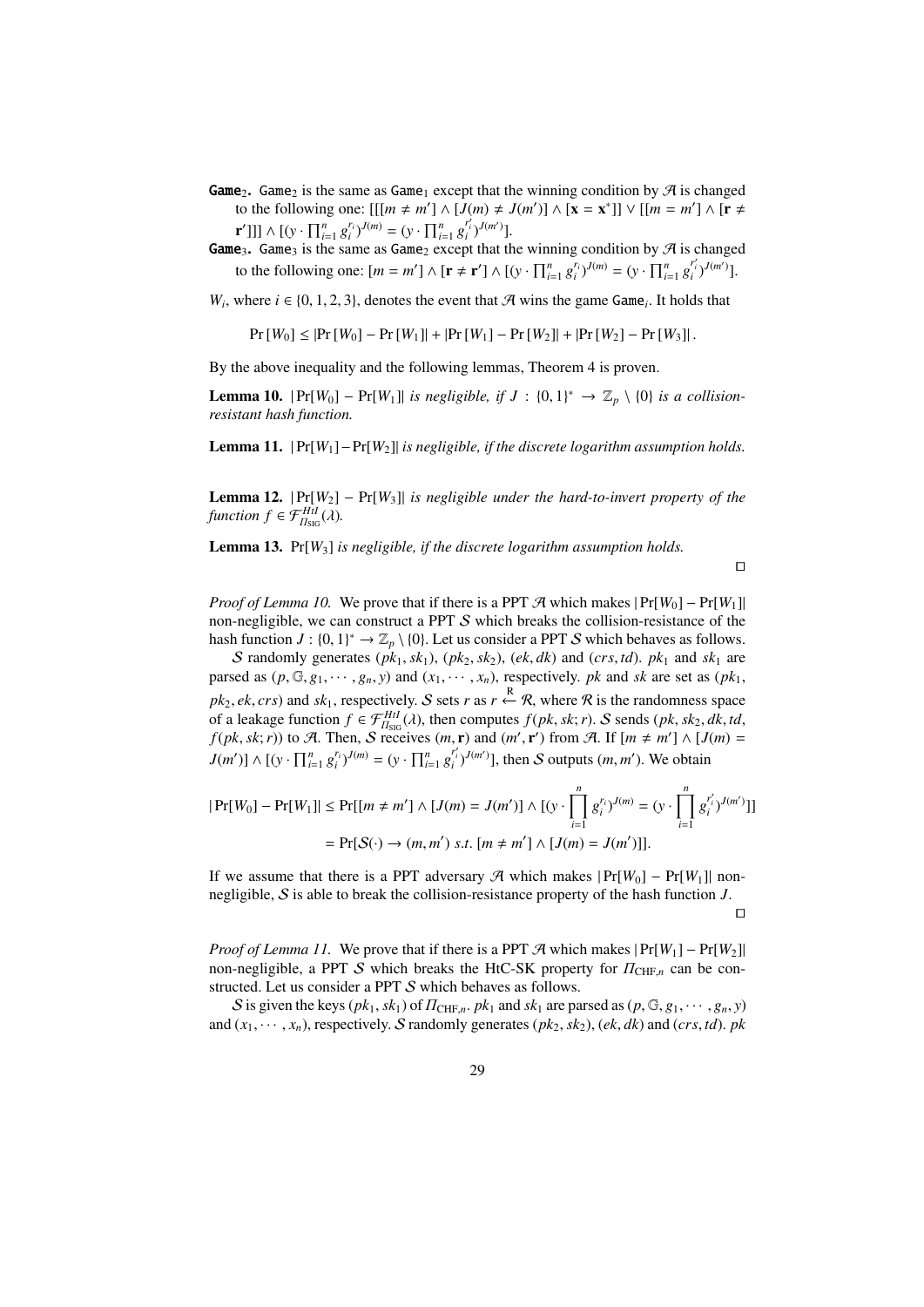and *sk* are set as  $(pk_1, pk_2, ek, crs)$  and  $sk_1$ , respectively. S sets *r* as  $r \leftarrow R$ , then computes  $f(pk, sk; r)$ . S sends  $(pk, sk_2, dk, td, f(pk, sk; r))$  to A. Then, S receives  $(m, r)$  and  $(m', \mathbf{r}')$  from A. S computes  $x_i^* := (J(m) \cdot r_i - J(m') \cdot r'_i) / (J(m') - J(m))$  for  $i \in [1, n]$  $m, r$  from  $v$ .  $v$  computes  $x_i$   $:= (x_0, m) \cdot r_i$   $(x_i, ..., x_n)$  (*n*  $) \cdot r_i$   $(x_i, ..., x_n)$ ) for  $i \in [1, n]$ <br>and sets  $\mathbf{x}^* := (x_1^*, \dots, x_n^*)$  and  $\mathbf{x} := (x_1, \dots, x_n)$ . If  $[m \neq m'] \wedge [J(m) \neq J(m')] \wedge [\mathbf{x} \neq J(m')]$  $\mathbf{x}^* \cdot \mathbf{X} = \left[ (\mathbf{y} \cdot \prod_{i=1}^n g_i^{r_i})^{J(m)} \right] = (\mathbf{y} \cdot \prod_{i=1}^n g_i^{r_i'})^{J(m')} \cdot \mathbf{I}$ , then S outputs  $\mathbf{x}^*$ .

We obtain  $\prod_{i \in [1,n]} g_i^{J(m) \cdot (x_i+r_i)} = \prod_{i \in [1,n]} g_i^{J(m') \cdot (x_i+r'_i)}$  $J(m') \cdot (x_i + r'_i)$ ,  $g^{\sum_{i \in [1,n]} a_i \cdot J(m) \cdot (x_i + r_i)} = g^{\sum_{i \in [1,n]} a_i \cdot J(m') \cdot (x_i + r'_i)}$ , and  $g^{\sum_{i\in [1,n]} a_i \cdot x_i} = g^{\sum_{i\in [1,n]} \frac{J(m') \cdot r'_i - J(m) \cdot r_i}{J(m) - J(m')}}$ . In the transition from the first equation to the second one, we used the fact that for every  $g_i \in \mathbb{G}$  where  $i \in [1, n]$ , there exists an integer

 $a_i \in \mathbb{Z}_p$  such that  $g_i = g^{a_i}$ .

Likewise, we obtain  $\prod_{i \in [1,n]} g_i^{J(m) \cdot (x_i^* + r_i)}$  $J(m) \cdot (x_i^* + r_i) = \prod_{i \in [1,n]} g_i^{J(m') \cdot (x_i^* + r_i')}$  $g^{\sum_{i\in[1,n]}a_i \cdot J(m)\cdot(x_i^*+r_i)}$  =  $g^{\sum_{i\in [1,n]}a_i\cdot J(m')\cdot (x^*_i+r'_i)},$  and  $g^{\sum_{i\in [1,n]}a_i\cdot x^*_i}=g^{\sum_{i\in [1,n]} \frac{J(m')\cdot r'_i-J(m)\cdot r_i}{J(m)-J(m')}}.$ 

Hence, we obtain  $g^{\sum_{i\in [1,n]} a_i \cdot x_i} = g^{\sum_{i\in [1,n]} a_i \cdot x_i^*}$ , and  $y = \prod_{i\in [1,n]} g_i^{x_i} = \prod_{i\in [1,n]} g_i^{x_i^*}$ . As a result, we obtain

$$
|\Pr[W_1] - \Pr[W_2]|
$$
  
\n
$$
\leq \Pr\left[ [m \neq m'] \land [J(m) \neq J(m')] \land [\mathbf{x} \neq \mathbf{x}^*] \land \left[ (\mathbf{y} \cdot \prod_{i \in [1,n]} g_i^{r_i})^{J(m)} = (\mathbf{y} \cdot \prod_{i \in [1,n]} g_i^{r_i'})^{J(m')} \right] \right]
$$
  
\n
$$
= \Pr\left[ S(p, \mathbb{G}, g_1, \dots, g_n, \mathbf{y}, \mathbf{x}) \rightarrow \mathbf{x}^* \ s.t. \left[ \mathbf{y} = \prod_{i \in [1,n]} g_i^{x_i^*} \right] \land [\mathbf{x} \neq \mathbf{x}^*] \right].
$$

If we assume that there is a PPT adversary  $\mathcal{A}$  which makes  $|Pr[W_1] - Pr[W_2]|$  nonnegligible, S is able to break the property of HtC-SK for  $\Pi_{\text{CHF},n}$ . We have already proven Theorem 2 which says that the property of HtC-SK for  $\Pi_{\text{CHF},n}$  can be proven under the discrete logarithm assumption. Hence,  $|Pr[W_1] - Pr[W_2]|$  is negligible under the DL assumption. □

*Proof of Lemma 12.* Let *f* be a leakage function  $f \in \mathcal{F}_{H_{\text{SIG}}}^{H \text{HJ}}(\lambda)$ . We prove that if there is a PPT A which makes | Pr[*W*2] − Pr[*W*3]| non-negligible, we can construct a PPT S which breaks the hardness of inversion for the function. Let us consider a PPT S which behaves as follows.

S is given  $(pk_1, pk_2, ek, crs, sk_2, dk, td, f(pk_1, pk_2, ek, crs, sk_1; r)$ , where  $(pk_1, sk_1)$ ,  $(pk_2, sk_2)$ ,  $(ek, dk)$  and  $(crs, td)$  are randomly generated and  $r \in \mathcal{R}$  is randomly chosen.  $pk_1$  and  $sk_1$  are parsed as  $(p, \mathbb{G}, g_1, \dots, g_n, y)$  and  $(x_1, \dots, x_n)$ , respectively. S sends  $(pk_1, pk_2, ek, crs, f(pk_1, pk_2, ek, crs, sk_1; r)$  to A. Then, S receives  $(m, r)$  and  $(m', r')$ from A. S computes  $x_i^* := (J(m)r_i - J(m')r_i')/(J(m') - J(m))$  for  $i \in [1, n]$  and sets  $sk_1^* := (x_1^*, \dots, x_n^*)$ . S outputs  $sk_1^*$ . We obtain

$$
|\Pr[W_2] - \Pr[W_3]|
$$
  
\n
$$
\leq \Pr[[m \neq m'] \land [J(m) \neq J(m')] \land [sk_1 = sk_1^*] \land [(y \cdot \prod_{i \in [1,n]} g_i^{r_i})^{J(m)} = (y \cdot \prod_{i \in [1,n]} g_i^{r_i})^{J(m')}]]
$$
  
\n
$$
= \Pr[S(pk_1, pk_2, ek, crs, sk_2, dk, td, f(pk_1, sk_1; r)) \rightarrow sk_1^* s.t. [sk_1^* = sk_1]]
$$
  
\n
$$
= \Pr[S(pk_1, pk_2, ek, crs, sk_2, dk, td, f(pk_1, sk_1; r)) \rightarrow sk_1^*
$$
  
\n
$$
s.t. [1 \leftarrow \text{CHF.SKVer}(pk_1, sk_1^*)] \land [1 \leftarrow \text{CHF.SKVer2}(pk_1, sk_1^*, sk_1)].
$$